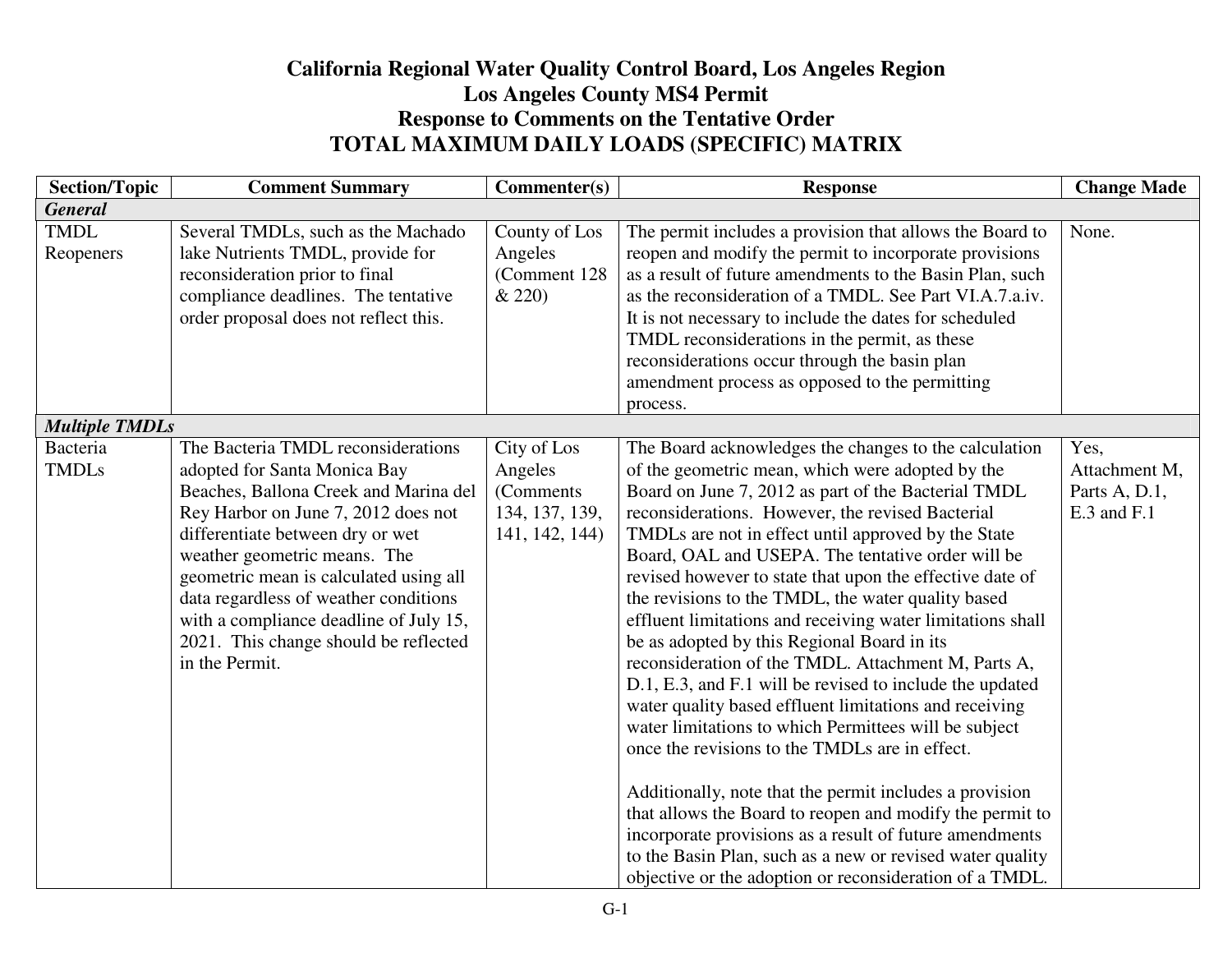|                       |                                           |                 | See Part VI.A.7.a.iv. This provision can be utilized to   |               |
|-----------------------|-------------------------------------------|-----------------|-----------------------------------------------------------|---------------|
|                       |                                           |                 | reopen the permit to make necessary changes.              |               |
| Bacteria              | The Bacteria TMDL reconsiderations        | City of Los     | The Board acknowledges the changes it adopted on June     | Yes,          |
| <b>TMDLs</b>          | adopted for Santa Monica Bay              | Angeles         | 7, 2012, with regard to the winter dry weather allowable  | Attachment M, |
|                       | Beaches, Ballona Creek and Marina del     | (Comments)      | exceedance days in the Bacterial TMDLs. However, the      | Parts A, D.1, |
|                       | Rey Harbor on June 7, 2012, increased     | 135, 140, 143); | revised Bacterial TMDLs are not in effect until approved  | E.3 and F.1   |
|                       | the allowable exceedance days during      | County of Los   | by the State Board, OAL and USEPA. The tentative          |               |
|                       | the winter dry period (November 1 to      | Angeles         | order will be revised however to state that upon the      |               |
|                       | March 31) from 3 to 9 and from 1 to 2     | (Comment        | effective date of the revisions to the TMDL, the water    |               |
|                       | for shoreline monitoring stations under   | 225)            | quality based effluent limitations and receiving water    |               |
|                       | daily and weekly sampling,                |                 | limitations shall be as adopted by this Regional Board in |               |
|                       | respectively. The tables should be        |                 | its reconsideration of the TMDL. Attachment M, Parts      |               |
|                       | updated to reflect this change.           |                 | A, D.1, E.3, and F.1 will be revised to include the       |               |
|                       |                                           |                 | updated water quality based effluent limitations and      |               |
|                       |                                           |                 | receiving water limitations to which Permittees will be   |               |
|                       |                                           |                 | subject once the revisions to the TMDLs are in effect.    |               |
|                       |                                           |                 |                                                           |               |
|                       |                                           |                 | Additionally, note that the permit includes a provision   |               |
|                       |                                           |                 | that allows the Board to reopen and modify the permit to  |               |
|                       |                                           |                 | incorporate provisions as a result of future amendments   |               |
|                       |                                           |                 | to the Basin Plan, such as a new or revised water quality |               |
|                       |                                           |                 | objective or the adoption or reconsideration of a TMDL.   |               |
|                       |                                           |                 | See Part VI.A.7.a.iv. This provision can be utilized to   |               |
|                       |                                           |                 | reopen the permit to make necessary changes.              |               |
| <b>Ballona Creek</b>  | Both the Ballona Creek Estuary Toxics     | City of Los     | In its memo, the City proposed WLAs based on Total        | None          |
| <b>Estuary Toxic</b>  | and Dominguez Channel and Harbors         | Angeles Memo    | Discharged Sediment for both Ballona Creek Estuary        |               |
| Pollutants            | Toxics TMDLs assign mass-based            |                 | and Los Angeles and Long Beach Harbors.                   |               |
| TMDL and              | sediment waste load allocations           |                 |                                                           |               |
| Dominguez             | (WLAs) to storm water. The WLAs           |                 | With respect to the Ballona Creek Estuary TMDL, the       |               |
| Channel and           | were developed to address elevated        |                 | WLAs proposed by the City would increase the              |               |
| <b>Harbors Toxics</b> | levels of pollutants in bed sediment.     |                 | allowable loading to the Ballona Creek Estuary. In the    |               |
| <b>TMDL</b>           | The loading capacities and                |                 | Ballona Creek Estuary TMDL, the loading capacity was      |               |
|                       | corresponding WLAs in the TMDLs           |                 | calculated based on the assumption that the metals and    |               |
|                       | represent the mass of pollutants          |                 | the organic pollutants are associated with the fine grain |               |
|                       | associated with the sediments that settle |                 | particles entrained in storm runoff. Based on this        |               |
|                       | on the bottom of the water bodies,        |                 | assumption, the loading capacity was calculated by        |               |
|                       | which is a subset of what is discharged.  |                 | multiplying the average annual deposition of fine         |               |
|                       | The Tentative Order assign MS4            |                 | sediment, defined as a grain size of 0.0625 millimeters   |               |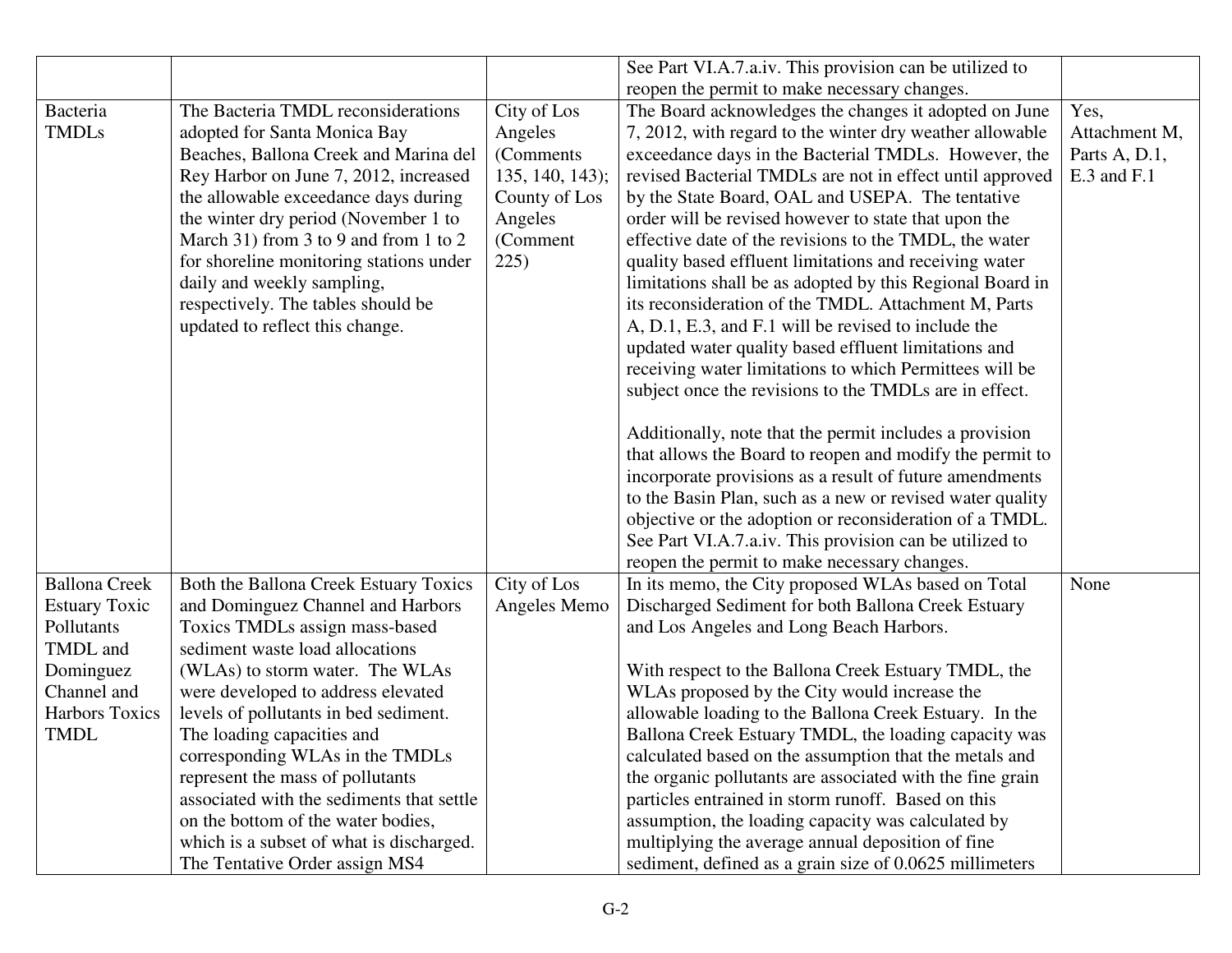|                    | effluent limitations set equal to the    |               | or smaller, by the numeric sediment targets. The City      |      |
|--------------------|------------------------------------------|---------------|------------------------------------------------------------|------|
|                    | TMDL WLAs and includes language          |               | proposed a loading capacity based on the total amount of   |      |
|                    | indicating the WLAs apply to             |               | sediment discharged multiplied by the numeric sediment     |      |
|                    | sediment-bound pollutants that settle in |               | targets, which results in an increase of the contaminant   |      |
|                    | the estuary. However, additional         |               | loading. Therefore, no change was made to the tentative    |      |
|                    | clarity based on the allowable           |               | Order.                                                     |      |
|                    | discharged loads would be helpful to     |               |                                                            |      |
|                    | develop implementation plans and         |               | With respect to the Los Angeles and Long Beach             |      |
|                    | evaluate compliance utilizing            |               | Harbors TMDL, the total settable sediment loading          |      |
|                    | suspended sediment data.                 |               | discharged into the listed water bodies was estimated      |      |
|                    |                                          |               | through modeling. These loading rates may be refined       |      |
|                    |                                          |               | through the collection of additional data or special       |      |
|                    |                                          |               | studies to determine the site specific sediment deposition |      |
|                    |                                          |               | rates. The City of Los Angeles has the opportunity to      |      |
|                    |                                          |               | conduct special studies before the TMDL is reconsidered    |      |
|                    |                                          |               | in six years and before compliance with the final          |      |
|                    |                                          |               | sediment water quality-based effluent limitations is       |      |
|                    |                                          |               | required.                                                  |      |
| <b>Trash TMDLs</b> | With respect to the Los Angeles River    | <b>LACFCD</b> | As the owner and operator of much of the MS4 that          | None |
|                    | Trash TMDL, the Los Angeles Flood        | (Comment 77)  | ultimately discharges storm water and non-stormwater       |      |
|                    | Control District is not listed as a      |               | containing pollutants such as trash, the LACFCD is         |      |
|                    | responsible agency since the scope of    |               | appropriately named as a responsible agency for the        |      |
|                    | its participation is limited solely to   |               | trash TMDLs. LACFCD is responsible for the                 |      |
|                    | issuing permits and not reducing waste   |               | pollutants that enter and exit the portions of the MS4 for |      |
|                    | load allocations.                        |               | which it is an owner and/operator. The LACFCD has          |      |
|                    |                                          |               | the authority and responsibility to implement structural   |      |
|                    | Similar to the reasoning used with       |               | controls in the MS4 (i.e. full capture and partial capture |      |
|                    | respect to the Los Angeles River Trash   |               | devices) to prevent trash from entering the MS4, and/or    |      |
|                    | TMDL, the Los Angeles Flood Control      |               | being discharged from the MS4. Additionally, the           |      |
|                    | District should not be listed as a       |               | LACFCD has the authority and responsibility to             |      |
|                    | responsible agency for all trash         |               | implement institutional controls in the MS4 (e.g. visual   |      |
|                    | TMDLs. Therefore, remove the             |               | inspections and maintenance/clean-out of catch basins      |      |
|                    | LACFCD as a Permittee under all trash    |               | and channels). This notwithstanding, the Board             |      |
|                    | TMDLs.                                   |               | recognizes that trash, and the way in which it is          |      |
|                    |                                          |               | regulated through TMDLs in the LA Region, is unique,       |      |
|                    |                                          |               | and unlike other pollutants such as bacteria and metals.   |      |
|                    |                                          |               | The Regional Board has established a framework for         |      |
|                    |                                          |               | trash TMDLs that uses a land-based approach to             |      |
|                    |                                          |               | compliance determination. This is possible, given the      |      |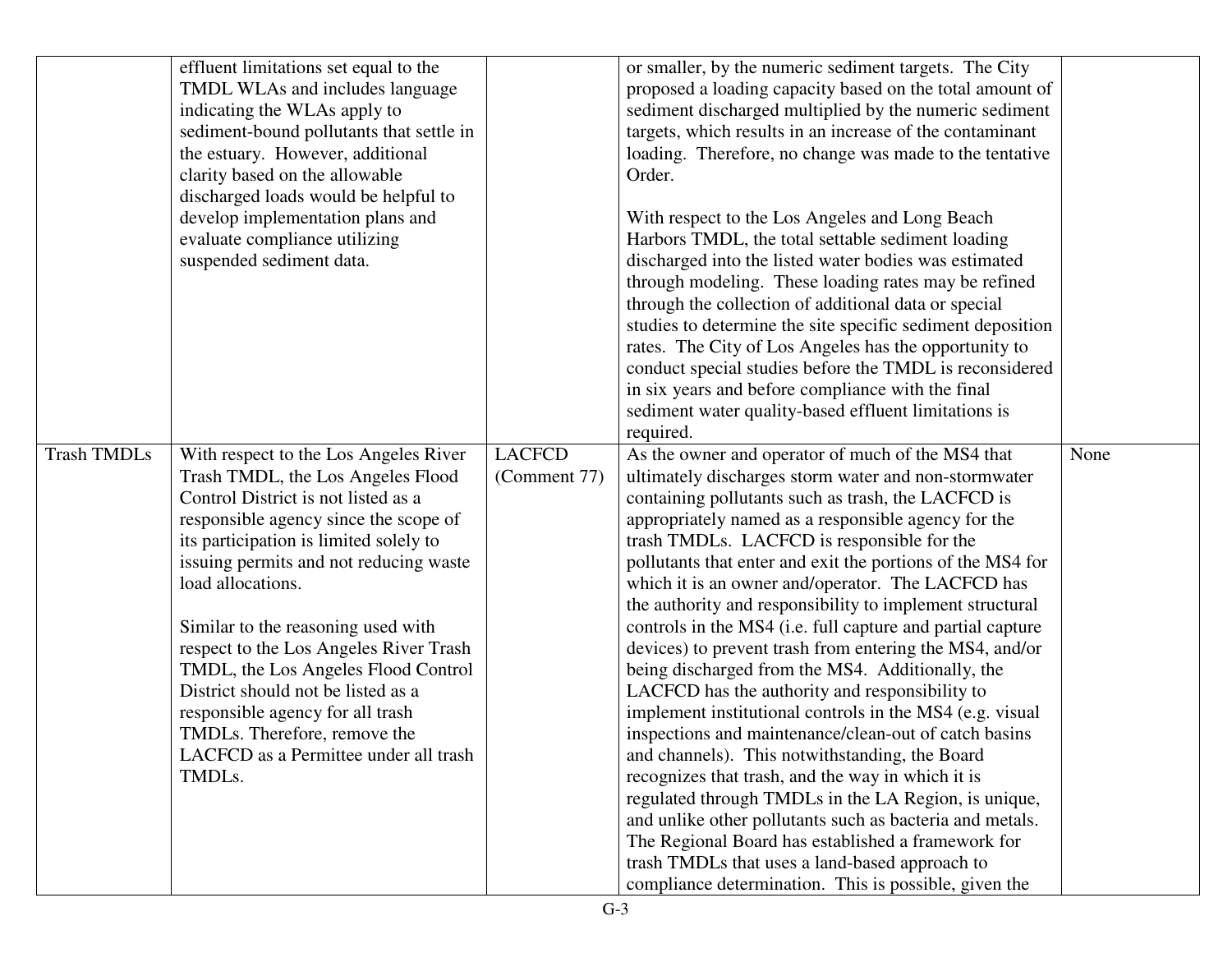|                              |                                           |               | Regional Board's working definition of "trash" for        |      |
|------------------------------|-------------------------------------------|---------------|-----------------------------------------------------------|------|
|                              |                                           |               | purposes of trash TMDLs, and given that there are         |      |
|                              |                                           |               | mechanisms to capture and quantify 100% of                |      |
|                              |                                           |               | accumulated trash within a jurisdiction prior to its      |      |
|                              |                                           |               | discharge from the MS4. This allows compliance            |      |
|                              |                                           |               | determination to focus on jurisdictional areas.           |      |
|                              |                                           |               |                                                           |      |
|                              |                                           |               | However, the LACFCD owns and controls significant         |      |
|                              |                                           |               | portions of the MS4 to which storm water and non-         |      |
|                              |                                           |               | stormwater from jurisdictions in the region is discharged |      |
|                              |                                           |               | and, which ultimately discharge to receiving waters. As   |      |
|                              |                                           |               | such, the LACFCD shares responsibility for ensuring       |      |
|                              |                                           |               | that the MS4 is operated and maintained in such a way     |      |
|                              |                                           |               | as to meet federal water quality requirements, including  |      |
|                              |                                           |               | TMDL WLAs. Many of the compliance strategies              |      |
|                              |                                           |               | identified in the region's trash TMDLs rely upon          |      |
|                              |                                           |               | installing and maintaining structural BMPs within the     |      |
|                              |                                           |               | physical infrastructure of the MS4. Therefore, the        |      |
|                              |                                           |               | LACFCD should support wherever possible,                  |      |
|                              |                                           |               | municipalities efforts to implement such BMPs to          |      |
|                              |                                           |               | achieve TMDL requirements.                                |      |
| <b>Santa Clara River WMA</b> |                                           |               |                                                           |      |
| Santa Clara                  | Since the impairment for the Santa        | County of Los | The Santa Clara River Nitrogen Compounds TMDL is          | None |
| <b>River Nitrogen</b>        | <b>Clara River for Nitrogen Compounds</b> | Angeles       | still part of the Los Angeles Region Basin Plan.          |      |
| Compounds                    | was removed from the $303(d)$ list, the   | (Comments)    | Therefore, water quality-based effluent limitations for   |      |
| <b>TMDL</b>                  | TMDL should not be included in the        | 176, 221      | the LA MS4 Permit, must be consistent with the            |      |
|                              | MS4 Permit. Therefore, remove all         |               | assumptions and requirements of all available TMDL        |      |
|                              | references to the Santa Clara River       |               | WLAs.                                                     |      |
|                              |                                           |               |                                                           |      |
|                              | Nitrogen Compounds TMDL from the          |               |                                                           |      |
|                              | MS4 Permit.                               |               |                                                           |      |
| Santa Clara                  | Both USEPA and Los Angeles                | County of Los | The Santa Clara River Nitrogen Compounds TMDL is          | None |
| <b>River Nitrogen</b>        | Region's Basin Plan are used for reach    | Angeles       | the only TMDL that uses USEPA's reach designations.       |      |
| Compounds                    | designations. To be consistent,           | (Comment)     | Therefore, to be consistent with the other TMDLs, the     |      |
| <b>TMDL</b>                  | continue to use the reach designations    | 224)          | Board used the Los Angeles Basin Plan Santa Clara         |      |
|                              | as shown in the TMDL documents that       |               | River reach designations and referenced the USEPA         |      |
|                              | have been issued.                         |               | Santa Clara River reach designations.                     |      |
| Santa Clara                  | The number of compliance days on the      | City of Santa | The number of allowable exceedance days in section        | None |
| River Indicator              | two Allowable Exceedance Days tables      | Clarita       | D.3.a through D.3.c matches the allowable number of       |      |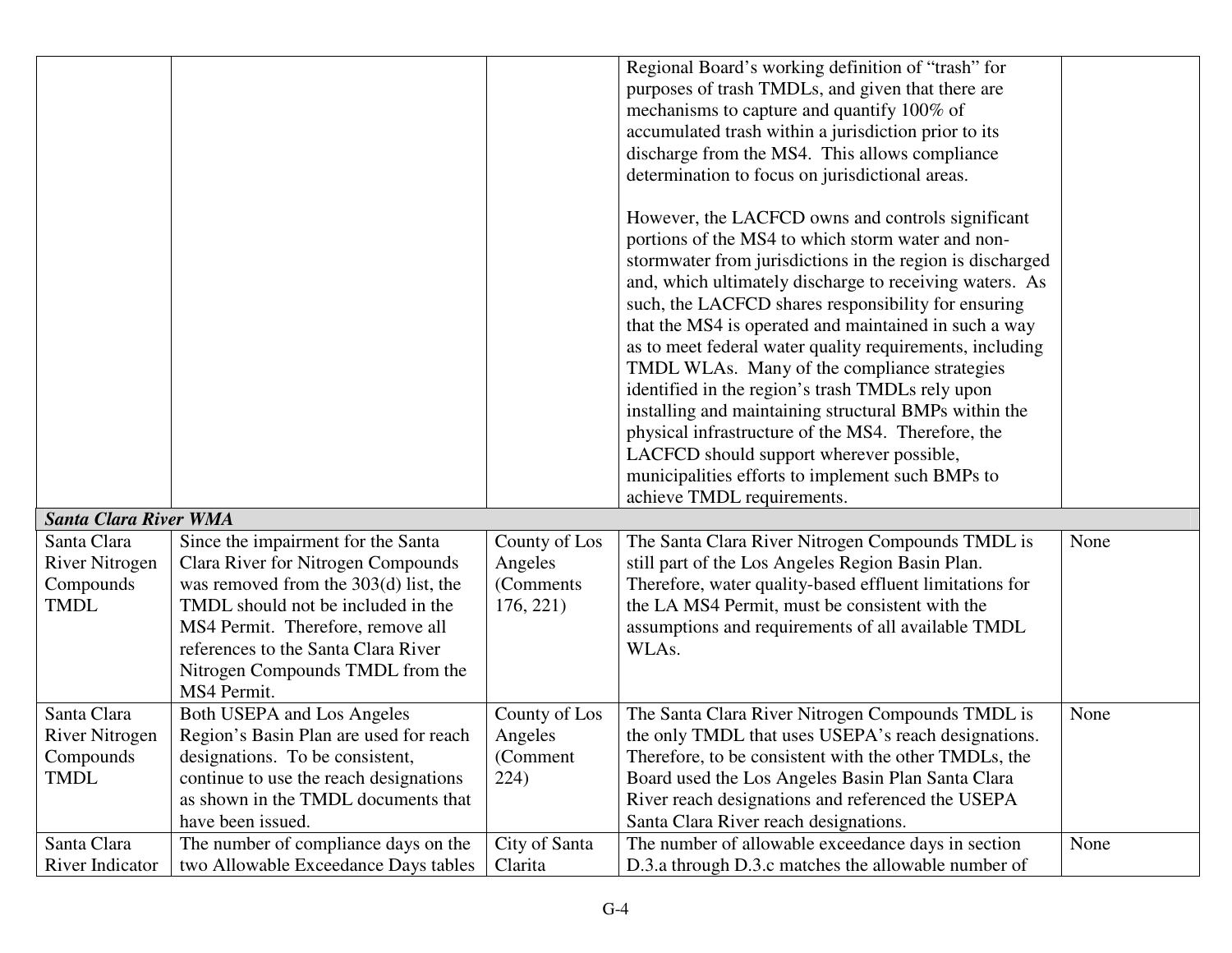| Bacteria               | on page L-2 does not match the           | (Comment 5,       | exceedance days in the Santa Clara River Bacteria         |               |
|------------------------|------------------------------------------|-------------------|-----------------------------------------------------------|---------------|
| <b>TMDL</b>            | compliance days in the approved Santa    | $& 54$ ; LA       | TMDL for reaches 5, 6, and 7. In addition, zero           |               |
|                        | Clara River Bacteria TMDL and adds       | Permit Group      | allowable exceedances of the geometric mean objectives    |               |
|                        | weekly compliance days. Remove all       | (Comment 36)      | is equivalent to complying with the geometric mean        |               |
|                        | interpretation of number of exceedance   |                   | objectives.                                               |               |
|                        | days other than what has been            |                   |                                                           |               |
|                        | expressed in the original TMDL           |                   | Footnote 3 of Tables 7-36.2 and 7-36.3 of the Santa       |               |
|                        | number of days of exceedances without    |                   | Clara River Indicator Bacteria TMDL states, "The          |               |
|                        | interpretation or recalculation.         |                   | calculated number of exceedance days assumes that         |               |
|                        |                                          |                   | daily sampling is conducted. To determine the number      |               |
|                        |                                          |                   | of allowable exceedances for less frequent sampling, a    |               |
|                        |                                          |                   | ratio is used." The ratio used to calculate the number of |               |
|                        |                                          |                   | exceedance days for weekly sampling is: Allowable         |               |
|                        |                                          |                   | Exceedance Days for daily sampling $/$ 365 days =         |               |
|                        |                                          |                   | Allowable Exceedance Days for weekly sampling / 52        |               |
|                        |                                          |                   | weeks                                                     |               |
| Santa Clara            | There is no discussion that the TMDL     | City of Santa     | The Board agrees that, for wet-weather, Permittees have   | Language has  |
| <b>River Indicator</b> | allows for load based options, page 7 of | Clarita           | the option of proposing load-based compliance at MS4      | been added to |
| Bacteria               | the Santa Clara River (SCR) Bacteria     | (Comment 5,       | outfalls. Therefore, a new part was added to Attachment   | Attachment L  |
| <b>TMDL</b>            | <b>TMDL Basin Plan Amendment states</b>  | & 54);            | L, Part D.4. on page L-2, as follows:                     | for the Santa |
|                        | that "compliance can alternatively be    | <b>BIA/LAV-</b>   |                                                           | Clara River   |
|                        | based on an allowable load." However,    | <b>BILD-CICWQ</b> | 4. Permittees may propose wet-weather load-based          | Bacteria TMDL |
|                        | this language is missing from page L-2   |                   | compliance at MS4 outfalls. The plan shall include        | as indicated. |
|                        | of the Draft Permit's TMDL               |                   | an estimate of existing load and the allowable load       |               |
|                        | provisions. The Permit should be         |                   | from MS4 outfalls to attain the allowable number of       |               |
|                        | consistent with the TMDL Basin Plan      |                   | exceedance days instream. The plan shall include a        |               |
|                        | Amendment. We request that the           |                   | technically defensible quantitative linkage to the        |               |
|                        | statement "compliance can                |                   | allowable number of exceedance days. The plan             |               |
|                        | alternatively be based on an allowable   |                   | shall include quantitative estimates of the water         |               |
|                        | load," be inserted as an alternative for |                   | quality benefits provided by the proposed                 |               |
|                        | the final effluent limits for the SCR    |                   | implementation approach.                                  |               |
|                        | Bacteria TMDL; this would be an          |                   |                                                           |               |
|                        | alternative for both the single sample   |                   | Permittees may propose this approach in their Watershed   |               |
|                        | and geometric mean objective based       |                   | Management Program plans along with appropriate           |               |
|                        | WQBELs.                                  |                   | monitoring to determine compliance with the               |               |
|                        |                                          |                   | limitations.                                              |               |
| Lake Elizabeth,        | The Los Angeles County Flood Control     | <b>LACFCD</b>     | The LACFCD is identified in the TMDL Table 7-23.2a        | None          |
| Munz Lake,             | District (LACFCD) should not be listed   | (Comment 76)      | as an agency responsible for complying with the trash     |               |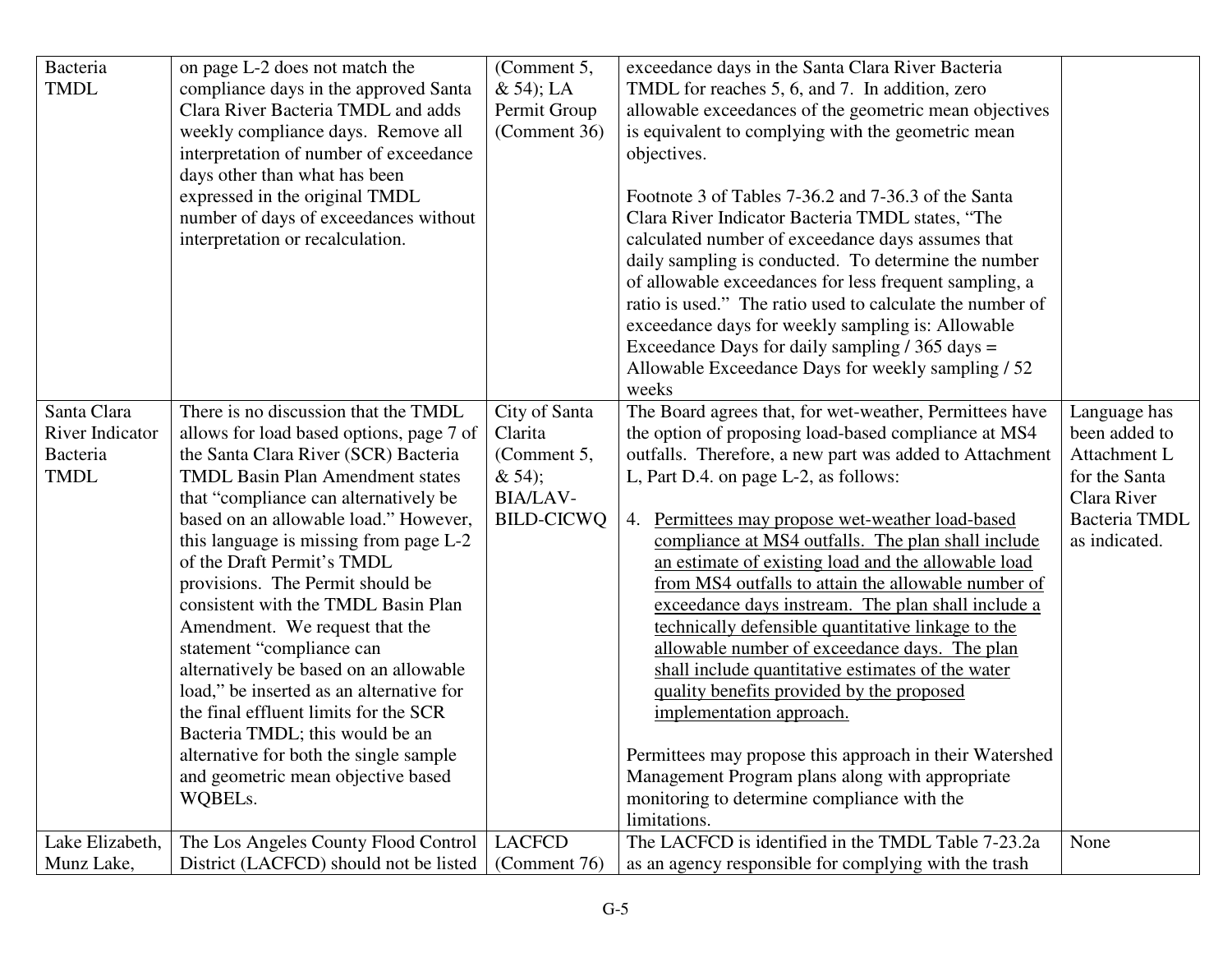| and Lake                    | as a responsible agency for the Lake    |              | reductions under Task No. 4. In the report titled, The     |                 |
|-----------------------------|-----------------------------------------|--------------|------------------------------------------------------------|-----------------|
| <b>Hughs Trash</b>          | Elizabeth, Munz Lake, and Lake          |              | County of Los Angeles Trash Total Maximum Daily            |                 |
| <b>TMDL</b>                 | Hughes Trash TMDL because these         |              | Load Monitoring and Reporting Plan for Lake                |                 |
|                             | water bodies are located outside of the |              | Elizabeth, Munz Lake, and Lake Hughes, dated               |                 |
|                             | LACFCD's service area and the           |              | September 4, 2008, its states that "The County is          |                 |
|                             | TMDLs themselves do not identify the    |              | responsible for operating and maintaining the sole storm   |                 |
|                             | LACFCD as a responsible agency.         |              | drain and five catch basins draining to Lake Elizabeth.    |                 |
|                             | Therefore, remove the LACFCD as a       |              | The storm drain collects runoff from the five catch        |                 |
|                             | Permittee under the Lake Elizabeth,     |              | basins, which are all within the jurisdictional boundaries |                 |
|                             | Munz Lake, and Lake Hughes Trash        |              | of the County." Since there is a storm drain, which is     |                 |
|                             | TMDL in Table K-1.                      |              | part of the municipal separate storm sewer system, the     |                 |
|                             |                                         |              | LACFCD is a responsible agency for Lake Elizabeth.         |                 |
|                             |                                         |              | With respect to Munz Lake and Lake Hughes, there are       |                 |
|                             |                                         |              | no effluent limitations in the Permit for these water      |                 |
|                             |                                         |              | bodies because there are no known discharges from          |                 |
|                             |                                         |              | MS4s owned or operated by Permittees covered by this       |                 |
|                             |                                         |              | Order.                                                     |                 |
| <b>Santa Monica Bay WMA</b> |                                         |              |                                                            |                 |
| Table K-2                   | City of Hermosa Beach is only within    | Los Angeles  | Regional Water Board staff agrees and will make the        | In table K-2    |
|                             | one watershed, the Santa Monica Bay     | Permit Group | correction.                                                | changed         |
|                             | Watershed and so should not be shown    | (Comment 16) |                                                            | Hermosa Beach   |
|                             | in italics as a multi-watershed         |              |                                                            | to non-         |
|                             | Permittee.                              |              |                                                            | italicized.     |
| Santa Monica                | The Santa Monica Bay Bacteria TMDL      | City of Los  | The WLAs established in the Santa Monica Bay               | Language has    |
| <b>Bay Beaches</b>          | water quality standards do not apply at | Angeles      | Beaches Bacteria TMDL apply at the wave wash. The          | been revised in |
| Bacteria                    | the effluent discharge (storm drains,   | (Comment     | Regional Water Board established receiving water           | Parts VI.E.2.d. |
| <b>TMDL</b>                 | creeks, or channels) as stated on Part  | 133)         | limitations, which are consistent with the WLAs in the     | and VI.E.2.e.   |
|                             | A.2. Instead, the water quality         |              | Santa Monica Bay Beaches Bacteria TMDL. In                 |                 |
|                             | limitations apply at the point zero     |              | addition, the Regional Water Board established water       |                 |
|                             | mixing zone (runoff discharge and       |              | quality based effluent limitation based on the bacteria    |                 |
|                             | wave wash). The Bureau recommends       |              | water quality objectives for outfalls that discharge to    |                 |
|                             | that the language be changed to         |              | Santa Monica Bay beaches or directly into Santa Monica     |                 |
|                             | Permittees shall comply with the        |              | Bay. In the bacteria TMDLs, the numeric targets are        |                 |
|                             | following final water quality-based     |              | based on the multi-part bacteriological water quality      |                 |
|                             | limitations at the shoreline monitoring |              | objectives; therefore, the Permit is consistent with the   |                 |
|                             | stations designated in the Santa        |              | assumptions of the SMBB Bacteria TMDL. The order           |                 |
|                             | Monica Bay Beaches Bacteria TMDL        |              | allows Permittees to demonstrate compliance with both      |                 |
|                             | $during \dots$ "                        |              | the receiving water limitations or the water quality based |                 |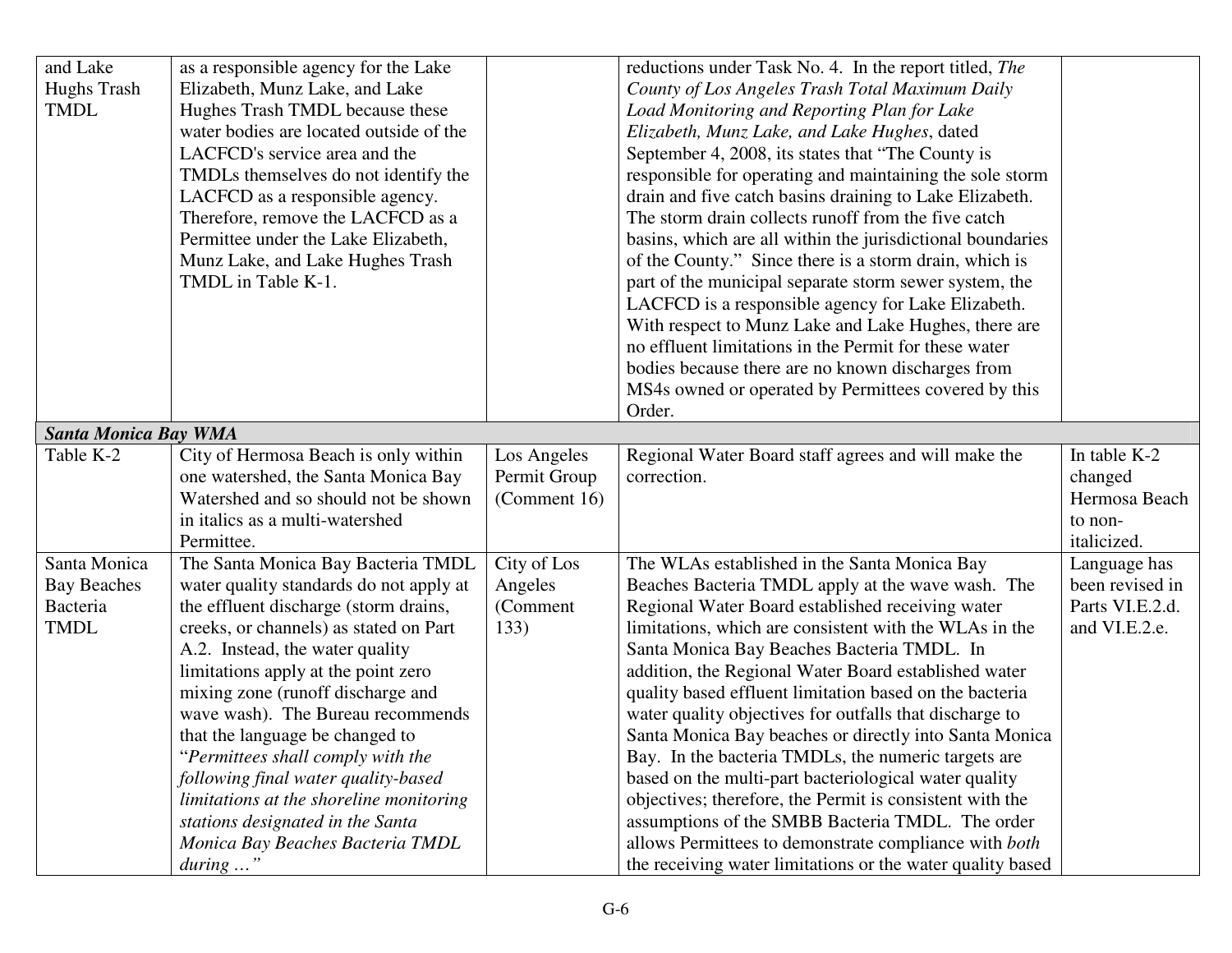|                                                               |                                                                                                                                                                                                                                                                                                                                                                                                         |                                            | effluent limitations in several ways.                                                                                                                                                                                                                                                                                                                             |      |
|---------------------------------------------------------------|---------------------------------------------------------------------------------------------------------------------------------------------------------------------------------------------------------------------------------------------------------------------------------------------------------------------------------------------------------------------------------------------------------|--------------------------------------------|-------------------------------------------------------------------------------------------------------------------------------------------------------------------------------------------------------------------------------------------------------------------------------------------------------------------------------------------------------------------|------|
| Santa Monica<br><b>Bay Beaches</b><br>Bacteria<br><b>TMDL</b> | Monitoring stations SMB 2-13 and<br>SMB 3-8 provide storm water runoff<br>treatment and diversion and thus the<br>reason for water quality improvement.<br>Also due to unique climate patterns<br>during which this data was collected, it<br>does not ensure that this water quality<br>will remain at these levels. For these<br>reasons these locations should not be<br>subject to antidegradation. | City of Los<br>Angeles<br>(Comment<br>136) | The annual allowable exceedance days in the permit are<br>based on the waste load allocations as listed in the Santa<br>Monica Bay Beaches Bacteria TMDL. For monitoring<br>stations SMB 2-13 and SMB 3-8, as well as all other<br>permit requirements, the antidegradation provision apply<br>consistent with federal and state antidegradation<br>requirements. | None |
| Santa Monica                                                  | As part of the Santa Monica Bay                                                                                                                                                                                                                                                                                                                                                                         | LA Permit                                  | The comment is outside the scope of the LA MS4 Permit                                                                                                                                                                                                                                                                                                             | None |
| <b>Bay Beaches</b><br>Bacteria                                | Beaches Bacteria TMDL (SMBBB<br>TMDL) reconsideration, the summer                                                                                                                                                                                                                                                                                                                                       | Group<br>(Comment 3)                       | renewal. As noted in the Notice of Opportunity for<br>Public Comment and Notice of Public Hearing dated                                                                                                                                                                                                                                                           |      |
| <b>TMDL</b>                                                   | dry weather targets must be revised to                                                                                                                                                                                                                                                                                                                                                                  |                                            | June 6, 2012, the validity of the TMDLs being                                                                                                                                                                                                                                                                                                                     |      |
| reopener                                                      | be consistent with the reference                                                                                                                                                                                                                                                                                                                                                                        |                                            | incorporated into the permit are not an issue before the                                                                                                                                                                                                                                                                                                          |      |
|                                                               | beach/anti-degradation approach                                                                                                                                                                                                                                                                                                                                                                         |                                            | Board in this proceeding.                                                                                                                                                                                                                                                                                                                                         |      |
|                                                               | established for the SMBBB TMDL and                                                                                                                                                                                                                                                                                                                                                                      |                                            |                                                                                                                                                                                                                                                                                                                                                                   |      |
|                                                               | with the extensive data collected over                                                                                                                                                                                                                                                                                                                                                                  |                                            |                                                                                                                                                                                                                                                                                                                                                                   |      |
|                                                               | the past seven years since original                                                                                                                                                                                                                                                                                                                                                                     |                                            |                                                                                                                                                                                                                                                                                                                                                                   |      |
|                                                               | adoption of the SMBBB TMDL. This                                                                                                                                                                                                                                                                                                                                                                        |                                            |                                                                                                                                                                                                                                                                                                                                                                   |      |
|                                                               | data clearly shows that natural and non-                                                                                                                                                                                                                                                                                                                                                                |                                            |                                                                                                                                                                                                                                                                                                                                                                   |      |
|                                                               | point sources result in 10%                                                                                                                                                                                                                                                                                                                                                                             |                                            |                                                                                                                                                                                                                                                                                                                                                                   |      |
|                                                               | exceedances during dry weather. Data                                                                                                                                                                                                                                                                                                                                                                    |                                            |                                                                                                                                                                                                                                                                                                                                                                   |      |
|                                                               | collected at the reference beach since                                                                                                                                                                                                                                                                                                                                                                  |                                            |                                                                                                                                                                                                                                                                                                                                                                   |      |
|                                                               | adoption of the TMDL, as tabulated in                                                                                                                                                                                                                                                                                                                                                                   |                                            |                                                                                                                                                                                                                                                                                                                                                                   |      |
|                                                               | Table 3 of the staff report of the                                                                                                                                                                                                                                                                                                                                                                      |                                            |                                                                                                                                                                                                                                                                                                                                                                   |      |
|                                                               | proposed revisions to the Basin Plan<br>Amendment, demonstrate that natural                                                                                                                                                                                                                                                                                                                             |                                            |                                                                                                                                                                                                                                                                                                                                                                   |      |
|                                                               | conditions associated with freshwater                                                                                                                                                                                                                                                                                                                                                                   |                                            |                                                                                                                                                                                                                                                                                                                                                                   |      |
|                                                               | outlets from undeveloped watersheds                                                                                                                                                                                                                                                                                                                                                                     |                                            |                                                                                                                                                                                                                                                                                                                                                                   |      |
|                                                               | result in exceedances of the single                                                                                                                                                                                                                                                                                                                                                                     |                                            |                                                                                                                                                                                                                                                                                                                                                                   |      |
|                                                               | sample bacteria objectives during both                                                                                                                                                                                                                                                                                                                                                                  |                                            |                                                                                                                                                                                                                                                                                                                                                                   |      |
|                                                               | summer and winter dry weather on                                                                                                                                                                                                                                                                                                                                                                        |                                            |                                                                                                                                                                                                                                                                                                                                                                   |      |
|                                                               | approximately 10% of the days                                                                                                                                                                                                                                                                                                                                                                           |                                            |                                                                                                                                                                                                                                                                                                                                                                   |      |
|                                                               | sampled.                                                                                                                                                                                                                                                                                                                                                                                                |                                            |                                                                                                                                                                                                                                                                                                                                                                   |      |
|                                                               |                                                                                                                                                                                                                                                                                                                                                                                                         |                                            |                                                                                                                                                                                                                                                                                                                                                                   |      |
|                                                               | Thus the previous Source Analysis in                                                                                                                                                                                                                                                                                                                                                                    |                                            |                                                                                                                                                                                                                                                                                                                                                                   |      |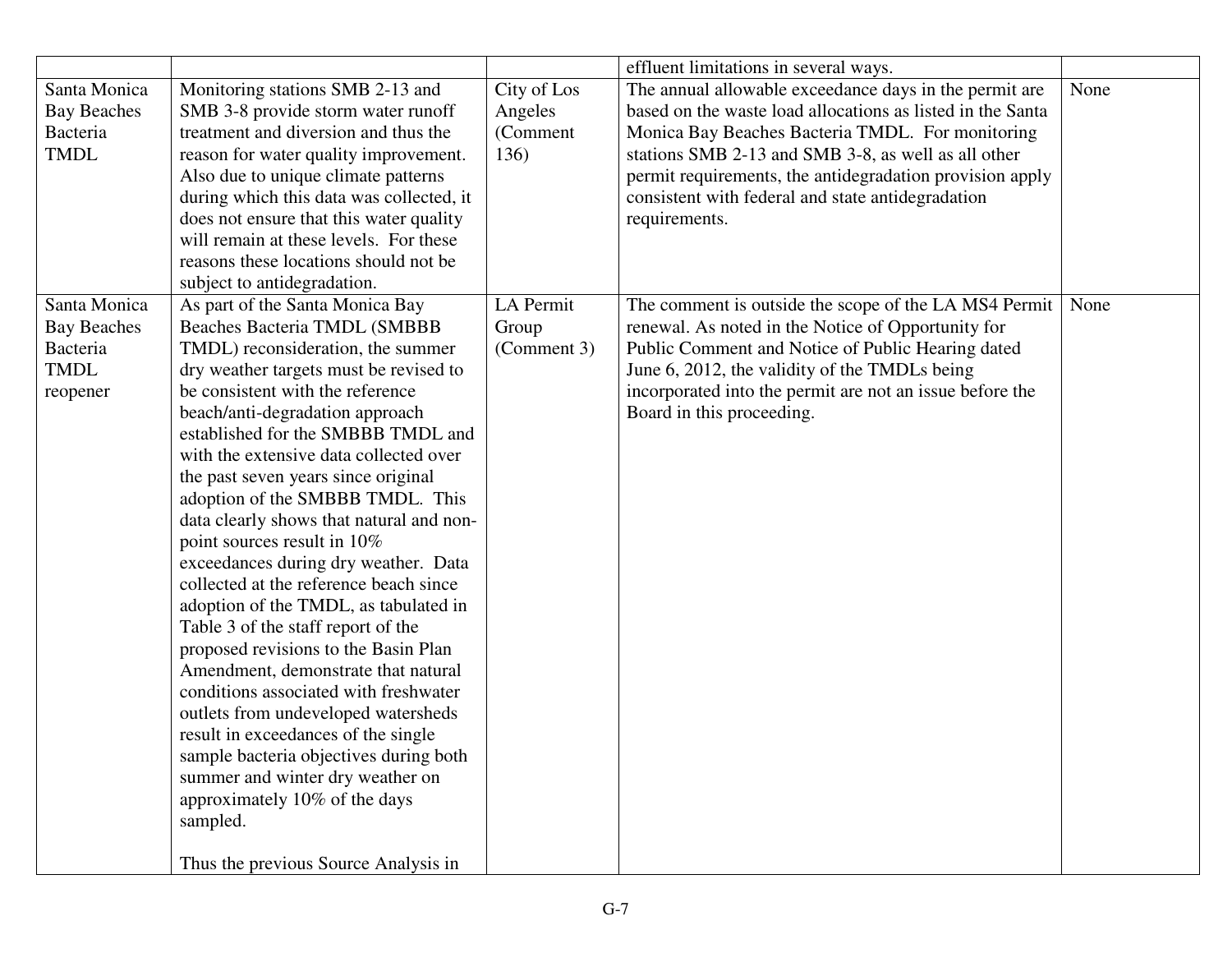|                    | the Basin Plan Amendment adopted by        |             |                                                          |      |
|--------------------|--------------------------------------------|-------------|----------------------------------------------------------|------|
|                    | Resolution No. 02-004 which stated         |             |                                                          |      |
|                    | that "historical monitoring data from      |             |                                                          |      |
|                    | the reference beach indicate no            |             |                                                          |      |
|                    | exceedances of the single sample           |             |                                                          |      |
|                    | targets during summer dry weather and      |             |                                                          |      |
|                    | on average only three percent              |             |                                                          |      |
|                    | exceedance during winter dry weather"      |             |                                                          |      |
|                    | was incorrect and based on a data set      |             |                                                          |      |
|                    | not located at the point zero              |             |                                                          |      |
|                    | compliance location. Continued             |             |                                                          |      |
|                    | allocation of zero summer dry weather      |             |                                                          |      |
|                    | exceedances in the proposed Basin Plan     |             |                                                          |      |
|                    | Amendment is in direct conflict with       |             |                                                          |      |
|                    | the stated intent to utilize the reference |             |                                                          |      |
|                    | beach/anti-degradation approach and        |             |                                                          |      |
|                    | ignores the scientifically demonstrated    |             |                                                          |      |
|                    | reality of natural causes and non-point    |             |                                                          |      |
|                    | sources of indicator bacteria              |             |                                                          |      |
|                    | exceedances.                               |             |                                                          |      |
|                    |                                            |             |                                                          |      |
|                    | This is a critical issue that was not      |             |                                                          |      |
|                    | addressed in the recent reopener. The      |             |                                                          |      |
|                    | reference reach approach and the           |             |                                                          |      |
|                    | overriding policy that Permittees are      |             |                                                          |      |
|                    | not responsible for pollutants outside     |             |                                                          |      |
|                    | their control, including natural sources,  |             |                                                          |      |
|                    | needs to be included.                      |             |                                                          |      |
| Santa Monica       | Continued use of the zero summer dry       | LA Permit   | The comment is outside the scope of the LA MS4 Permit    | None |
| <b>Bay Beaches</b> | weather exceedance level will make         | Group       | renewal. As noted in the Notice of Opportunity for       |      |
| Bacteria           | compliance with the SMBBB TMDL             | (Comment 4) | Public Comment and Notice of Public Hearing dated        |      |
| <b>TMDL</b>        | impossible for the Jurisdictional          |             | June 6, 2012, the validity of the TMDLs being            |      |
| reopener           | agencies. This is also in conflict with    |             | incorporated into the permit are not an issue before the |      |
|                    | the intent of the Regional board as        |             | Board in this proceeding.                                |      |
|                    | expressed in finding 21 of Resolution      |             |                                                          |      |
|                    | 2002-022 "that it is not the intent of the |             |                                                          |      |
|                    | Regional Board to require treatment or     |             |                                                          |      |
|                    | diversion of natural coastal creeks or to  |             |                                                          |      |
|                    | require treatment of natural sources of    |             |                                                          |      |
|                    |                                            |             |                                                          |      |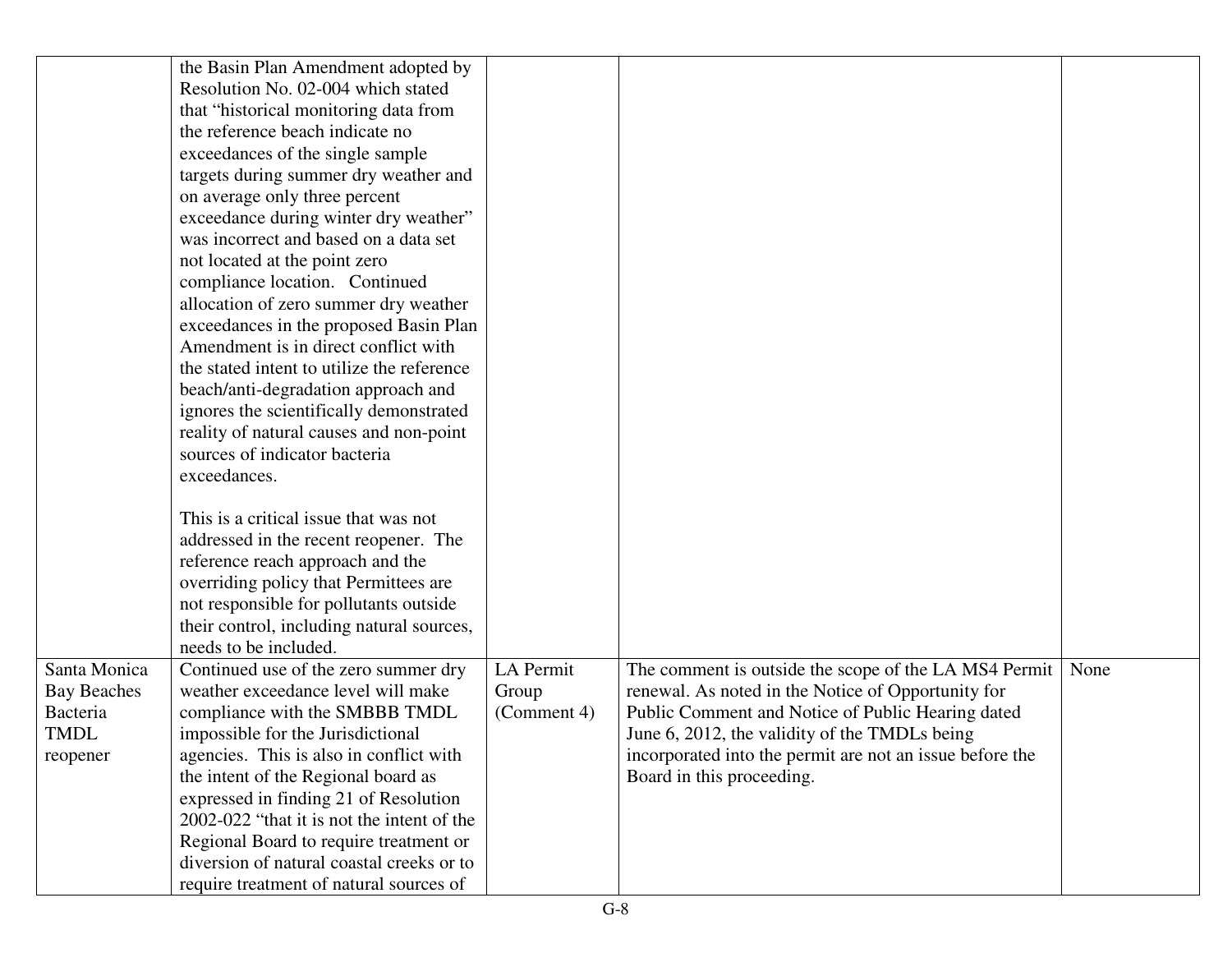|                    | bacteria from undeveloped areas".         |             |                                                         |      |
|--------------------|-------------------------------------------|-------------|---------------------------------------------------------|------|
|                    |                                           |             |                                                         |      |
|                    | This is a critical issue that was not     |             |                                                         |      |
|                    | addressed in the recent reopener. The     |             |                                                         |      |
|                    | reference reach approach and the          |             |                                                         |      |
|                    | overriding policy that Permittees are     |             |                                                         |      |
|                    | not responsible for pollutants outside    |             |                                                         |      |
|                    | their control, including natural sources, |             |                                                         |      |
|                    | needs to be included                      |             |                                                         |      |
| Santa Monica       | The SMBBB TMDL Coordinated                | LA Permit   | The Santa Monica Bay Beaches Bacterial TMDLs            | None |
| <b>Bay Beaches</b> | Shoreline Monitoring Plan (CSMP)          | Group       | Coordinated Shoreline Monitoring Plan is incorporated   |      |
| Bacteria           | was approved by the Regional Board        | (Comment 5) | in the Order by reference on page E-9 of the Monitoring |      |
| Monitoring         | staff and that CSMP should be             |             | and Reporting Program. Permittees may propose           |      |
| Plan               | incorporated into the TMDL                |             | modifications to existing shoreline monitoring          |      |
|                    | monitoring requirements of the next       |             | requirements through an IMP or CIMP consistent with     |      |
|                    | MS4 Permit. The CSMP established          |             | TMDL monitoring requirements, as outlined in            |      |
|                    | that compliance monitoring would be       |             | Attachment E-MRP.                                       |      |
|                    | conducted on a weekly basis, and          |             |                                                         |      |
|                    | although some monitoring sites are        |             |                                                         |      |
|                    | being monitored on additional days of     |             |                                                         |      |
|                    | the week, none of the sites are           |             |                                                         |      |
|                    | monitored seven days per week, thus it    |             |                                                         |      |
|                    | is highly confusing and misleading to     |             |                                                         |      |
|                    | refer to "daily monitoring". The CSMP     |             |                                                         |      |
|                    | established that compliance monitoring    |             |                                                         |      |
|                    | would be conducted on a weekly basis,     |             |                                                         |      |
|                    | and although some monitoring sites are    |             |                                                         |      |
|                    | being monitored on additional days of     |             |                                                         |      |
|                    | the week, none of the sites are           |             |                                                         |      |
|                    | monitored seven days per week.            |             |                                                         |      |
|                    |                                           |             |                                                         |      |
|                    | The problem with sites monitored two      |             |                                                         |      |
|                    | days a week has not been corrected.       |             |                                                         |      |
|                    | Please provide clarification that this    |             |                                                         |      |
|                    | issue could be addressed and would        |             |                                                         |      |
|                    | supersede the TMDL if submitted in an     |             |                                                         |      |
|                    | integrated monitoring plan. This is       |             |                                                         |      |
|                    | critical for summer dry weather and 5-    |             |                                                         |      |
|                    | day per week sites.                       |             |                                                         |      |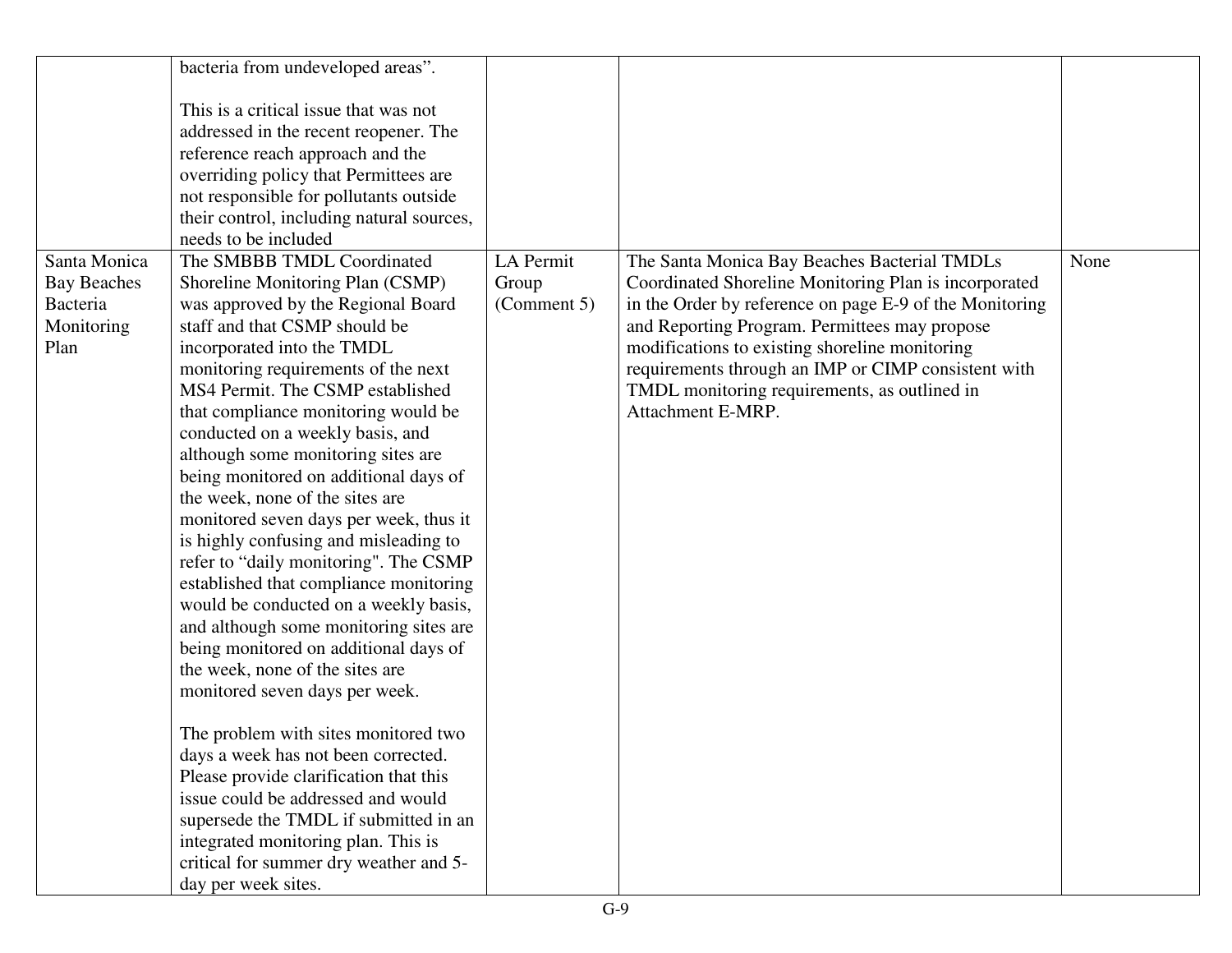| Santa Monica       | In effect the effluent limitations are     | LA Permit        | The Regional Water Board established receiving water        | Yes for        |
|--------------------|--------------------------------------------|------------------|-------------------------------------------------------------|----------------|
| <b>Bay Beaches</b> | stricter than the receiving water          | Group            | limitations, which are consistent with the WLA in the       | clarification. |
| <b>Bacteria</b>    | standards. This is inconsistent with law   | (Comment $6$ );  | Santa Monica Bay Beaches Bacteria TMDL. The WLAs            |                |
| <b>TMDL</b>        | and creates a situation in which           | Peninsula        | are defined as an allowable number of exceedance days       |                |
|                    | Permittees are out of compliance at the    | Cities           | at the beach monitoring sites. This is the reason the       |                |
|                    | effective date of this permit. Please      | (Comment $38$ ); | WLAs are included in the permit as receiving water          |                |
|                    | adjust so that limits are consistent with  | South Bay        | limitations.                                                |                |
|                    | standards and not exceeding standards.     | Cities; City of  |                                                             |                |
|                    |                                            | Torrance         | In addition, the Regional Water Board established water     |                |
|                    |                                            | (Comment 79)     | quality based effluent limitation based on the bacteria     |                |
|                    |                                            |                  | water quality objectives for outfalls that discharge to     |                |
|                    |                                            |                  | Santa Monica Bay. In the bacteria TMDLs, the numeric        |                |
|                    |                                            |                  | targets are based on the multi-part bacteriological water   |                |
|                    |                                            |                  | quality objectives; therefore, the Permit is consistent     |                |
|                    |                                            |                  | with the assumptions and requirements of the SMBB           |                |
|                    |                                            |                  | Bacteria TMDL WLAs. The order allows Permittees to          |                |
|                    |                                            |                  | demonstrate compliance with <i>both</i> the receiving water |                |
|                    |                                            |                  | limitations or the water quality based effluent limitations |                |
|                    |                                            |                  | in several ways, pursuant to Part VI.E.2.d and VI.E.2.e.    |                |
| Santa Monica       | The language in Part M.A.2. is             | Peninsula        | The Board disagrees. As defined in the Order, a             | None           |
| <b>Bay Beaches</b> | incorrect as is the title of the table. As | Cities           | "Receiving Water Limitation" is any applicable numeric      |                |
| <b>Bacteria</b>    | defined in Attachment A, page A-8,         | (Comment 39);    | or narrative water quality objective or criterion, or       |                |
| <b>TMDL</b>        | Receiving Water Limitations are the        | South Bay        | limitation to implement the applicable water quality        |                |
|                    | applicable numeric or narrative water      | Cities; City of  | objective or criterion, for the receiving water as          |                |
|                    | quality objective criterion or limitation  | Torrance         | contained in Chapter 3 or 7 of the Basin Plan               |                |
|                    | for the receiving water Thus water         | (Comment 80)     | Receiving Water Limitations apply and are measured in       |                |
|                    | quality objectives or water quality        |                  | the receiving waters. In Part M.A.2, the water quality-     |                |
|                    | standards are those that apply in the      |                  | based effluent limitations apply at outfalls that discharge |                |
|                    | receiving water. Consistent with the       |                  | to Santa Monica Bay.                                        |                |
|                    | TMDL, this table identifies the            |                  |                                                             |                |
|                    | bacteriological objectives as set forth in |                  |                                                             |                |
|                    | Chapter 3 of the Basin Plan and serves     |                  |                                                             |                |
|                    | as the numeric targets for the Santa       |                  |                                                             |                |
|                    | Monica Bay Beaches Bacteria TMDL.          |                  |                                                             |                |
| Santa Monica       | Part M.A.3 mistakenly uses the term        | Peninsula        | TMDLs, in part, establish waste load allocations            | None           |
| <b>Bay Beaches</b> | "receiving water limitations" to refer to  | Cities           | (WLAs). The WLAs are then translated into effluent          |                |
| Bacteria           | "waste load allocations". In the Santa     | (Comment 40);    | limitations and, where appropriate, receiving water         |                |
| <b>TMDL</b>        | Monica Bay Bacteria TMDL the term          | South Bay        | limitations. As is required by 40 CFR section               |                |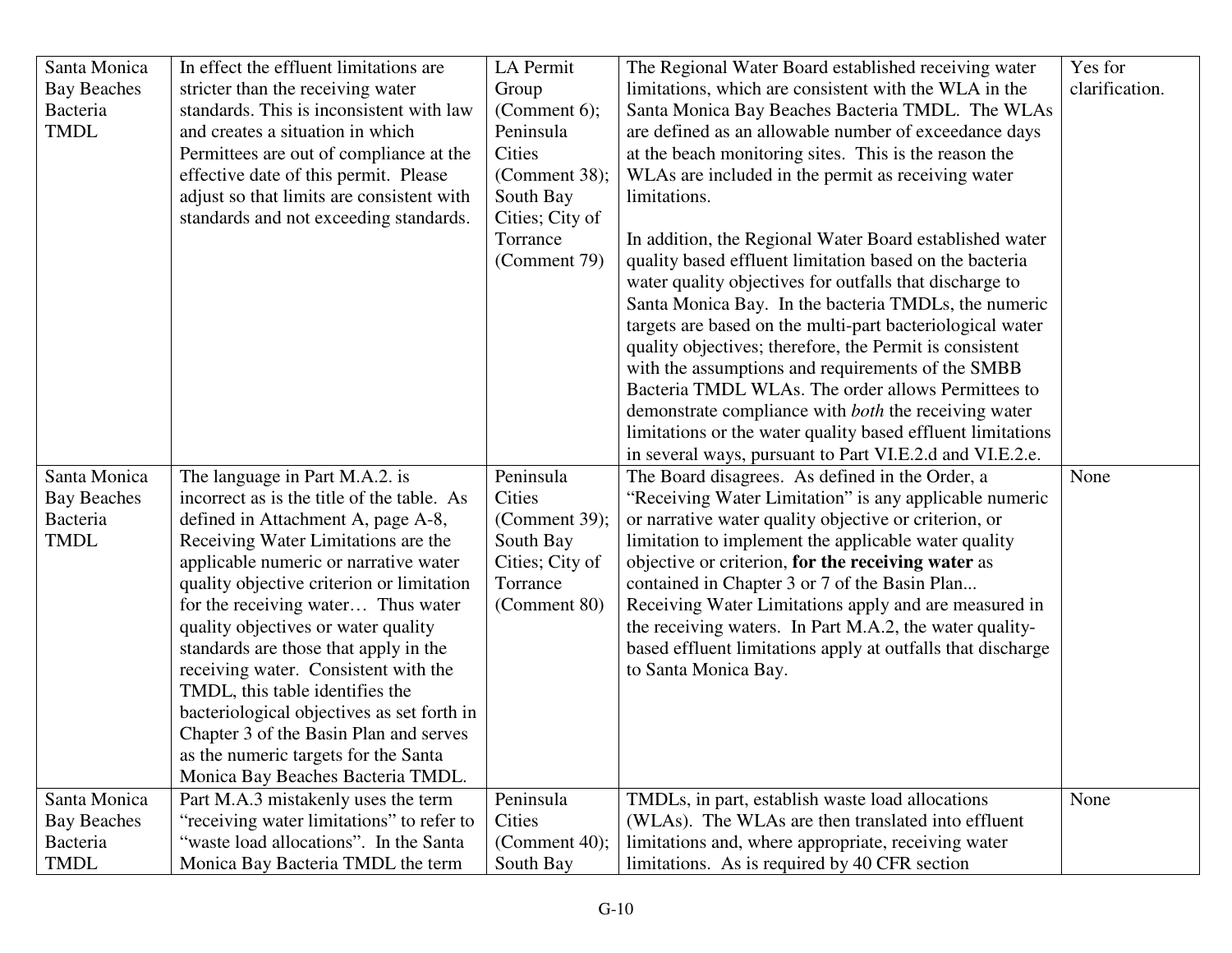|                      | "allowable exceedance days" is          | Cities; City of  | $122.44(d)(1)(vii)(B)$ , when developing water quality-    |                  |
|----------------------|-----------------------------------------|------------------|------------------------------------------------------------|------------------|
|                      | synonymous with "waste load             | Torrance         | based effluent limits the permitting authority shall       |                  |
|                      | allocations". The Santa Monica Bay      | (Comment 81)     | ensure that effluent limits developed to protect a         |                  |
|                      | Beaches Bacteria TMDL Basin Plan        |                  | narrative water quality criterion, a numeric water quality |                  |
|                      | Amendment Attachment A states that      |                  | criterion, or both, are consistent with the assumptions    |                  |
|                      | "Waste Load Allocations are expressed   |                  | and requirements of any available TMDL waste load          |                  |
|                      | as allowable exceedance days".          |                  | allocation.                                                |                  |
|                      | Throughout A.3 the term "receiving"     |                  |                                                            |                  |
|                      | water limitations" should be replaced   |                  |                                                            |                  |
|                      | by the term "waste load allocations."   |                  |                                                            |                  |
| Santa Monica         | While it makes sense for the            | LA Permit        | The Board agrees that a table or map, which identifies     | None             |
| <b>Bay Beaches</b>   | Jurisdictional Groups previously        | Group            | the responsible Permittees for each shoreline monitoring   |                  |
| Bacteria             | identified in the TMDLs to work         | (Comment 7);     | location, would provide clarity. However, this             |                  |
| <b>TMDL</b>          | jointly to carry out implementation     | Peninsula        | information needs to be developed by the Permittees        |                  |
|                      | plans to meet the interim reductions,   | <b>Cities</b>    | based on drainage areas and their storm drain networks     |                  |
|                      | only the responsible agencies with land | (Comment $15$ ); | for each shoreline location. The Permittees are            |                  |
|                      | use or MS4 tributary to a specific      | South Bay        | encouraged to provide this information in their            |                  |
|                      | shoreline monitoring location can be    | Cities; City of  | Watershed Management Programs.                             |                  |
|                      | held responsible for the final          | Torrance         |                                                            |                  |
|                      | implementation targets to be achieved   | (Comment 82)     |                                                            |                  |
|                      | at each individual compliance location. |                  |                                                            |                  |
|                      | An additional table is needed showing   |                  |                                                            |                  |
|                      | the responsible agencies for each       |                  |                                                            |                  |
|                      | individual shoreline monitoring         |                  |                                                            |                  |
|                      | location.                               |                  |                                                            |                  |
| Santa Monica         | The Permit requires starting the        | County of Los    | If the TMRP is submitted by September 20, 2012, as         | Changes will be  |
| <b>Bay Nearshore</b> | implementation of the Trash             | Angeles          | required in the TMDL, then implementation of the           | made as          |
| and Offshore         | Monitoring and Reporting Plan           | (Comments)       | TMRP will be changed to 6 months from receipt of the       | specified to the |
| Debris TMDL          | (TMRP) 30 days from receipt of the      | 177)             | letter of approval, as specific in the TMDL. If a          | table on page    |
|                      | letter of approval from the Regional    |                  | Permittee submits the TMRP as part of an IMP or CIMP       | $E-50$ .         |
|                      | Water Board Executive Officer, or the   |                  | as outlined in the Order, then implementation of the       |                  |
|                      | date a plan is established by the       |                  | TMRP implementation will be 30-90 days from receipt        |                  |
|                      | Executive Officer. The TMDL itself      |                  | of the letter of approval from the Regional Water Board    |                  |
|                      | provides for 6 months, not 30 days, to  |                  | Executive Officer, as specified in the Order.              |                  |
|                      | start implementation, and this          |                  |                                                            |                  |
|                      | requirement is part of the Basin Plan.  |                  |                                                            |                  |
| Santa Monica         | The Permit requires TMRP and PMRP       | County of Los    | The annual reporting deadline in the Permit is December    | None             |
| <b>Bay Nearshore</b> | results to be submitted by December     | Angeles          | $15th$ , with the first report due on December 15, 2013.   |                  |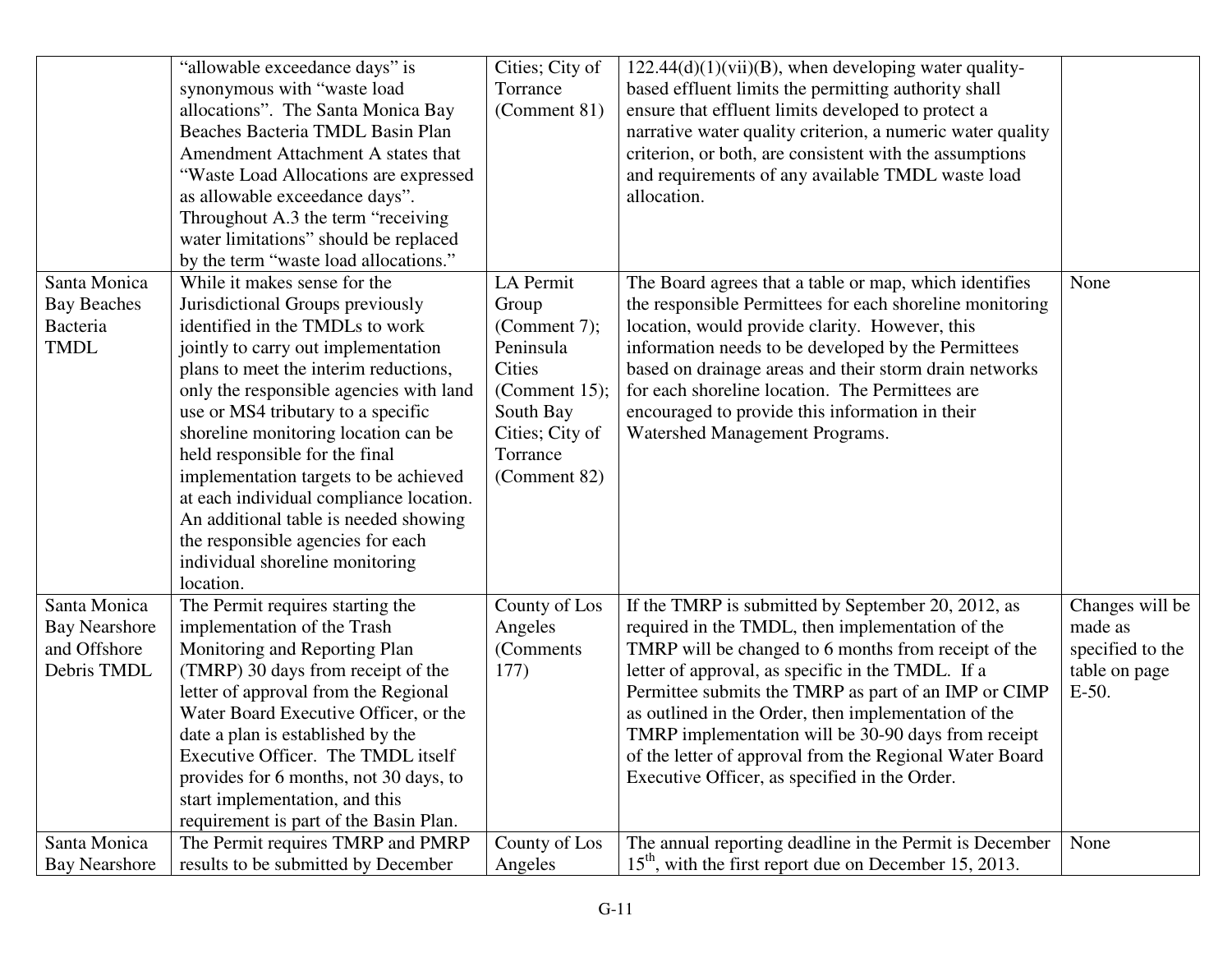| Debris TMDL<br>timeline is unreasonable; the December<br>178)<br>deadline. However, the Regional Water Board has<br>consolidated, to the extent possible, the reports, in order<br>2013 report will not have any<br>to reduce the number of reports that Permittees must<br>monitoring results.<br>submit to the Regional Water Boards. If no data is<br>available, then the permittees should indicate that in the<br>report.<br>The effluent limitations were calculated by multiplying<br>Santa Monica<br>Peninsula<br>The WLAs in the adopted Santa<br>None<br>the baseline waste load allocations as listed in Table 9 of<br><b>Bay Nearshore</b><br>Monica Bay Nearshore and Offshore<br>Cities<br>and Offshore<br>Debris TMDL were expressed in terms<br>the TMDL Staff Report dated, October 25, 2010, by the<br>(Comment $65$ );<br>Debris TMDL<br>of percent reduction of trash from<br>South Bay<br>required percent reductions as listed in Table 7-34.2 of<br>Baseline WLA. Board staff have not<br>Cities; City of<br>the Basin Plan Amendment.<br>transferred the Waste Load Allocations<br>Torrance<br>(Comment 83)<br>as expressed in the TMDL into the<br>Permittees may implement their TMRPs to obtain site<br>MS4 Permit, but have instead<br>specific trash generation rates during the first two years<br>calculated annual trash discharge rates<br>of the implementation period and, if approved by the<br>Regional Board's Executive Officer, ultimately use these<br>for each Permittee based on a<br>data to define the trash Baseline Waste Load<br>calculation using an assumed tributary<br>Allocations.<br>area. There are very likely to be errors<br>in the tributary areas used in<br>calculating these Waste Load<br>Allocations and correcting them will<br>necessitate reopening the Permit. It<br>makes far more sense for MS4<br>Permittees to verify and if necessary<br>correct the tributary areas for their<br>individual jurisdictions as part of the<br>development of the Trash Monitoring<br>and Reporting Plans and to simply<br>include in the permit the schedule for<br>percentage reduction from baseline<br>applicable to all Permittees.<br>Eliminate the detailed Permittee-by-<br>Permittee table with annual trash<br>discharge rates in the table and instead<br>create a simple table listing the interim<br>and final waste load allocations on a | and Offshore | 15, 2013, and annually thereafter. The | (Comment | The reporting schedules for the TMDLs differ from this |  |
|----------------------------------------------------------------------------------------------------------------------------------------------------------------------------------------------------------------------------------------------------------------------------------------------------------------------------------------------------------------------------------------------------------------------------------------------------------------------------------------------------------------------------------------------------------------------------------------------------------------------------------------------------------------------------------------------------------------------------------------------------------------------------------------------------------------------------------------------------------------------------------------------------------------------------------------------------------------------------------------------------------------------------------------------------------------------------------------------------------------------------------------------------------------------------------------------------------------------------------------------------------------------------------------------------------------------------------------------------------------------------------------------------------------------------------------------------------------------------------------------------------------------------------------------------------------------------------------------------------------------------------------------------------------------------------------------------------------------------------------------------------------------------------------------------------------------------------------------------------------------------------------------------------------------------------------------------------------------------------------------------------------------------------------------------------------------------------------------------------------------------------------------------------------------------------------------------------------------------------------------------------------------------------------------------------------------------------------------------------------------------------------------------------------|--------------|----------------------------------------|----------|--------------------------------------------------------|--|
|                                                                                                                                                                                                                                                                                                                                                                                                                                                                                                                                                                                                                                                                                                                                                                                                                                                                                                                                                                                                                                                                                                                                                                                                                                                                                                                                                                                                                                                                                                                                                                                                                                                                                                                                                                                                                                                                                                                                                                                                                                                                                                                                                                                                                                                                                                                                                                                                                |              |                                        |          |                                                        |  |
|                                                                                                                                                                                                                                                                                                                                                                                                                                                                                                                                                                                                                                                                                                                                                                                                                                                                                                                                                                                                                                                                                                                                                                                                                                                                                                                                                                                                                                                                                                                                                                                                                                                                                                                                                                                                                                                                                                                                                                                                                                                                                                                                                                                                                                                                                                                                                                                                                |              |                                        |          |                                                        |  |
|                                                                                                                                                                                                                                                                                                                                                                                                                                                                                                                                                                                                                                                                                                                                                                                                                                                                                                                                                                                                                                                                                                                                                                                                                                                                                                                                                                                                                                                                                                                                                                                                                                                                                                                                                                                                                                                                                                                                                                                                                                                                                                                                                                                                                                                                                                                                                                                                                |              |                                        |          |                                                        |  |
|                                                                                                                                                                                                                                                                                                                                                                                                                                                                                                                                                                                                                                                                                                                                                                                                                                                                                                                                                                                                                                                                                                                                                                                                                                                                                                                                                                                                                                                                                                                                                                                                                                                                                                                                                                                                                                                                                                                                                                                                                                                                                                                                                                                                                                                                                                                                                                                                                |              |                                        |          |                                                        |  |
|                                                                                                                                                                                                                                                                                                                                                                                                                                                                                                                                                                                                                                                                                                                                                                                                                                                                                                                                                                                                                                                                                                                                                                                                                                                                                                                                                                                                                                                                                                                                                                                                                                                                                                                                                                                                                                                                                                                                                                                                                                                                                                                                                                                                                                                                                                                                                                                                                |              |                                        |          |                                                        |  |
|                                                                                                                                                                                                                                                                                                                                                                                                                                                                                                                                                                                                                                                                                                                                                                                                                                                                                                                                                                                                                                                                                                                                                                                                                                                                                                                                                                                                                                                                                                                                                                                                                                                                                                                                                                                                                                                                                                                                                                                                                                                                                                                                                                                                                                                                                                                                                                                                                |              |                                        |          |                                                        |  |
|                                                                                                                                                                                                                                                                                                                                                                                                                                                                                                                                                                                                                                                                                                                                                                                                                                                                                                                                                                                                                                                                                                                                                                                                                                                                                                                                                                                                                                                                                                                                                                                                                                                                                                                                                                                                                                                                                                                                                                                                                                                                                                                                                                                                                                                                                                                                                                                                                |              |                                        |          |                                                        |  |
|                                                                                                                                                                                                                                                                                                                                                                                                                                                                                                                                                                                                                                                                                                                                                                                                                                                                                                                                                                                                                                                                                                                                                                                                                                                                                                                                                                                                                                                                                                                                                                                                                                                                                                                                                                                                                                                                                                                                                                                                                                                                                                                                                                                                                                                                                                                                                                                                                |              |                                        |          |                                                        |  |
|                                                                                                                                                                                                                                                                                                                                                                                                                                                                                                                                                                                                                                                                                                                                                                                                                                                                                                                                                                                                                                                                                                                                                                                                                                                                                                                                                                                                                                                                                                                                                                                                                                                                                                                                                                                                                                                                                                                                                                                                                                                                                                                                                                                                                                                                                                                                                                                                                |              |                                        |          |                                                        |  |
|                                                                                                                                                                                                                                                                                                                                                                                                                                                                                                                                                                                                                                                                                                                                                                                                                                                                                                                                                                                                                                                                                                                                                                                                                                                                                                                                                                                                                                                                                                                                                                                                                                                                                                                                                                                                                                                                                                                                                                                                                                                                                                                                                                                                                                                                                                                                                                                                                |              |                                        |          |                                                        |  |
|                                                                                                                                                                                                                                                                                                                                                                                                                                                                                                                                                                                                                                                                                                                                                                                                                                                                                                                                                                                                                                                                                                                                                                                                                                                                                                                                                                                                                                                                                                                                                                                                                                                                                                                                                                                                                                                                                                                                                                                                                                                                                                                                                                                                                                                                                                                                                                                                                |              |                                        |          |                                                        |  |
|                                                                                                                                                                                                                                                                                                                                                                                                                                                                                                                                                                                                                                                                                                                                                                                                                                                                                                                                                                                                                                                                                                                                                                                                                                                                                                                                                                                                                                                                                                                                                                                                                                                                                                                                                                                                                                                                                                                                                                                                                                                                                                                                                                                                                                                                                                                                                                                                                |              |                                        |          |                                                        |  |
|                                                                                                                                                                                                                                                                                                                                                                                                                                                                                                                                                                                                                                                                                                                                                                                                                                                                                                                                                                                                                                                                                                                                                                                                                                                                                                                                                                                                                                                                                                                                                                                                                                                                                                                                                                                                                                                                                                                                                                                                                                                                                                                                                                                                                                                                                                                                                                                                                |              |                                        |          |                                                        |  |
|                                                                                                                                                                                                                                                                                                                                                                                                                                                                                                                                                                                                                                                                                                                                                                                                                                                                                                                                                                                                                                                                                                                                                                                                                                                                                                                                                                                                                                                                                                                                                                                                                                                                                                                                                                                                                                                                                                                                                                                                                                                                                                                                                                                                                                                                                                                                                                                                                |              |                                        |          |                                                        |  |
|                                                                                                                                                                                                                                                                                                                                                                                                                                                                                                                                                                                                                                                                                                                                                                                                                                                                                                                                                                                                                                                                                                                                                                                                                                                                                                                                                                                                                                                                                                                                                                                                                                                                                                                                                                                                                                                                                                                                                                                                                                                                                                                                                                                                                                                                                                                                                                                                                |              |                                        |          |                                                        |  |
|                                                                                                                                                                                                                                                                                                                                                                                                                                                                                                                                                                                                                                                                                                                                                                                                                                                                                                                                                                                                                                                                                                                                                                                                                                                                                                                                                                                                                                                                                                                                                                                                                                                                                                                                                                                                                                                                                                                                                                                                                                                                                                                                                                                                                                                                                                                                                                                                                |              |                                        |          |                                                        |  |
|                                                                                                                                                                                                                                                                                                                                                                                                                                                                                                                                                                                                                                                                                                                                                                                                                                                                                                                                                                                                                                                                                                                                                                                                                                                                                                                                                                                                                                                                                                                                                                                                                                                                                                                                                                                                                                                                                                                                                                                                                                                                                                                                                                                                                                                                                                                                                                                                                |              |                                        |          |                                                        |  |
|                                                                                                                                                                                                                                                                                                                                                                                                                                                                                                                                                                                                                                                                                                                                                                                                                                                                                                                                                                                                                                                                                                                                                                                                                                                                                                                                                                                                                                                                                                                                                                                                                                                                                                                                                                                                                                                                                                                                                                                                                                                                                                                                                                                                                                                                                                                                                                                                                |              |                                        |          |                                                        |  |
|                                                                                                                                                                                                                                                                                                                                                                                                                                                                                                                                                                                                                                                                                                                                                                                                                                                                                                                                                                                                                                                                                                                                                                                                                                                                                                                                                                                                                                                                                                                                                                                                                                                                                                                                                                                                                                                                                                                                                                                                                                                                                                                                                                                                                                                                                                                                                                                                                |              |                                        |          |                                                        |  |
|                                                                                                                                                                                                                                                                                                                                                                                                                                                                                                                                                                                                                                                                                                                                                                                                                                                                                                                                                                                                                                                                                                                                                                                                                                                                                                                                                                                                                                                                                                                                                                                                                                                                                                                                                                                                                                                                                                                                                                                                                                                                                                                                                                                                                                                                                                                                                                                                                |              |                                        |          |                                                        |  |
|                                                                                                                                                                                                                                                                                                                                                                                                                                                                                                                                                                                                                                                                                                                                                                                                                                                                                                                                                                                                                                                                                                                                                                                                                                                                                                                                                                                                                                                                                                                                                                                                                                                                                                                                                                                                                                                                                                                                                                                                                                                                                                                                                                                                                                                                                                                                                                                                                |              |                                        |          |                                                        |  |
|                                                                                                                                                                                                                                                                                                                                                                                                                                                                                                                                                                                                                                                                                                                                                                                                                                                                                                                                                                                                                                                                                                                                                                                                                                                                                                                                                                                                                                                                                                                                                                                                                                                                                                                                                                                                                                                                                                                                                                                                                                                                                                                                                                                                                                                                                                                                                                                                                |              |                                        |          |                                                        |  |
|                                                                                                                                                                                                                                                                                                                                                                                                                                                                                                                                                                                                                                                                                                                                                                                                                                                                                                                                                                                                                                                                                                                                                                                                                                                                                                                                                                                                                                                                                                                                                                                                                                                                                                                                                                                                                                                                                                                                                                                                                                                                                                                                                                                                                                                                                                                                                                                                                |              |                                        |          |                                                        |  |
|                                                                                                                                                                                                                                                                                                                                                                                                                                                                                                                                                                                                                                                                                                                                                                                                                                                                                                                                                                                                                                                                                                                                                                                                                                                                                                                                                                                                                                                                                                                                                                                                                                                                                                                                                                                                                                                                                                                                                                                                                                                                                                                                                                                                                                                                                                                                                                                                                |              |                                        |          |                                                        |  |
|                                                                                                                                                                                                                                                                                                                                                                                                                                                                                                                                                                                                                                                                                                                                                                                                                                                                                                                                                                                                                                                                                                                                                                                                                                                                                                                                                                                                                                                                                                                                                                                                                                                                                                                                                                                                                                                                                                                                                                                                                                                                                                                                                                                                                                                                                                                                                                                                                |              |                                        |          |                                                        |  |
|                                                                                                                                                                                                                                                                                                                                                                                                                                                                                                                                                                                                                                                                                                                                                                                                                                                                                                                                                                                                                                                                                                                                                                                                                                                                                                                                                                                                                                                                                                                                                                                                                                                                                                                                                                                                                                                                                                                                                                                                                                                                                                                                                                                                                                                                                                                                                                                                                |              |                                        |          |                                                        |  |
|                                                                                                                                                                                                                                                                                                                                                                                                                                                                                                                                                                                                                                                                                                                                                                                                                                                                                                                                                                                                                                                                                                                                                                                                                                                                                                                                                                                                                                                                                                                                                                                                                                                                                                                                                                                                                                                                                                                                                                                                                                                                                                                                                                                                                                                                                                                                                                                                                |              |                                        |          |                                                        |  |
|                                                                                                                                                                                                                                                                                                                                                                                                                                                                                                                                                                                                                                                                                                                                                                                                                                                                                                                                                                                                                                                                                                                                                                                                                                                                                                                                                                                                                                                                                                                                                                                                                                                                                                                                                                                                                                                                                                                                                                                                                                                                                                                                                                                                                                                                                                                                                                                                                |              |                                        |          |                                                        |  |
|                                                                                                                                                                                                                                                                                                                                                                                                                                                                                                                                                                                                                                                                                                                                                                                                                                                                                                                                                                                                                                                                                                                                                                                                                                                                                                                                                                                                                                                                                                                                                                                                                                                                                                                                                                                                                                                                                                                                                                                                                                                                                                                                                                                                                                                                                                                                                                                                                |              |                                        |          |                                                        |  |
|                                                                                                                                                                                                                                                                                                                                                                                                                                                                                                                                                                                                                                                                                                                                                                                                                                                                                                                                                                                                                                                                                                                                                                                                                                                                                                                                                                                                                                                                                                                                                                                                                                                                                                                                                                                                                                                                                                                                                                                                                                                                                                                                                                                                                                                                                                                                                                                                                |              |                                        |          |                                                        |  |
|                                                                                                                                                                                                                                                                                                                                                                                                                                                                                                                                                                                                                                                                                                                                                                                                                                                                                                                                                                                                                                                                                                                                                                                                                                                                                                                                                                                                                                                                                                                                                                                                                                                                                                                                                                                                                                                                                                                                                                                                                                                                                                                                                                                                                                                                                                                                                                                                                |              |                                        |          |                                                        |  |
|                                                                                                                                                                                                                                                                                                                                                                                                                                                                                                                                                                                                                                                                                                                                                                                                                                                                                                                                                                                                                                                                                                                                                                                                                                                                                                                                                                                                                                                                                                                                                                                                                                                                                                                                                                                                                                                                                                                                                                                                                                                                                                                                                                                                                                                                                                                                                                                                                |              |                                        |          |                                                        |  |
|                                                                                                                                                                                                                                                                                                                                                                                                                                                                                                                                                                                                                                                                                                                                                                                                                                                                                                                                                                                                                                                                                                                                                                                                                                                                                                                                                                                                                                                                                                                                                                                                                                                                                                                                                                                                                                                                                                                                                                                                                                                                                                                                                                                                                                                                                                                                                                                                                |              |                                        |          |                                                        |  |
|                                                                                                                                                                                                                                                                                                                                                                                                                                                                                                                                                                                                                                                                                                                                                                                                                                                                                                                                                                                                                                                                                                                                                                                                                                                                                                                                                                                                                                                                                                                                                                                                                                                                                                                                                                                                                                                                                                                                                                                                                                                                                                                                                                                                                                                                                                                                                                                                                |              |                                        |          |                                                        |  |
|                                                                                                                                                                                                                                                                                                                                                                                                                                                                                                                                                                                                                                                                                                                                                                                                                                                                                                                                                                                                                                                                                                                                                                                                                                                                                                                                                                                                                                                                                                                                                                                                                                                                                                                                                                                                                                                                                                                                                                                                                                                                                                                                                                                                                                                                                                                                                                                                                |              |                                        |          |                                                        |  |
|                                                                                                                                                                                                                                                                                                                                                                                                                                                                                                                                                                                                                                                                                                                                                                                                                                                                                                                                                                                                                                                                                                                                                                                                                                                                                                                                                                                                                                                                                                                                                                                                                                                                                                                                                                                                                                                                                                                                                                                                                                                                                                                                                                                                                                                                                                                                                                                                                |              |                                        |          |                                                        |  |
|                                                                                                                                                                                                                                                                                                                                                                                                                                                                                                                                                                                                                                                                                                                                                                                                                                                                                                                                                                                                                                                                                                                                                                                                                                                                                                                                                                                                                                                                                                                                                                                                                                                                                                                                                                                                                                                                                                                                                                                                                                                                                                                                                                                                                                                                                                                                                                                                                |              |                                        |          |                                                        |  |
|                                                                                                                                                                                                                                                                                                                                                                                                                                                                                                                                                                                                                                                                                                                                                                                                                                                                                                                                                                                                                                                                                                                                                                                                                                                                                                                                                                                                                                                                                                                                                                                                                                                                                                                                                                                                                                                                                                                                                                                                                                                                                                                                                                                                                                                                                                                                                                                                                |              | percentage basis, only.                |          |                                                        |  |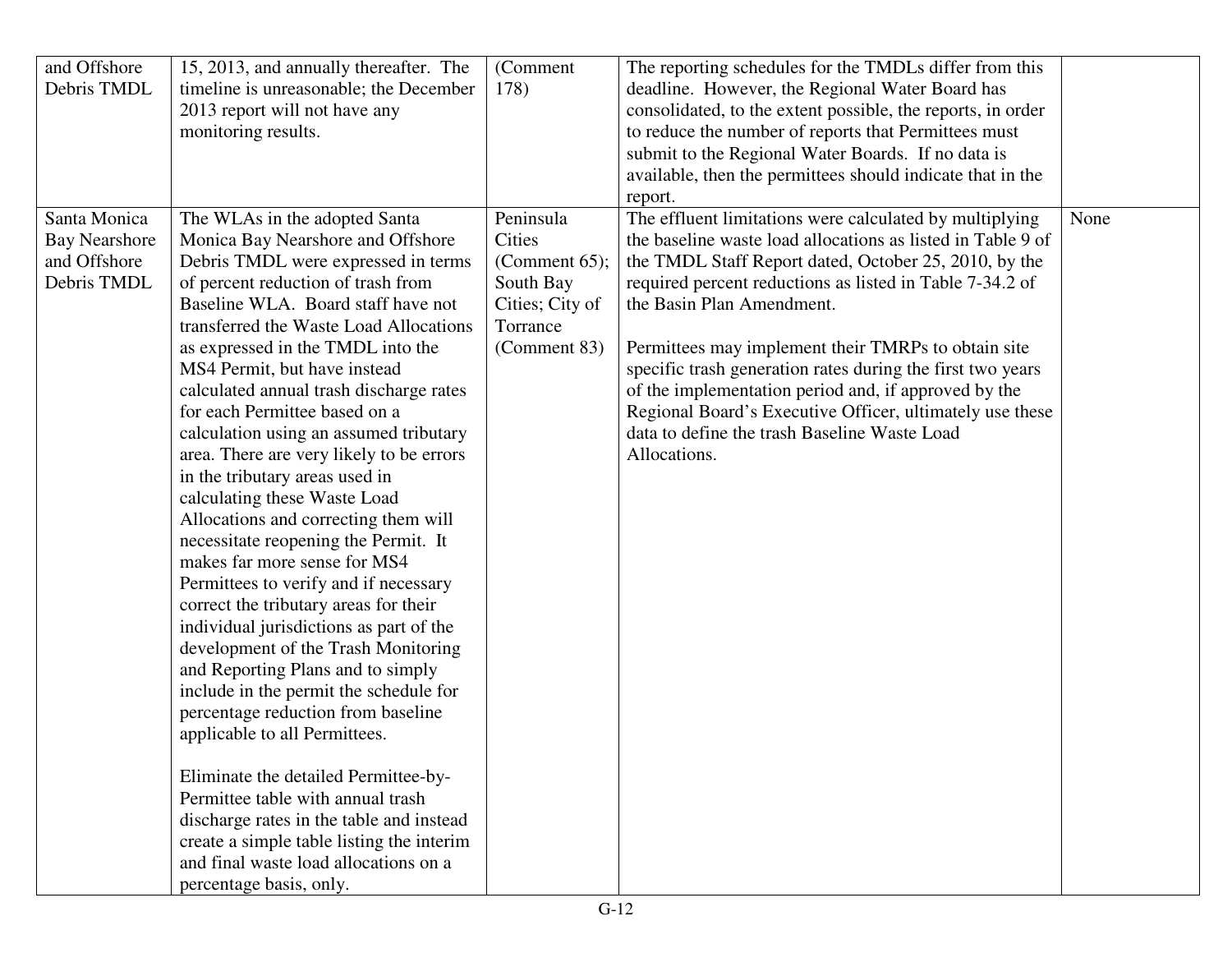| Santa Monica | The Santa Monica Bay DDT and PCB          | LA Permit        | The waste load allocations as listed in the Order are    | None |
|--------------|-------------------------------------------|------------------|----------------------------------------------------------|------|
| Bay DDT and  | TMDL issued by USEPA assigns the          | Group            | consistent with the WLAs assigned by USEPA in the        |      |
| PCB TMDL     | waste load allocation as a mass-based     | (Comment 8,      | TMDL. If and when the TMDL is revised, either by         |      |
|              | waste load allocation to the entire area  | 9)               | USEPA or the Regional Water Board, there is a reopener   |      |
|              | of the Los Angeles County MS4 based       |                  | in Part VI.7.a.iv of the Order to address revisions to   |      |
|              | on estimates from limited data on         |                  | TMDLs. That reopener provision states that the Order     |      |
|              | existing stormwater discharges which      |                  | may be modified to incorporate provisions as a result of |      |
|              | resulted in a waste load allocation for   |                  | future amendments to the Basin Plan, such as a new or    |      |
|              | stormwater that is lower than necessary   |                  | revised water quality objective or the adoption or       |      |
|              | to meet the TMDL targets, in the case     |                  | reconsideration of a TMDL.                               |      |
|              | of DDT far lower than necessary. EPA      |                  |                                                          |      |
|              | stated that "If additional data indicates |                  |                                                          |      |
|              | that existing stormwater loadings differ  |                  |                                                          |      |
|              | from the stormwater waste load            |                  |                                                          |      |
|              | allocations defined in the TMDL, the      |                  |                                                          |      |
|              | Los Angeles Regional Water Quality        |                  |                                                          |      |
|              | Control Board should consider             |                  |                                                          |      |
|              | reopening the TMDL to better reflect      |                  |                                                          |      |
|              | actual loadings." [USEPA Region IX,       |                  |                                                          |      |
|              | SMB TMDL for DDTs and PCBs,               |                  |                                                          |      |
|              | 3/26/2012]                                |                  |                                                          |      |
|              |                                           |                  |                                                          |      |
|              | In order to avoid a situation where the   |                  |                                                          |      |
|              | MS4 Permittees would be out of            |                  |                                                          |      |
|              | compliance with the MS4 Permit if         |                  |                                                          |      |
|              | monitoring data indicate that the actual  |                  |                                                          |      |
|              | loading is higher than estimated and to   |                  |                                                          |      |
|              | allow time to re-open the TMDL if         |                  |                                                          |      |
|              | necessary, recommend as an interim        |                  |                                                          |      |
|              | compliance objective WQBELs based         |                  |                                                          |      |
|              | on the TMDL numeric targets for the       |                  |                                                          |      |
|              | sediment fraction in stormwater of 2.3    |                  |                                                          |      |
|              | ug DDT/g of sediment on an organic        |                  |                                                          |      |
|              | carbon basis, and 0.7 ug PCB/g            |                  |                                                          |      |
|              | sediment on an organic carbon basis.      |                  |                                                          |      |
| Santa Monica | The Santa Monica Bay DDT and PCB          | Peninsula        | The waste load allocations as listed in the Order are    | None |
| Bay DDT and  | TMDL issued by USEPA assigns the          | Cities           | consistent with the WLAs assigned by USEPA in the        |      |
| PCB TMDL     | waste load allocation as a mass-based     | (Comment $16$ ); | TMDL. The TMDL states that the waste load                |      |
|              | waste load allocation to the entire area  | South Bay        | allocations should be placed in the MS4 permits as       |      |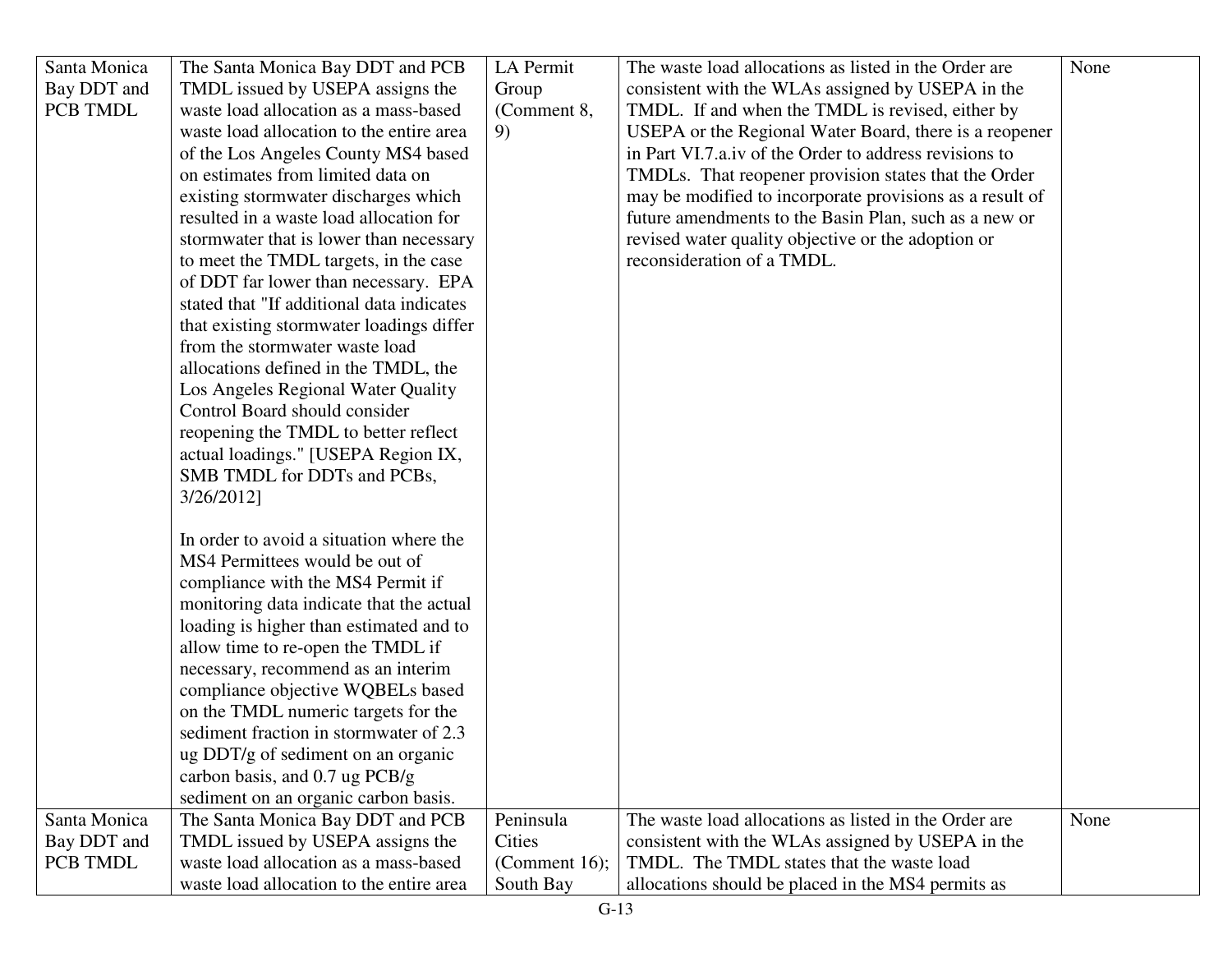|                                  | of the Los Angeles County MS4 based        | Cities; City of  | mass-based numeric WQBELs. The TMDL does not              |      |
|----------------------------------|--------------------------------------------|------------------|-----------------------------------------------------------|------|
|                                  | on estimates from limited data from        | Torrance         | provided a mechanism for concentration – based waste      |      |
|                                  | mass emissions stations to which none      | (Comment 84)     | load allocations. As part of the Watershed Management     |      |
|                                  | of the Peninsula cities are tributary.     |                  | Program, the WLAs may be distributed among the            |      |
|                                  | Because the TMDL has been translated       |                  | Permittees based on their proportional drainage area,     |      |
|                                  | into the Permit using only the mass-       |                  | upon approval of the Executive Officer.                   |      |
|                                  | based waste load allocation applied to     |                  |                                                           |      |
|                                  | the entire area of Los Angeles County,     |                  |                                                           |      |
|                                  | the individual cities will be obligated to |                  |                                                           |      |
|                                  | wait until the entire LA Basin is in       |                  |                                                           |      |
|                                  | compliance to establish attainment of      |                  |                                                           |      |
|                                  | the TMDL waste load allocations.           |                  |                                                           |      |
|                                  |                                            |                  |                                                           |      |
|                                  | Include the concentration-based            |                  |                                                           |      |
|                                  | sediment targets from Table 3-1 of the     |                  |                                                           |      |
|                                  | TMDL as concentration-based Waste          |                  |                                                           |      |
|                                  | Load Allocations in the MS4 Permit         |                  |                                                           |      |
|                                  | normalized for organic carbon (OC):        |                  |                                                           |      |
|                                  |                                            |                  |                                                           |      |
|                                  | DDT: $23$ ug/g OC                          |                  |                                                           |      |
|                                  | PCBs: 7 ug/g OC                            |                  |                                                           |      |
| Santa Monica                     | Although the Santa Monica Bay DDT          | LA Permit        | As part of the Watershed Management Program, the          | None |
| Bay DDT and                      | and PCB TMDL issued by USEPA               | Group            | WLAs may be distributed among the Permittees based        |      |
| PCB TMDL                         | assigns the waste load allocation as a     | (Comment $10$ ); | on their proportional drainage area, upon approval of the |      |
|                                  | mass-based waste load allocation to the    | Peninsula        | Executive Officer.                                        |      |
|                                  | entire area of the Los Angeles County      | Cities           |                                                           |      |
|                                  | MS4, they should be translated as          | (Comment 16)     |                                                           |      |
|                                  | WQBELs in a manner such that               |                  |                                                           |      |
|                                  | watershed management areas,                |                  |                                                           |      |
|                                  | subwatersheds and individual               |                  |                                                           |      |
|                                  | Permittees have a means to                 |                  |                                                           |      |
|                                  | demonstrate attainment of the WQBEL.       |                  |                                                           |      |
|                                  | Recommend that the final WLAs be           |                  |                                                           |      |
|                                  | expressed as an annual mass loading        |                  |                                                           |      |
|                                  | per unit area, e.g., per square mile.      |                  |                                                           |      |
| <b>Malibu Creek Subwatershed</b> |                                            |                  |                                                           |      |
| Malibu Creek                     | The Permit requires TMRP and PMRP          | County of Los    | The annual reporting deadline in the Permit is December   | None |
| Watershed                        | results to be submitted by December        | Angeles          | $15th$ , with the first report due on December 15, 2013.  |      |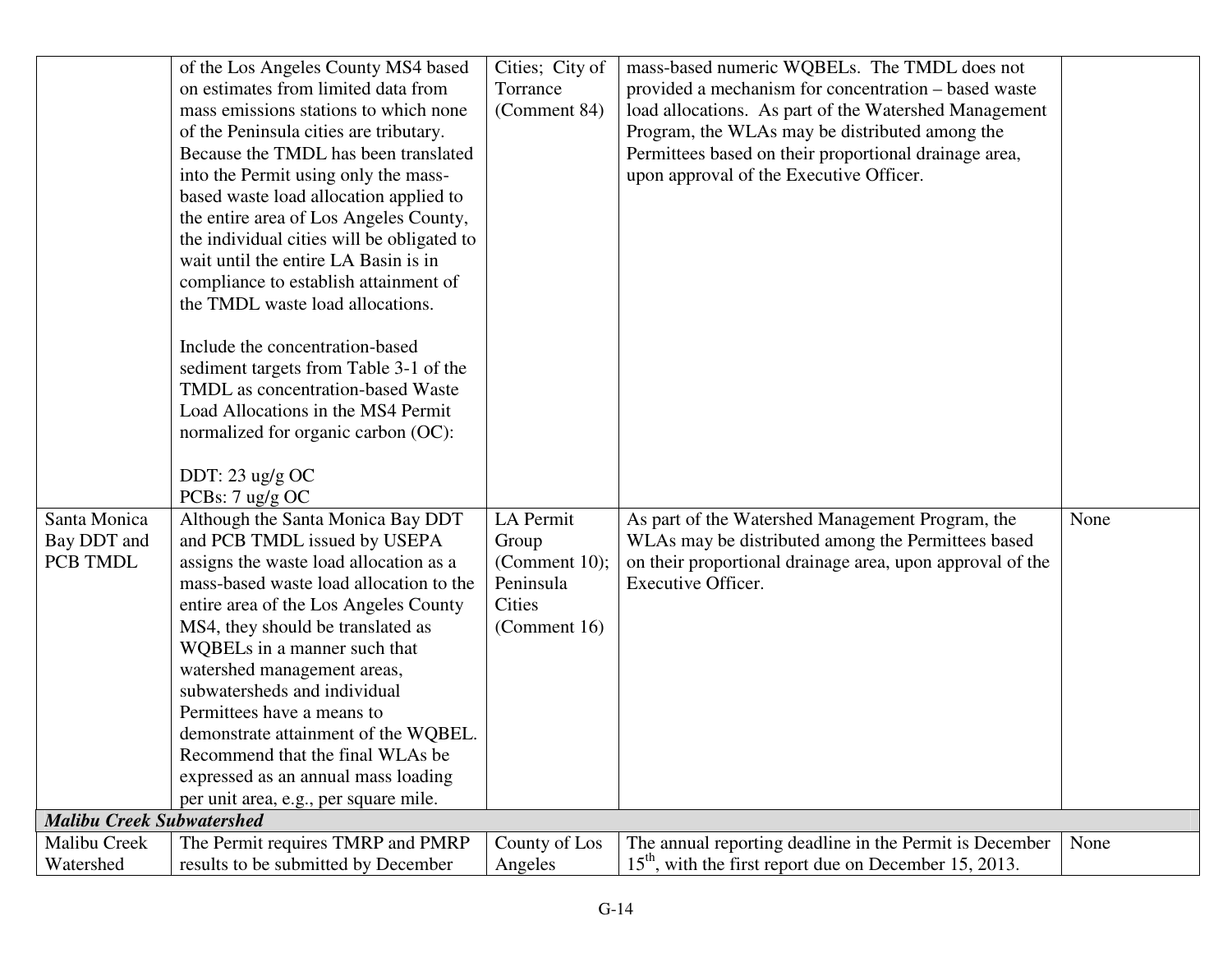| <b>Trash TMDL</b>                 | 15, 2013, and annually thereafter. The<br>timeline is unreasonable; the December<br>2013 report will have limited results. | (Comment<br>179) | The reporting schedules for the TMDLs differ from this<br>deadline. The Regional Water Board has consolidated,<br>to the extent possible, the reports, in order to reduce the<br>number of reports that Permittees must submit to the<br>Regional Water Boards. If limited data is available, then<br>Permittees should indicate that in the report. |                     |
|-----------------------------------|----------------------------------------------------------------------------------------------------------------------------|------------------|------------------------------------------------------------------------------------------------------------------------------------------------------------------------------------------------------------------------------------------------------------------------------------------------------------------------------------------------------|---------------------|
| <b>Ballona Creek Subwatershed</b> |                                                                                                                            |                  |                                                                                                                                                                                                                                                                                                                                                      |                     |
| <b>Ballona Creek</b>              | Per last column of Table F-7, final                                                                                        | City of Los      | The effective date for this TMDL is January 11, 2006 as                                                                                                                                                                                                                                                                                              | None                |
| <b>Estuary Toxic</b>              | compliance date is Jan. 11, 2021. The                                                                                      | Angeles          | listed on page F-82 in Attachment F. Therefore, the date                                                                                                                                                                                                                                                                                             |                     |
| Pollutants                        | TMDL BPA allows 15 years after                                                                                             | (Comment         | for final compliance is fifteen years from the effective                                                                                                                                                                                                                                                                                             |                     |
| <b>TMDL</b>                       | effective date of TMDL for final                                                                                           | 126)             | date, or January 11, 2021.                                                                                                                                                                                                                                                                                                                           |                     |
|                                   | compliance. Attachment F, page F-82,                                                                                       |                  |                                                                                                                                                                                                                                                                                                                                                      |                     |
|                                   | gives an effective date of 1/11/2008 for                                                                                   |                  |                                                                                                                                                                                                                                                                                                                                                      |                     |
|                                   | this TMDL. It appears that adding 15<br>years to the effective date of 2008, will                                          |                  |                                                                                                                                                                                                                                                                                                                                                      |                     |
|                                   | make $2023$ (not $2021$ ) the final                                                                                        |                  |                                                                                                                                                                                                                                                                                                                                                      |                     |
|                                   | compliance date.                                                                                                           |                  |                                                                                                                                                                                                                                                                                                                                                      |                     |
| <b>Ballona Creek</b>              | Requirements E.1.d and e on page M-                                                                                        | City of Los      | Requirements E.1.d and E.1.e, which require clean out                                                                                                                                                                                                                                                                                                | Requirements        |
| <b>Trash TMDL</b>                 | 12, are not part of the Ballona Creek                                                                                      | Angeles          | and measurement of trash retained 72 hours after each                                                                                                                                                                                                                                                                                                | $E.1.d$ and $E.1.e$ |
|                                   | Trash TMDL and are not included in                                                                                         | (Comment         | rain event and every three (3) months during dry                                                                                                                                                                                                                                                                                                     | on page M-12        |
|                                   | any other of the Trash TMDLs                                                                                               | 138)             | weather, are listed in Table 7-3.3. Ballona Creek Trash                                                                                                                                                                                                                                                                                              | have been           |
|                                   | incorporated into the permit. Also part                                                                                    |                  | TMDL: Significant Dates in the Basin Plan. However,                                                                                                                                                                                                                                                                                                  | removed.            |
|                                   | E.1.f ignores these requirements for                                                                                       |                  | per the Ballona Creek TMDL Staff Report, these                                                                                                                                                                                                                                                                                                       |                     |
|                                   | compliance. Please consider removing                                                                                       |                  | requirements were intended for the Baseline Monitoring                                                                                                                                                                                                                                                                                               |                     |
|                                   | these two requirements.                                                                                                    |                  | that was conducted for the purpose of deriving more                                                                                                                                                                                                                                                                                                  |                     |
|                                   |                                                                                                                            |                  | representative waste load allocations for the Ballona                                                                                                                                                                                                                                                                                                |                     |
|                                   |                                                                                                                            |                  | Creek Watershed. This Baseline monitoring has since                                                                                                                                                                                                                                                                                                  |                     |
|                                   |                                                                                                                            |                  | been completed; therefore, these requirements are no                                                                                                                                                                                                                                                                                                 |                     |
|                                   |                                                                                                                            |                  | longer applicable. Accordingly, Requirements E.1.d and                                                                                                                                                                                                                                                                                               |                     |
|                                   |                                                                                                                            |                  | e on page M-12 have been removed.                                                                                                                                                                                                                                                                                                                    |                     |
|                                   | <b>Dominguez Channel and Greater Harbors Waters WMA</b>                                                                    |                  |                                                                                                                                                                                                                                                                                                                                                      |                     |
| Machado Lake                      | As previously commented, the tentative                                                                                     | County of Los    | The Board disagrees. Page 16 of the Final Staff Report                                                                                                                                                                                                                                                                                               | None                |
| <b>Trash TMDL</b>                 | order assigns a numerical value for                                                                                        | Angeles          | for the Machado Lake Trash TMDL states that "the                                                                                                                                                                                                                                                                                                     |                     |
|                                   | trash generation rate of 5334 gallons of                                                                                   | (Comment         | Baseline Waste Load Allocation for the responsible                                                                                                                                                                                                                                                                                                   |                     |
|                                   | uncompressed trash per square mile per                                                                                     | 226)             | jurisdictions is equal to 5334 gallons of uncompressed                                                                                                                                                                                                                                                                                               |                     |
|                                   | year. The Basin Plan Amendment does                                                                                        |                  | trash per square mile per year." However, responsible                                                                                                                                                                                                                                                                                                |                     |
|                                   | not use this method.                                                                                                       |                  | jurisdictions can either choose to use the calculated                                                                                                                                                                                                                                                                                                |                     |
|                                   |                                                                                                                            |                  | baseline waste load allocation, or calculate their own                                                                                                                                                                                                                                                                                               |                     |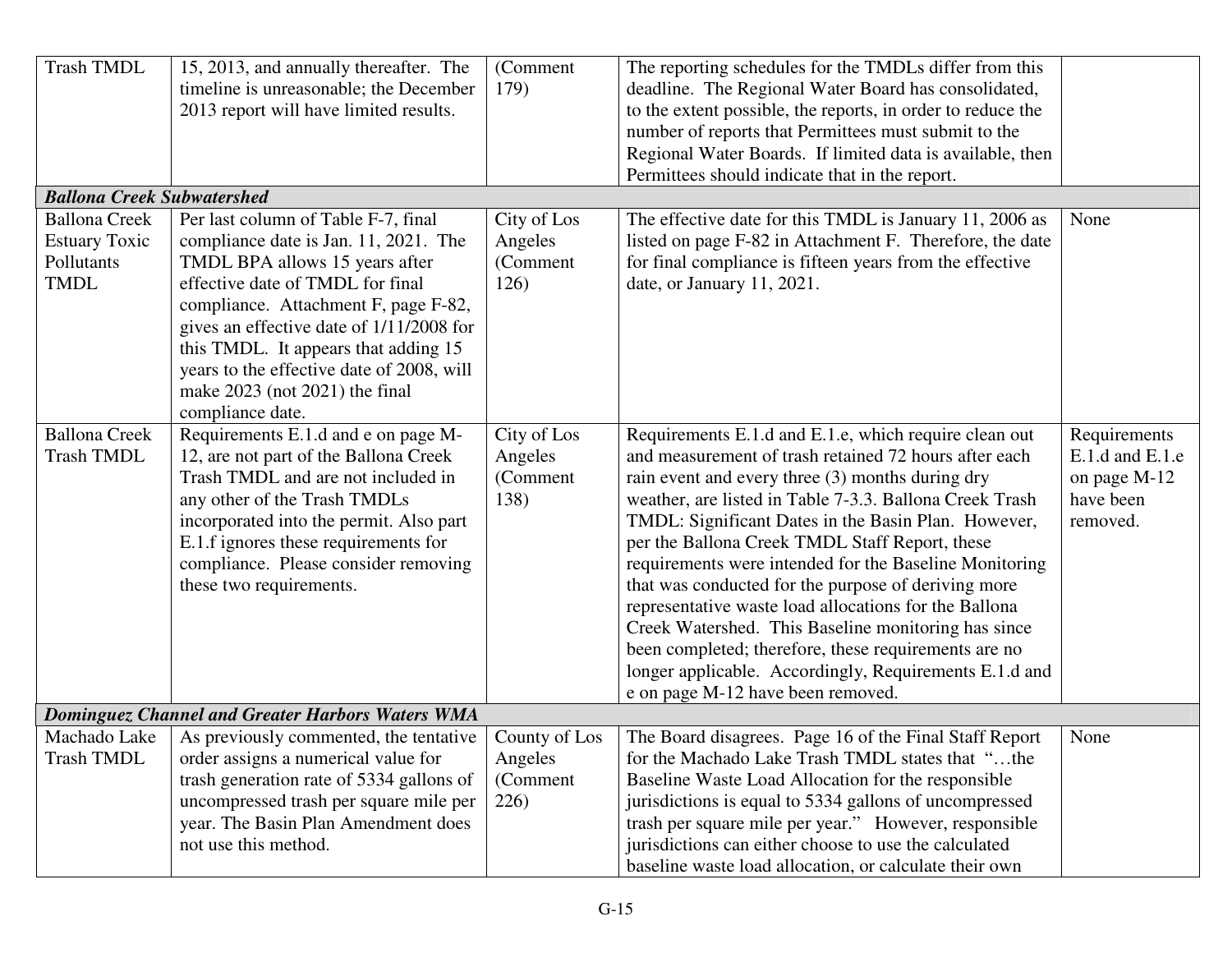|                   |                                           |              | baseline and submit it to the Regional Water Board as     |      |
|-------------------|-------------------------------------------|--------------|-----------------------------------------------------------|------|
|                   |                                           |              | part of the TMRP approval process.                        |      |
| Machado Lake      | The Machado Lake Trash WQBELs             | Los Angeles  | Attachment N section B.4 clearly states "If a Permittee   | None |
| <b>Trash TMDL</b> | listed in the table at B.3 of Attachment  | Permit Group | opts to derive a site specific trash generation rate      |      |
|                   | N in the Tentative Order appear to have   | (Comment 11) | through its Trash Monitoring and Reporting Plan           |      |
|                   | been calculated from preliminary          |              | (TMRP), the baseline limitation will be calculated by     |      |
|                   | baseline waste load allocations           |              | multiplying the point source area(s) by the derived trash |      |
|                   | discussed in the July 11, 2007 staff      |              | generation rate(s)." This section addresses the concerns  |      |
|                   | report for the Machado Lake Trash         |              | raised by the commenter.                                  |      |
|                   | TMDL, rather than from the basin plan     |              |                                                           |      |
|                   | amendment. In some cases the point        |              |                                                           |      |
|                   | source land area for responsible          |              |                                                           |      |
|                   | jurisdictions used in the calculation are |              |                                                           |      |
|                   | incorrect because they were               |              |                                                           |      |
|                   | preliminary estimates and subsequent      |              |                                                           |      |
|                   | GIS work on the part of responsible       |              |                                                           |      |
|                   | agencies has corrected those tributary    |              |                                                           |      |
|                   | areas. In other cases some of the         |              |                                                           |      |
|                   | jurisdictions may have conducted          |              |                                                           |      |
|                   | studies to develop a jurisdiction-        |              |                                                           |      |
|                   | specific baseline generation rate. The    |              |                                                           |      |
|                   | WQBELs should be expressed as they        |              |                                                           |      |
|                   | were in the adopted TMDL WLAs, that       |              |                                                           |      |
|                   | is as a percent reduction from baseline   |              |                                                           |      |
|                   | and not assign individual baselines to    |              |                                                           |      |
|                   | each city but leave that to the           |              |                                                           |      |
|                   | individual city's trash reporting and     |              |                                                           |      |
|                   | monitoring plan to clarify.               |              |                                                           |      |
| Machado Lake      | The WLAs in the adopted Machado           | Los Angeles  | The permit does not utilize any decimal values while      | None |
| <b>Trash TMDL</b> | Lake Trash TMDL were expressed in         | Permit Group | expressing the baseline trash generation rates. Per       |      |
|                   | terms of percent reduction of trash       | (Comment 12) | federal regulations (40 CFR $$122.44(d)(1)(vii)(B)$ ),    |      |
|                   | from Baseline WLA with the note that      |              | effluent limitations must be consistent with the          |      |
|                   | percent reductions from the Baseline      |              | assumptions and requirements of available TMDL            |      |
|                   | WLA will be assumed whenever full         |              | WLAs and accordingly has incorporated the baseline        |      |
|                   | capture systems are installed in          |              | generation rates for the Permittees based on the          |      |
|                   | corresponding percentages of the          |              | information found in the Final Staff Report page 18. If   |      |
|                   | conveyance discharging to Machado         |              | the Permittees wish to derive site specific trash         |      |
|                   | Lake. As discussed in subsequent city-    |              | generation rates based on new information they may do     |      |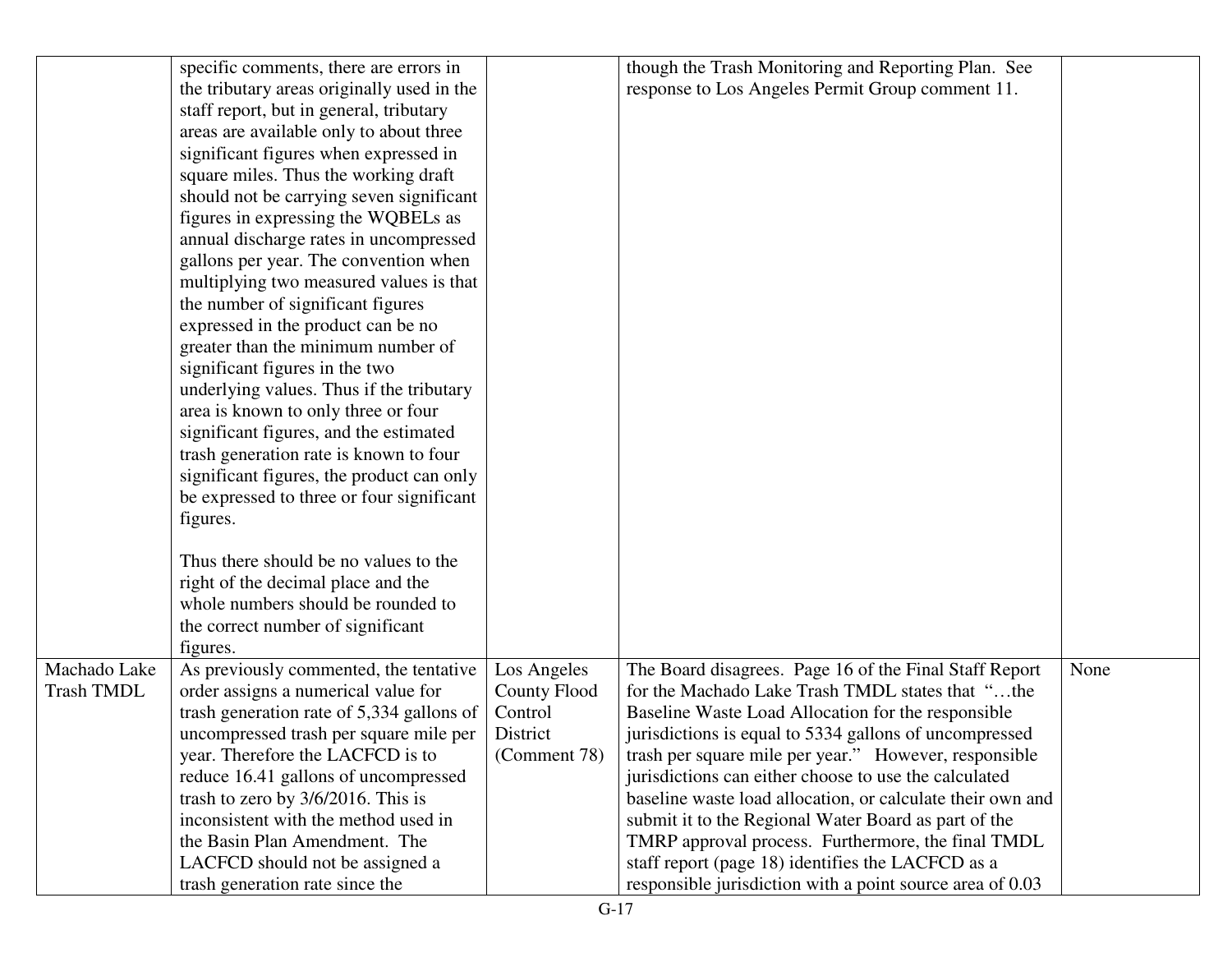|                | LACFCD property does not generate         |               | mi <sup>2</sup> (page 18). Per federal regulations (40 CFR |                 |
|----------------|-------------------------------------------|---------------|------------------------------------------------------------|-----------------|
|                | trash.                                    |               | $\S 122.44(d)(1)(vii)(B)$ , effluent limitations must be   |                 |
|                |                                           |               | consistent with the assumptions and requirements of        |                 |
|                |                                           |               | available TMDL WLAs. Accordingly, the Board has            |                 |
|                |                                           |               | issued LACFCD a baseline trash generation rate of          |                 |
|                |                                           |               | 16.41 gal/year.                                            |                 |
| Machado Lake   | The Machado Lake Nutrient TMDL            | Los Angeles   | It is not necessary to include the dates for scheduled     | Yes, Part       |
| Nutrient       | provides for a reconsideration of the     | Permit Group  | TMDL reconsiderations in the permit, as these              | VI.A.7.a.iv     |
| <b>TMDL</b>    | TMDL 7.5 years from the effective         | (Comment 13); | reconsiderations occur through the basin plan              |                 |
|                | date prior to the final compliance        | Peninsula     | amendment process as opposed to the permitting             |                 |
|                | deadline. Please include an additional    | <b>Cities</b> | process. The order includes a provision that allows the    |                 |
|                | statement as item C.3.c of Attachment     | (Comment 41)  | Board to reopen and modify the permit to incorporate       |                 |
|                | N: "By September 11, 2016 Regional        |               | provisions as a result of future amendments to the Basin   |                 |
|                | Board will reconsider the TMDL to         |               | Plan, such as the reconsideration of a TMDL. See Part      |                 |
|                | include results of optional special       |               | VI.A.7.a.iv. Further, the tentative order has been revised |                 |
|                | studies and water quality monitoring      |               | to include greater specificity regarding this reopener     |                 |
|                | data completed by the responsible         |               | provision.                                                 |                 |
|                | jurisdictions and revise numeric targets, |               |                                                            |                 |
|                | WLAs, LAs and the implementation          |               |                                                            |                 |
|                | schedule as needed."                      |               |                                                            |                 |
| Machado Lake   | The TMDL Table 7-38.2, Task 4 on          | City of Los   | Task 4 in the Machado Lake Pesticides and PCBs             | Add footnote to |
| Pesticides and | page 13 states that: 1.5 years after      | Angeles       | TMDL relates to the Load Allocation requirements not       | the September   |
| PCBs TMDL      | effective date of TMDL, submit a          | (Comment 89,  | the Waste Load Allocation requirements; therefore, the     | 20, 2012, date  |
|                | LWQMP, MRP Plan and QAPP for              | 121)          | date is correct. Footnote 6 from the TMDL will be          | on pages E-11   |
|                | approval by the Ex. Officer to comply     |               | included in the MRP on pages E-11 and E-54. The            | and E-54 as     |
|                | with a MOA. If there is already a         |               | footnote will state:                                       | specified.      |
|                | LWQMP and QAPP in place to                |               |                                                            |                 |
|                | implement the Machado Lake Nutrient       |               | The deadline for Permittees assigned both WLAs and         |                 |
|                | TMDL, these documents may be              |               | LAs to submit one document to address both WLA and         |                 |
|                | amended to address the requirements of    |               | LA monitoring requirements and implementation              |                 |
|                | this TMDL. This TMDL was effective        |               | activities shall be September 20, 2013.                    |                 |
|                | on March 2012. 1.5 year after this date   |               |                                                            |                 |
|                | which is September 2013, is when this     |               |                                                            |                 |
|                | plan is due. Therefore we request to      |               |                                                            |                 |
|                | correct the date of submission of the     |               |                                                            |                 |
|                | plan in permit from Sep. 20, 2012 to      |               |                                                            |                 |
|                | September 20, 2013 to be consistent       |               |                                                            |                 |
|                | with BPA for this TMDL.                   |               |                                                            |                 |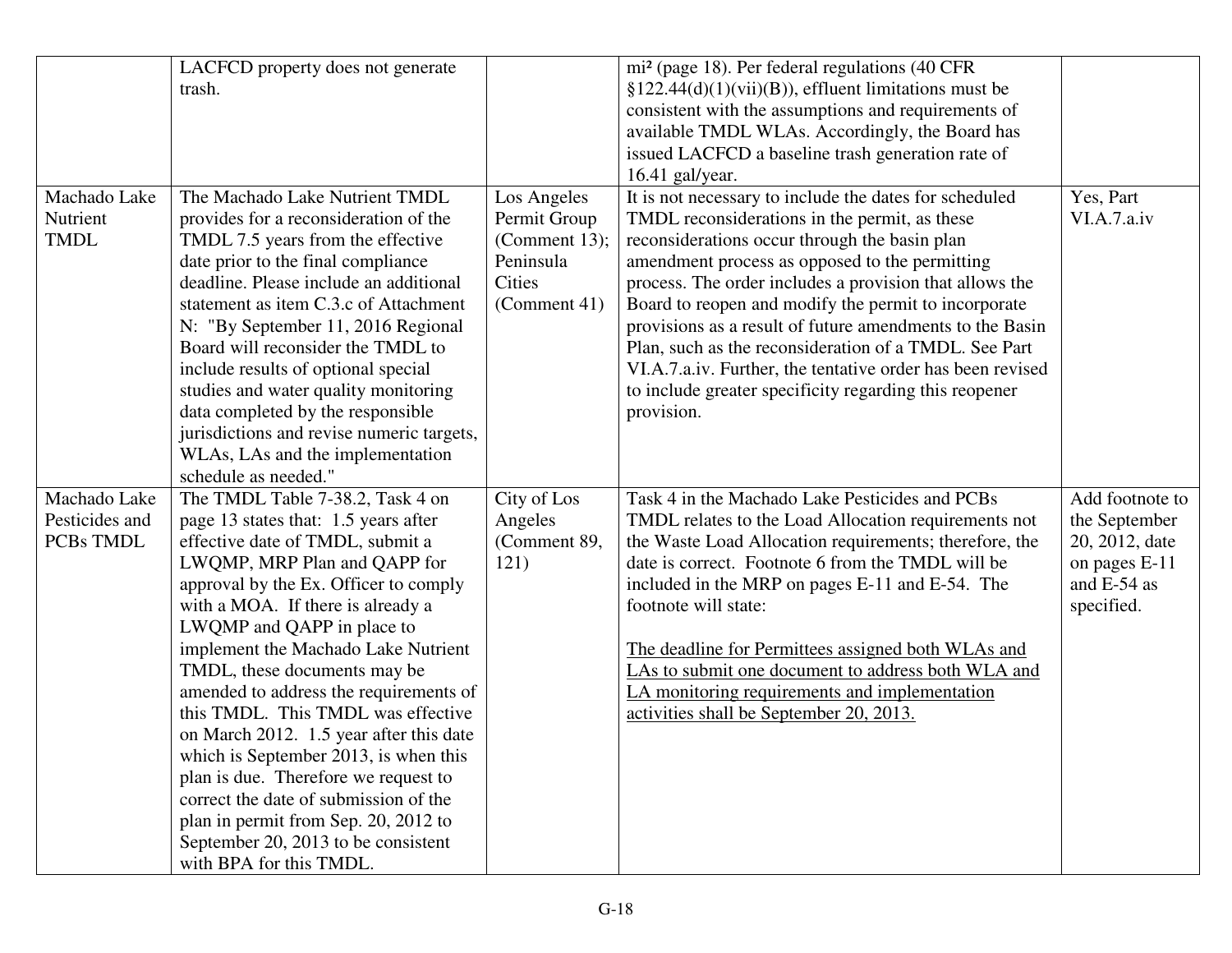| Machado Lake          | This activity needs to be performed 30    | City of Los    | The information detailed by the commenter should be        | None |
|-----------------------|-------------------------------------------|----------------|------------------------------------------------------------|------|
| Pesticides and        | days from date of Executive Officer       | Angeles        | included in the MRP and QAPP submitted for approval        |      |
| PCBs TMDL             | approval of MRP and QAPP or               | (Comment       | by the Executive Officer. The Permittees should still      |      |
|                       | October 20, 2013. However during          | 122)           | report on the activities concerning the water body over    |      |
|                       | that time Machado Lake will be under      |                | the course of the reporting year.                          |      |
|                       | construction of a massive Proposition     |                |                                                            |      |
|                       | O-funded project, the Machado Lake        |                |                                                            |      |
|                       | Ecosystem Rehabilitation Project. This    |                |                                                            |      |
|                       | project is estimated to be completed on   |                |                                                            |      |
|                       | March 2016. As such monitoring can        |                |                                                            |      |
|                       | only start after completion of            |                |                                                            |      |
|                       | construction. Please consider revising    |                |                                                            |      |
|                       | the dates to reflect the schedule of this |                |                                                            |      |
|                       | project or acknowledge that no            |                |                                                            |      |
|                       | monitoring is expected to commence.       |                |                                                            |      |
| Machado Lake          | As described in the comment above,        | City of Los    | See response to City of Los Angeles Comment 122.           | None |
| Pesticides and        | monitoring cannot be performed during     | Angeles        |                                                            |      |
| PCBs TMDL             | this period (October 20, 2013 to          | (Comment       |                                                            |      |
|                       | October 20, 2015) due to the              | 123)           |                                                            |      |
|                       | construction of the lake. Please revise   |                |                                                            |      |
|                       | the proposed schedule to reflect the      |                |                                                            |      |
|                       | construction phase of the Machado         |                |                                                            |      |
|                       | Lake Ecosystem Rehabilitation Project.    |                |                                                            |      |
| Dominguez             | Attachment K, Tables K-4, K-5, and K-     | County of Los  | There is no conflict between the Consent Decree (CD)       | None |
| <b>Channel Toxics</b> | 6, identify the County of Los Angeles     | Angeles        | and the inclusion of the TMDL in this permit. The CD       |      |
| <b>TMDL</b>           | and the Los Angeles County Flood          | (Comment       | and the TMDL do address partially overlapping              |      |
|                       | Control District (LACFCD) as              | $222, & 223$ ; | geographic areas of contaminated sediments, but they       |      |
|                       | Permittees subject to the Dominguez       | <b>LACFCD</b>  | rely on different authorities, address different concerns, |      |
|                       | Channel and Greater Los Angeles and       | (Comment 79)   | and are not mutually exclusive. The TMDL was deemed        |      |
|                       | Long Beach Harbor Waters Toxic            |                | necessary as part of a comprehensive approach to water     |      |
|                       | Pollutants TMDL. This designation         |                | quality in the Dominguez Channel and the Ports of Los      |      |
|                       | violates the Amended Consent Decree       |                | Angeles and Long Beach. The CD does not interfere          |      |
|                       | entered on August 24, 1999, by the        |                | with the Regional Board's authority to adopt and           |      |
|                       | United States District Court in United    |                | implement TMDLs pursuant to Clean Water Act section        |      |
|                       | <b>States v. Montrose Chemical</b>        |                | 303(d), or to revise and enforce the Basin Plan. Further,  |      |
|                       | Corporation, et al., Case No. CV90-       |                | the CD does not affect the authority of the Regional       |      |
|                       | 3122-AAH (JRx) ("Amended Consent          |                | Board to incorporate those TMDLs as necessary into         |      |
|                       | Decree").                                 |                | applicable NPDES permits, which it is required to do       |      |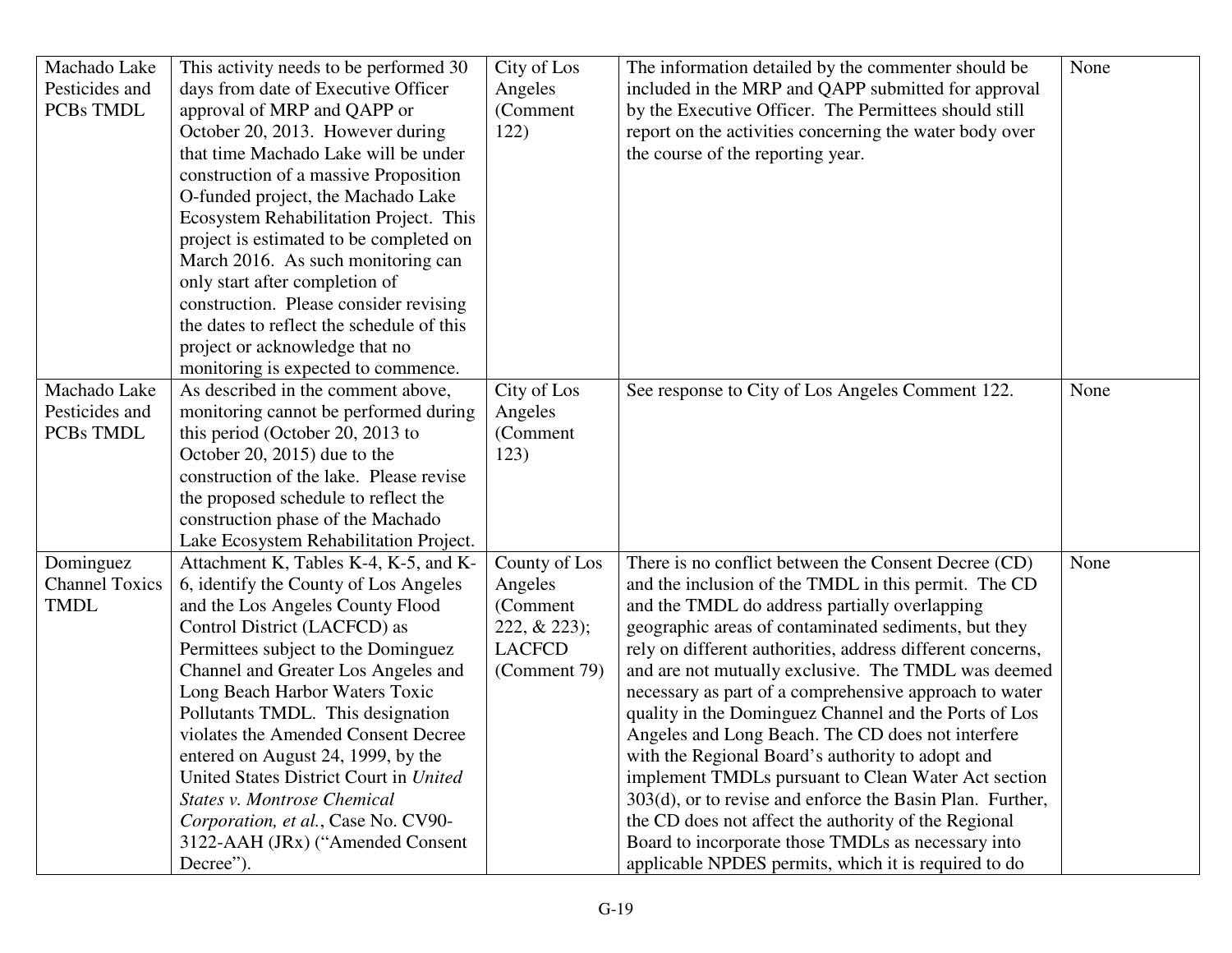|                       |                                          |                  | pursuant to federal regulations. Compliance with          |                 |
|-----------------------|------------------------------------------|------------------|-----------------------------------------------------------|-----------------|
|                       | The Amended Consent Decree resolved      |                  | TMDLs and related implementation plans and permits        |                 |
|                       | all liability of the settling local      |                  | does not constitute response action - either removal or   |                 |
|                       | governmental entities for all natural    |                  | remedial – and does not involve "Response Costs," as      |                 |
|                       | resource damages with respect to the     |                  | the term is defined in the CD.                            |                 |
|                       | "Montrose NRD Area" and all response     |                  |                                                           |                 |
|                       | costs incurred in connection with the    |                  | In addition, this MS4 permit is one of the regulatory     |                 |
|                       | "Montrose NPL Site" (Amended             |                  | mechanisms identified in the TMDL to implement the        |                 |
|                       | Consent Decree, p. 19). The Montrose     |                  | TMDL waste load allocations, to which the County of       |                 |
|                       | NRD Area was defined to include the      |                  | Los Angeles and the LACFCD are permittees.                |                 |
|                       | Los Angeles and Long Beach Harbors       |                  | Furthermore, the County of Los Angeles and LACFCD         |                 |
|                       | (Amended Consent Decree, $\P$ 6.J). The  |                  | are responsible for ensuring that storm water and non-    |                 |
|                       | Montrose NPL Site was defined to         |                  | storm water discharged from the MS4s for which it is an   |                 |
|                       | include the Torrance Lateral, the        |                  | owner or operator do not cause or contribute to           |                 |
|                       | Dominguez Channel from Laguna            |                  | exceedances of water quality standards. Unless            |                 |
|                       | Dominguez to the Consolidated Slip,      |                  | dischargers can demonstrate that their discharges did not |                 |
|                       | and that portion of the Los Angeles      |                  | contribute to the exceedances coming from the outfall,    |                 |
|                       | Harbor known as the Consolidated Slip    |                  | MS4 dischargers are jointly and severally liable for      |                 |
|                       | (Amended Consent Decree, $\P$ 6.I.).     |                  | discharges from the common storm drain system. The        |                 |
|                       |                                          |                  | inter-connected nature of the Los Angeles County MS4      |                 |
|                       | The Permit's imposition of obligations   |                  | makes it difficult to determine exactly where pollutants  |                 |
|                       | on the County to comply with the         |                  | originate within the MS4. In such an integrated system,   |                 |
|                       | Dominguez Channel and Greater Los        |                  | one or more Permittees may have caused or contributed     |                 |
|                       | Angeles and Long Beach Harbor Water      |                  | to violations. Thus, Permittees are jointly and severally |                 |
|                       | Toxic Pollutants TMDL, including the     |                  | liable either because a Permittee is one of several       |                 |
|                       | requirement to comply with the           |                  | sources that discharge pollutants or a Permittee conveys  |                 |
|                       | concentration-based effluent limitations |                  | and ultimately discharges pollutants that may have        |                 |
|                       | for pollutant concentrations in the      |                  | originated further up the MS4.                            |                 |
|                       | sediment, violates the Amended           |                  |                                                           |                 |
|                       | Consent Decree. Under the Amended        |                  | In the CD, the State explicitly reserves rights to bring  |                 |
|                       | Consent Decree, the Regional Water       |                  | claims under the Clean Water Act and the Porter-          |                 |
|                       | Board has explicitly agreed that it will |                  | Cologne Water Quality Control Act for, among other        |                 |
|                       | not require the County and LACFCD to     |                  | matters, violations of NPDES permits.                     |                 |
|                       | take these and other actions (Amended    |                  |                                                           |                 |
|                       | Consent Decree, $\P\P$ 11 and 17).       |                  |                                                           |                 |
| Dominguez             | Attachment K does not adequately         | LA Permit        | The tentative Order was revised to include a new Table    | A new Table K-  |
| <b>Channel Toxics</b> | clarify responsibility among Permittees  | Group            | K-13 similar to the table referenced in Attachment D of   | 13 was added to |
| <b>TMDL</b>           | for compliance with the very complex     | (Comment $14$ ); | the Dominguez Channel and Greater Los Angeles and         | Attachment K.   |
|                       | TMDL. The State Board requested a        | Peninsula        | Long Beach Harbor Waters Toxic Pollutants TMDL            |                 |
|                       |                                          |                  |                                                           |                 |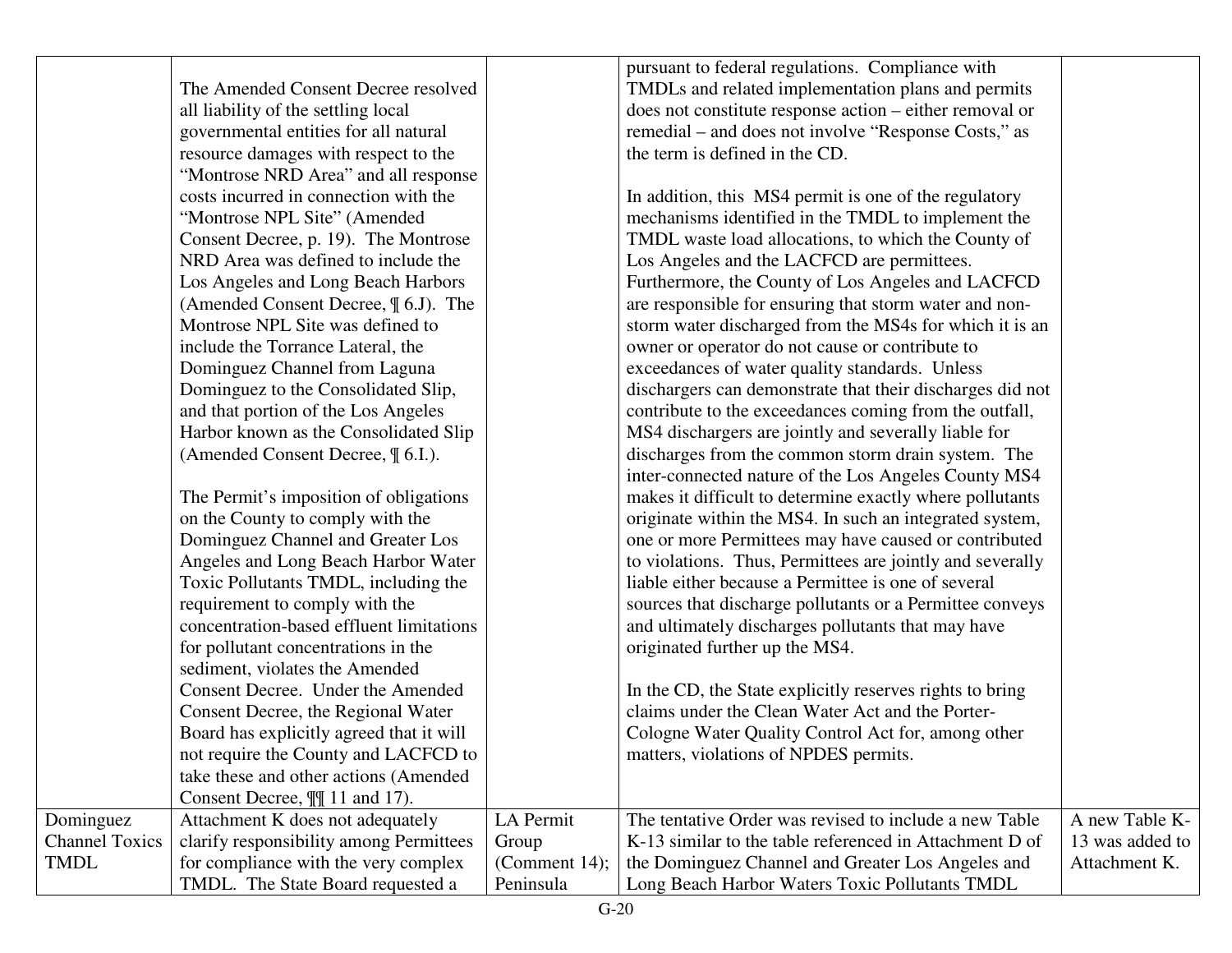|                       | clarification of this issue from the    | <b>Cities</b>    | memo to State Board, to clarify for which water bodies       |             |
|-----------------------|-----------------------------------------|------------------|--------------------------------------------------------------|-------------|
|                       | Regional Board staff in its review of   | (Comment 42);    | each Permittee is a responsible agency.                      |             |
|                       | the Dominguez Channel and Greater       | South Bay        |                                                              |             |
|                       | Los Angeles and Long Beach Harbor       | Cities; City of  |                                                              |             |
|                       | <b>Waters Toxic Pollutants TMDL.</b>    | Torrance         |                                                              |             |
|                       | Regional Board staff developed and      | (Comment 85)     |                                                              |             |
|                       | submitted an Attachment D               |                  |                                                              |             |
|                       | Responsible Parties Table RB4 Jan. 27,  |                  |                                                              |             |
|                       | 2012, which was provided to the State   |                  |                                                              |             |
|                       | Board and responsible agencies during   |                  |                                                              |             |
|                       | the SWRCB review of this TMDL, and      |                  |                                                              |             |
|                       | is posted on the Regional Board         |                  |                                                              |             |
|                       | website in the technical documents for  |                  |                                                              |             |
|                       | this TMDL. This table should be         |                  |                                                              |             |
|                       | included either in Attachment K or in   |                  |                                                              |             |
|                       | Attachment N to clarify Permittees      |                  |                                                              |             |
|                       | responsibilities.                       |                  |                                                              |             |
| Dominguez             | The Dominguez Channel and Greater       | LA Permit        | It is not necessary to include the dates for scheduled       | Yes, Part   |
| <b>Channel Toxics</b> | LA and Long Beach Harbor Waters         | Group            | TMDL reconsiderations in the permit, as these                | VI.A.7.a.iv |
| <b>TMDL</b>           | Toxic Pollutants TMDL provides for a    | (Comment $15$ ); | reconsiderations occur through the basin plan                |             |
|                       | reconsideration of the TMDL targets     | Peninsula        | amendment process as opposed to the permitting               |             |
|                       | and WLAs. Please include an             | Cities           | process. The order includes a provision that allows the      |             |
|                       | additional statement from the TMDL in   | (Comment 43);    | Board to reopen and modify the permit to incorporate         |             |
|                       | Attachment N, Part E: "By March 23,     | South Bay        | provisions as a result of future amendments to the Basin     |             |
|                       | 2018, Regional Board will reconsider    | Cities; City of  | Plan, such as the reconsideration of a TMDL. See Part        |             |
|                       | targets, WLAs and LAs based on new      | Torrance         | VI.A.7.a.iv. Further, the tentative order has been revised   |             |
|                       | policies, data or special studies.      | (Comment 86)     | to include greater specificity regarding this reopener       |             |
|                       | Regional Board will consider            |                  | provision.                                                   |             |
|                       | requirements for additional             |                  |                                                              |             |
|                       | implementation or TMDLs for Los         |                  |                                                              |             |
|                       | Angeles and San Gabriel Rivers and      |                  |                                                              |             |
|                       | interim targets and allocations for the |                  |                                                              |             |
|                       | end of Phase II."                       |                  |                                                              |             |
| Dominguez             | For the Freshwater portion of the       | LA Permit        | The interim water quality-based effluent limitations for     | None        |
| <b>Channel Toxics</b> | Dominguez Channel in section E.2.a,     | Group            | the freshwater portion of the Dominguez Channel, which       |             |
| <b>TMDL</b>           | there are no provisions for BMP         | (Comment 37      | includes the Torrance Lateral, are based on existing         |             |
|                       | implementation to comply with the       | and $38)$        | conditions. Therefore, Permittees shall comply with the      |             |
|                       | interim goals. The wording appears to   |                  | interim effluent limitations as of the effective date of the |             |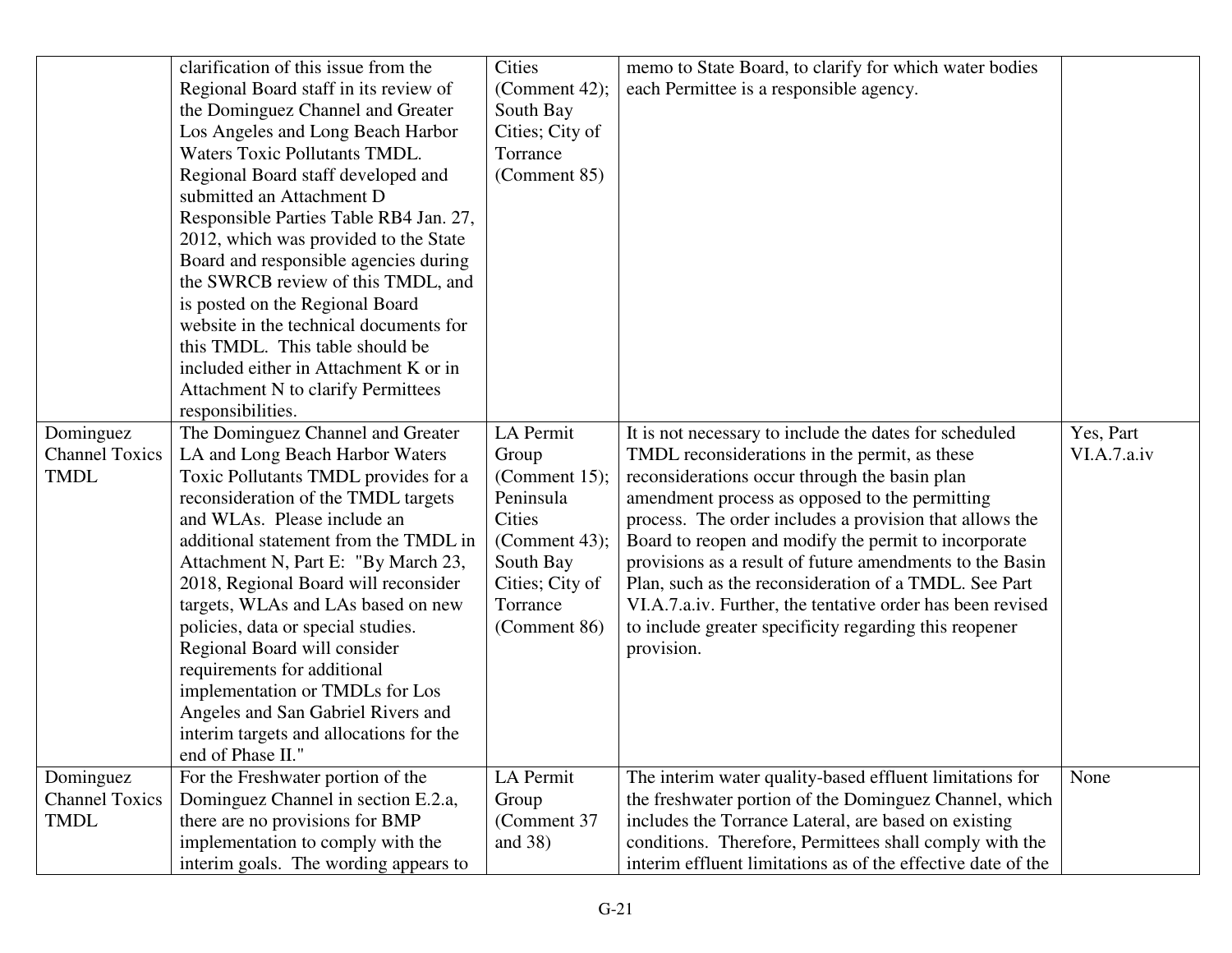|                       | contradict Section E.2.d.i.4, which             |              | Order.                                                        |                |
|-----------------------|-------------------------------------------------|--------------|---------------------------------------------------------------|----------------|
|                       | allows Permittees to submit a                   |              |                                                               |                |
|                       | Watershed Management Plan or                    |              | Likewise, the interim effluent limitation for sediment        |                |
|                       | otherwise demonstrate that BMPs                 |              | discharged to the Dominguez Channel Estuary and               |                |
|                       | being implemented will have a                   |              | Harbor waters are based on existing conditions.               |                |
|                       | reasonable expectation of achieving the         |              | Therefore, Permittees shall comply with the interim           |                |
|                       | interim goals.                                  |              | effluent limitations as of the effective date of the Order.   |                |
|                       |                                                 |              | Part E.4.a. outlines how Permittees may demonstrate           |                |
|                       | Similarly, for Greater LA Harbor water          |              | compliance with the interim water quality-based effluent      |                |
|                       | bodies the Table establishing Interim           |              | limitations for pollutant concentrations in the sediment.     |                |
|                       | <b>Effluent Limitations, Daily Maximum</b>      |              |                                                               |                |
|                       | (mg/kg sediment), does not provide for          |              |                                                               |                |
|                       | natural variations that will occur from         |              |                                                               |                |
|                       | time to time in samples collected from          |              |                                                               |                |
|                       | the field. Given the current wording in         |              |                                                               |                |
|                       | the proposed Receiving Waters                   |              |                                                               |                |
|                       | Limitations, even one exceedance                |              |                                                               |                |
|                       | could potentially place Permittees in           |              |                                                               |                |
|                       | violation regardless of the Permittees          |              |                                                               |                |
|                       | level of effort. Reference should be            |              |                                                               |                |
|                       | made in this section to Section E.2.d.i.4       |              |                                                               |                |
|                       | which will provide the opportunity for          |              |                                                               |                |
|                       | the Permittee to develop BMP-base               |              |                                                               |                |
|                       | compliance efforts to meet interim              |              |                                                               |                |
|                       | goals.                                          |              |                                                               |                |
| Dominguez             | For the freshwater portion of the               | LA Permit    | For clarification, Attachment N, part E.2 was revised as      | The language   |
| <b>Channel Toxics</b> | Dominguez Channel: the wording                  | Group        | indicated below. The underlined text was added and the        | was changed to |
| <b>TMDL</b>           | should be clarified. Section E.1 states         | (Comment 39) | strike out text was deleted.                                  | part E.2 on    |
|                       | that "Permittees subject to the                 |              | 2. Permittees shall comply with the following interim         | pages N-4 and  |
|                       | provisions below are identified in              |              | quality-based<br>effluent<br>limitations for<br>water         | $N-5$ as       |
|                       | Attachment K, Table K-4." Then the              |              | discharges to Dominguez Channel and Torrance                  | specified.     |
|                       | Table in Section E.2.b Table "Interim           |              | <b>Lateral-listed below, as of the effective date of this</b> |                |
|                       | <b>Effluent Limitations --- Sediment" lists</b> |              | Order.                                                        |                |
|                       | all Permittees except the Fresh water           |              | a. Permittees shall comply with the following                 |                |
|                       | portion of the Dominguez Channel.               |              | interim water quality-based effluent limitations              |                |
|                       | For clarification purposes, we request          |              | discharges<br>Dominguez<br>Channel<br>to<br>for               |                |
|                       | adding the phase to the first row:              |              | Ffreshwater during Wwet Wweather:                             |                |
|                       | "Dominguez Channel Estuary (below               |              | The freshwater toxicity interim water quality-<br>i.          |                |
|                       | Vermont)"                                       |              | based effluent limitation is 2 TUc.<br>The                    |                |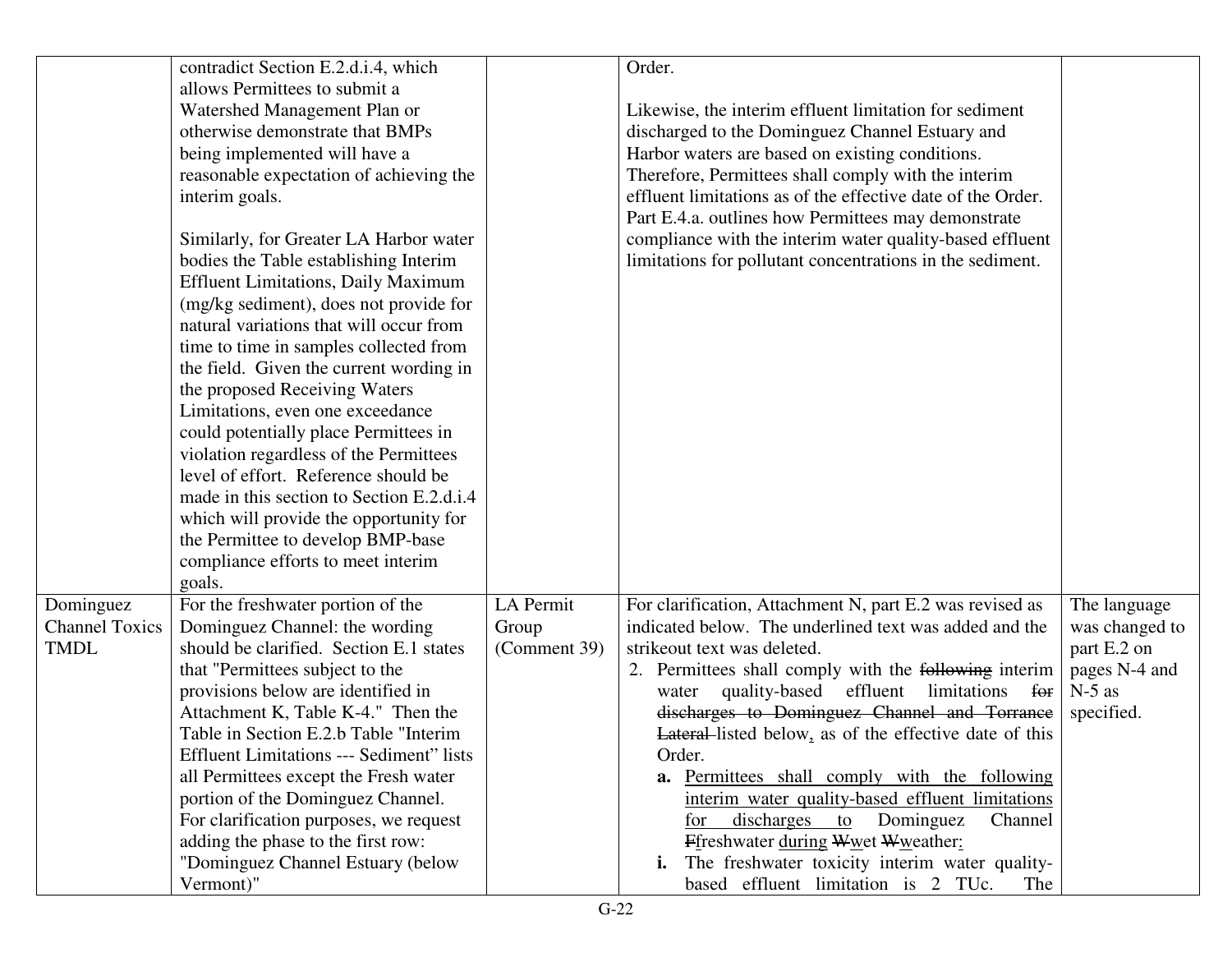|                                                               |                                                                                                                                                                                                                                                                                                                                                        |                                            | freshwater interim effluent limitation shall be<br>implemented as a trigger requiring initiation and<br>implementation of the TRE/TIE process as<br>outlined in US EPA's "Understanding and<br>Accounting for Method Variability in Whole<br>Effluent Toxicity Applications Under the<br>National<br>Pollutant Discharge<br>Elimination<br>System Program" (2000).<br>ii. Permittees shall comply with the following<br>interim metals water quality-based effluent<br>limitations for discharges to the Dominguez<br>Channel freshwater and Torrance Lateral during<br>wet weather: |                                                                    |
|---------------------------------------------------------------|--------------------------------------------------------------------------------------------------------------------------------------------------------------------------------------------------------------------------------------------------------------------------------------------------------------------------------------------------------|--------------------------------------------|--------------------------------------------------------------------------------------------------------------------------------------------------------------------------------------------------------------------------------------------------------------------------------------------------------------------------------------------------------------------------------------------------------------------------------------------------------------------------------------------------------------------------------------------------------------------------------------|--------------------------------------------------------------------|
| <b>Los Angeles River WMA</b>                                  |                                                                                                                                                                                                                                                                                                                                                        |                                            |                                                                                                                                                                                                                                                                                                                                                                                                                                                                                                                                                                                      |                                                                    |
| Los Angeles<br><b>River Trash</b><br><b>TMDL</b>              | The Trash Effluent Limitations listed<br>were not previously identified. Also<br>they appear to be inconsistent value<br>from the Los Angeles River Trash<br>TMDL's final resolutions and the<br>source of the data is not specified.<br>Please provide effluent limitations to be<br>consistent with the TMDL standards or<br>specify source of data. | City of Los<br>Angeles<br>(Comment<br>145) | The effluent limitations were calculated by multiplying<br>the baseline waste load allocations as listed in Table 7-<br>2.2 of the Basin Plan by the required percent reductions<br>as listed in Table 7-2.3 of the Basin Plan.                                                                                                                                                                                                                                                                                                                                                      | For clarity, the<br>baseline WLAs<br>were added to<br>section A.3. |
| Los Angeles<br>River and<br>Tributaries<br><b>Metals TMDL</b> | Wet weather definition is inconsistent<br>with TMDL documents.                                                                                                                                                                                                                                                                                         | City of Los<br>Angeles<br>(Comment<br>146) | The Board disagrees. The commenter is confusing the<br>TMDLs. Footnote 47 of Attachment O C.2.d. refers to<br>the wet weather definition as described in the Los<br>Angeles River and Tributaries Metals TMDL. The<br>commenter states that the definition should be changed<br>to reflect the definition described in the Los Angeles<br>River Bacteria TMDL, which would be incorrect.                                                                                                                                                                                             | None                                                               |
| Los Angeles<br>River and<br>Tributaries<br><b>Metals TMDL</b> | Permittees have participated in the<br>Brake Pad Partnership legislation and<br>were successful. Legislation will be in<br>effect 15-20 years from now, which is<br>after the final compliance WLA<br>deadline of January 2028 in the Los<br>Angeles River Metals TMDL.<br>Implementation of this legislation will                                     | City of Vernon<br>(Comment 25)             | Compliance schedules based on a TMDL<br>implementation plan cannot exceed the maximum time<br>that the TMDL implementation plan allows. Thus, the<br>permit must be consistent with the deadlines as<br>established in the Los Angeles River and Tributaries<br>Metals TMDL.                                                                                                                                                                                                                                                                                                         | None                                                               |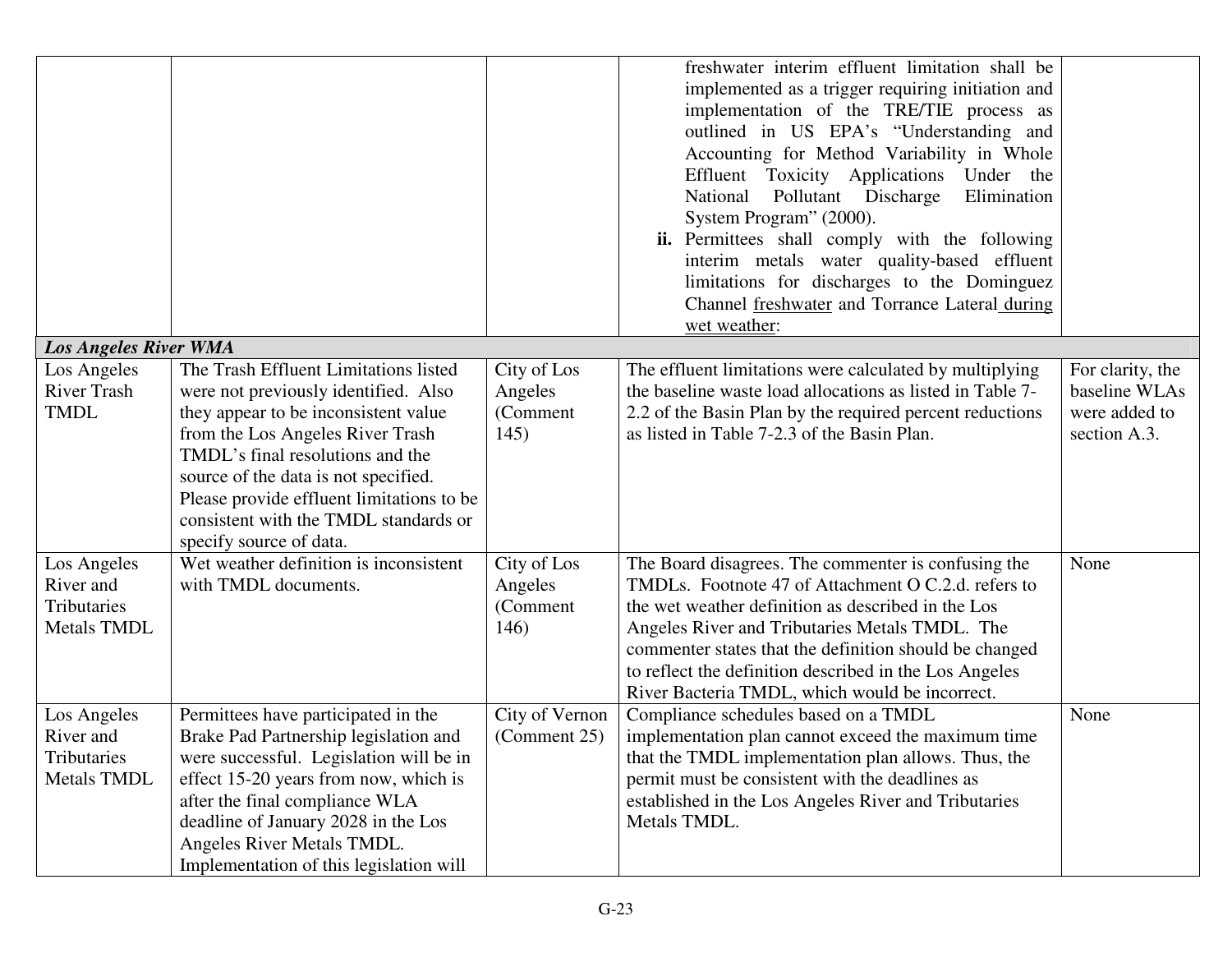|                                                               | provide significant metals removal<br>effectiveness. Because the WLA<br>deadline occurs prior to the Brake Pad<br>regulations taking effect, hundreds of<br>millions of dollars will be required to<br>be spent on treatment controls in order<br>to achieve compliance. Instead, the<br>deadline for compliance should be<br>extended to correspond with the source<br>control initiative ultimately saving<br>taxpayer dollars on programs that may<br>not be necessary.                                                                                                                                                                                                                                                                                                                                                                                                                                                                                                                       |                                |                                                                                                                                                                                                                                                                                                       |      |
|---------------------------------------------------------------|--------------------------------------------------------------------------------------------------------------------------------------------------------------------------------------------------------------------------------------------------------------------------------------------------------------------------------------------------------------------------------------------------------------------------------------------------------------------------------------------------------------------------------------------------------------------------------------------------------------------------------------------------------------------------------------------------------------------------------------------------------------------------------------------------------------------------------------------------------------------------------------------------------------------------------------------------------------------------------------------------|--------------------------------|-------------------------------------------------------------------------------------------------------------------------------------------------------------------------------------------------------------------------------------------------------------------------------------------------------|------|
| Los Angeles<br>River and<br>Tributaries<br><b>Metals TMDL</b> | Deadlines placed on segments are<br>contradictory with the flow of the river.<br>Segment B/Reach 2 is near the middle<br>to lower end of the River. It is difficult<br>to grapple how it makes any sense to<br>clean the middle of the River when the<br>upper Segments may still be<br>contributing bacteria into the River.<br>Hence, contribution will flow down the<br>River to Segment B and A. The<br>Bacteria TMDL Staff Report dated July<br>15, 2010 states on page 64, Section<br>9.4.6, Prioritization of segments; MS4<br>dry weather implementation,<br>The criteria used to select the order of<br>segments for implementation purposes<br>was flawed. Reaches north of Segment<br>B are much more likely to be used for<br>recreational purposes. The fact that<br>one or two individuals were observed<br>entering the river in Segment B does<br>not compare with the number of<br>individuals entering the river north of<br>Segment B.<br>A reopener of the Los Angeles River | City of Vernon<br>(Comment 32) | The comment is outside the scope of this permit<br>issuance. As noted in the Notice of Opportunity for<br>Public Comment and Notice of Public Hearing dated<br>June 6, 2012, the validity of the TMDLs being<br>incorporated into the permit are not an issue before the<br>Board in this proceeding. | None |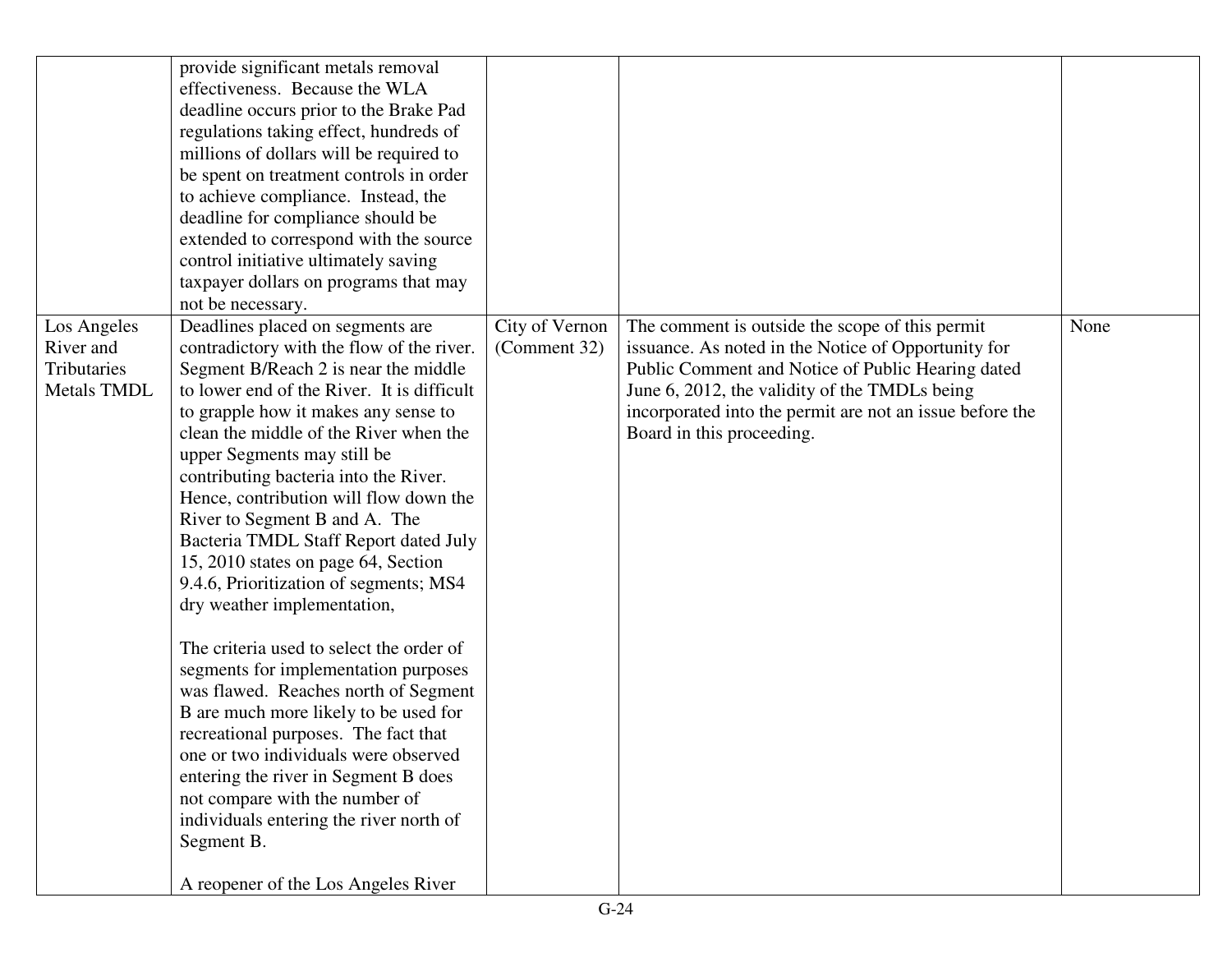|                                                               | Bacteria TMDL is imperative. We<br>recognize that Permittees should assist<br>in the reduction of bacteria in this<br>concrete-lined channel; however, it<br>makes most sense to treat segments<br>starting from the top and continuing<br>downstream. It does not make sense to<br>expend public resources in cleaning the<br>middle to lower ends of the River when<br>contributions of bacteria are likely from<br>the upper segments.                                                         |                                             |                                                                                                                                                                                                                                                                                                                                                                                                                                                                                                                                                                                                                                                                                                                                                        |                                                                 |
|---------------------------------------------------------------|---------------------------------------------------------------------------------------------------------------------------------------------------------------------------------------------------------------------------------------------------------------------------------------------------------------------------------------------------------------------------------------------------------------------------------------------------------------------------------------------------|---------------------------------------------|--------------------------------------------------------------------------------------------------------------------------------------------------------------------------------------------------------------------------------------------------------------------------------------------------------------------------------------------------------------------------------------------------------------------------------------------------------------------------------------------------------------------------------------------------------------------------------------------------------------------------------------------------------------------------------------------------------------------------------------------------------|-----------------------------------------------------------------|
| Los Angeles<br>River and<br>Tributaries<br><b>Metals TMDL</b> | Some Permittees have opted out of the<br>grouped effort. This section needs to<br>detail how these mass-based daily<br>limitations will be reapportioned.                                                                                                                                                                                                                                                                                                                                         | Los Angeles<br>Permit Group<br>(Comment 40) | Attachment O section C.2.a., states "The watershed is<br>divided into five jurisdictional groups based on the<br>subwatersheds of the tributaries that drain to each reach<br>of the river. Each jurisdictional group shall achieve<br>compliance in prescribed percentages of its<br>subwatershed(s). Jurisdictional groups can be<br>reorganized or subdivided upon approval by the<br>Regional Water Board Executive Officer." This section<br>addresses the concerns raised by the commenter.                                                                                                                                                                                                                                                      | None                                                            |
| Los Angeles<br>River<br>Watershed<br>Bacteria<br><b>TMDL</b>  | Why are "Receiving Water<br>Limitations" being inserted here?<br>None of the other TMDLs seem to<br>follow that format.                                                                                                                                                                                                                                                                                                                                                                           | Los Angeles<br>Permit Group<br>(Comment 41) | The permit provisions implementing the bacteria WLAs<br>generally follow this format since the WLAs are<br>expressed in the TMDLs as a receiving water limitation<br>(i.e., number of allowable exceedance days).                                                                                                                                                                                                                                                                                                                                                                                                                                                                                                                                      | None                                                            |
| Los Angeles<br>River Bacteria<br><b>TMDL</b>                  | The WLAs in the LA River Bacteria<br>TMDL assigned to the MS4 are<br>expressed as allowable exceedance<br>days. The WLAs are not expressed as<br>concentration based effluent<br>limitations. Discharges from the MS4<br>could be greater than the proposed<br>effluent limits but concentrations in the<br>wave wash could be lower than the<br>numeric target. Furthermore, the<br>TMDL allows for a certain number of<br>exceedances of the single sample<br>maximum, which may also allow for | City of Los<br>Angeles<br>(Comment<br>147)  | The Regional Water Board established receiving water<br>limitations, which are consistent with the WLA<br>expressed as allowable exceedance days in the Los<br>Angeles River. In addition, the Regional Water Board<br>established concentration-based water quality based<br>effluent limitations based on the bacteria water quality<br>objectives. In the bacteria TMDLs, the numeric targets<br>are based on the multi-part bacteriological water quality<br>objectives; therefore, the Permit is consistent with the<br>assumptions and requirements of the Los Angeles River<br>Bacteria TMDL. The order allows Permittees to<br>demonstrate compliance with <i>both</i> the receiving water<br>limitations and the water quality based effluent | Yes, in Parts<br>VI.E.2.d and<br>VI.E.2.e for<br>clarification. |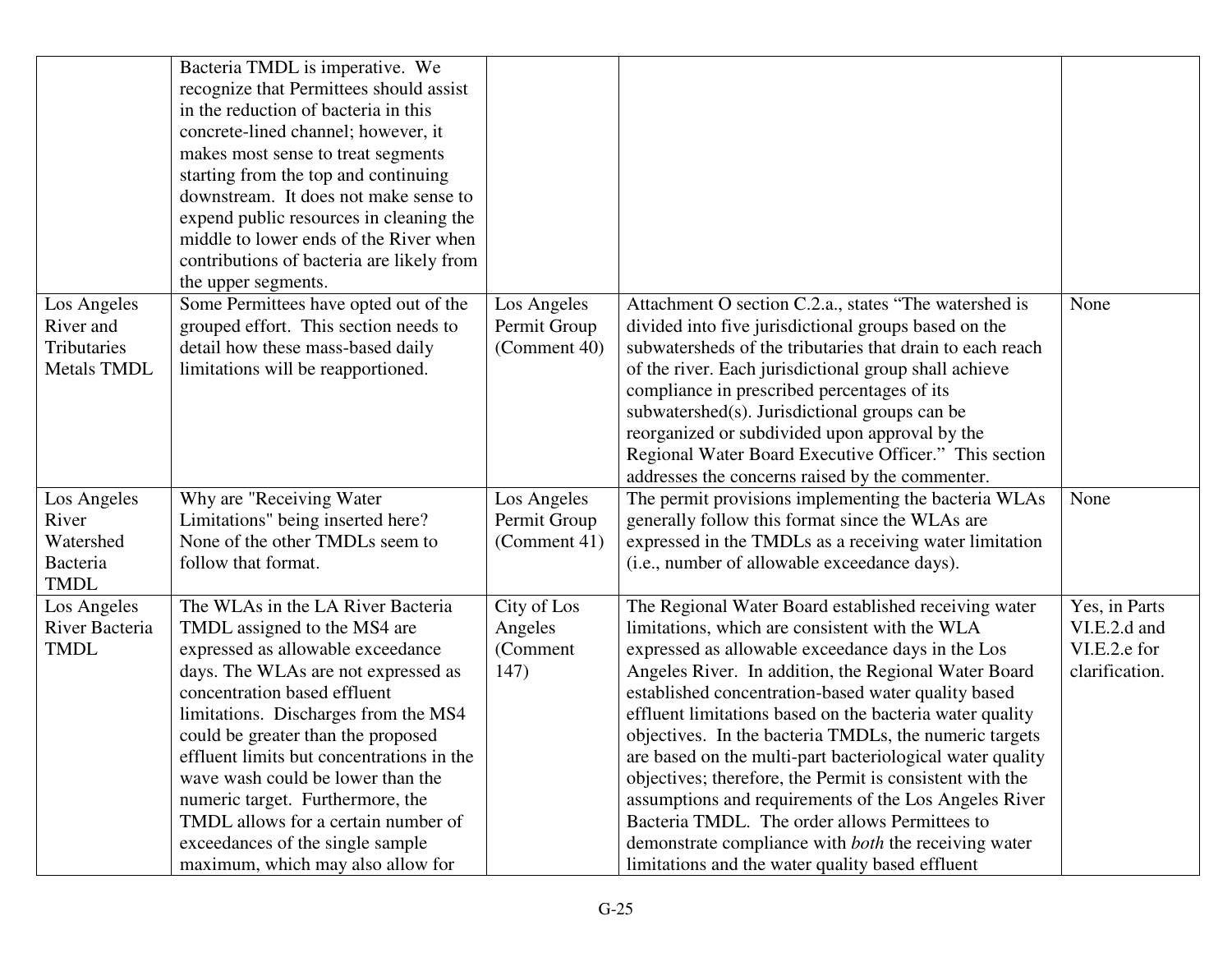|                |                                            |             | limitations in several ways, pursuant to Parts VI.E.2.d    |               |
|----------------|--------------------------------------------|-------------|------------------------------------------------------------|---------------|
|                | exceedances of the proposed effluent       |             |                                                            |               |
|                | limitations without violating the          |             | and VI.E.2.e.                                              |               |
|                | assumptions of the WLAs. As such,          |             |                                                            |               |
|                | the assignment of effluent limitations     |             |                                                            |               |
|                | as concentration based limitations is      |             |                                                            |               |
|                | not consistent with the requirements or    |             |                                                            |               |
|                | assumptions of the WLAs and should         |             |                                                            |               |
|                | be removed. Only receiving water           |             |                                                            |               |
|                | limitations are appropriate given that     |             |                                                            |               |
|                | both the TMDL target and the WLAs          |             |                                                            |               |
|                | are expressed in the receiving waters.     |             |                                                            |               |
|                | Additionally, this approach                |             |                                                            |               |
|                | unnecessarily places MS4 Permittees in     |             |                                                            |               |
|                | a position to receive mandatory            |             |                                                            |               |
|                | minimum penalties for the exceedance       |             |                                                            |               |
|                | of effluent limits that are not consistent |             |                                                            |               |
|                | with assumptions of the WLAs.              |             |                                                            |               |
| Los Angeles    | The load-based allocations are grouped,    | City of Los | The language in Footnote 48 is consistent with the Los     | None          |
| River Bacteria | but can be separated by jurisdiction       | Angeles     | Angeles River Bacteria TMDL. The TMDL states,              |               |
| <b>TMDL</b>    | based on drainage area, per the BPA.       | (Comment    | "However, WLA may be distributed based on                  |               |
|                | Footnote 48 should be revised to state     | 148)        | proportional drainage area, upon approval of the           |               |
|                | that the load-based interim WQBELs         |             | Executive Officer." Footnote 48 states, "However, the      |               |
|                | can be separated into individual           |             | interim dry weather water quality-based effluent           |               |
|                | jurisdictions based on proportional        |             | limitations may be distributed based on proportional       |               |
|                | drainage area                              |             | drainage area, upon approval of the Regional Water         |               |
|                |                                            |             | Board Executive Officer."                                  |               |
| Los Angeles    | The TMDL BPA states that MS4               | City of Los | The third option is a reference to the determination of    | Yes, Part     |
| River Bacteria | dischargers can demonstrate                | Angeles     | compliance as specified in the MS4 NPDES Permit. At        | VI.A.7.a, new |
| <b>TMDL</b>    | compliance with the final dry weather      | (Comment    | this time, the Board does not have sufficient information  | subpart ix.   |
|                | WLAs by demonstrating that the final       | 149)        | and data needed to perform the quantitative analysis that  |               |
|                | WLA are met instream or by                 |             | would support the expectation that BMPs would meet         |               |
|                | demonstrating one of the following         |             | the water quality-based effluent limitations. The Board    |               |
|                | conditions at outfalls to the receiving    |             | has indicated in the Fact Sheet that it will evaluate the  |               |
|                | waters:                                    |             | effectiveness of an action based compliance                |               |
|                | Demonstration of compliance as             |             | determination approach in achieving interim effluent       |               |
|                | specified in the MS4 NPDES permit          |             | limitations for storm water during this permit term. If an |               |
|                | which may include the use of BMPs          |             | action based compliance approach is effective in           |               |
|                |                                            |             | achieving compliance with interim effluent limitations     |               |
|                | where the permit's administrative          |             |                                                            |               |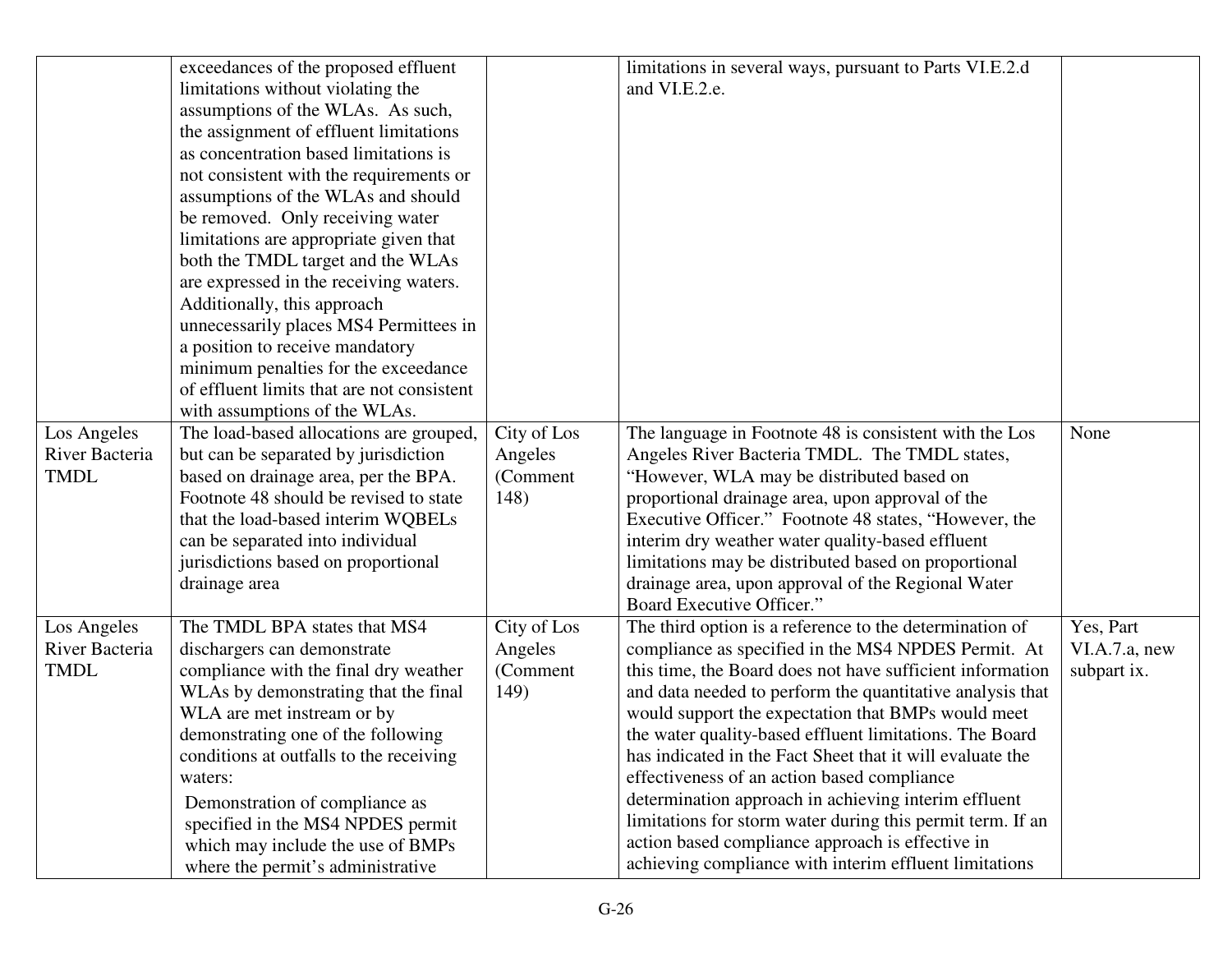|                      | record supports that the BMPs are                |               | for storm water during this permit term, the tentative                                                               |      |
|----------------------|--------------------------------------------------|---------------|----------------------------------------------------------------------------------------------------------------------|------|
|                      | expected to be sufficient to implement           |               | order has been revised to include an additional cause for                                                            |      |
|                      | the WLA in the TMDL, the use of                  |               | modification in Part VI.A.7.a. that would allow                                                                      |      |
|                      | calculated loading rates such that               |               | modifications to Part VI.E. and Attachments L-R to                                                                   |      |
|                      | loading of <i>E. coli</i> to the segment is less |               | allow an action-based, BMP compliance demonstration                                                                  |      |
|                      | than or equal to a calculated loading            |               | approach with regard to final WQBELs for storm water                                                                 |      |
|                      | rates that would not cause or                    |               | discharges based on the Regional Board's review of                                                                   |      |
|                      | contribute to exceedances based on a             |               | relevant research on storm water quality and the efficacy                                                            |      |
|                      | loading capacity representative of               |               | of storm water control technologies. With regard to non-                                                             |      |
|                      | conditions in the River at the time of           |               | storm water discharges, the order allows a Permittee to                                                              |      |
|                      | compliance or other appropriate                  |               | demonstrate, for compliance determination purposes,                                                                  |      |
|                      | method.                                          |               | that there are no non-storm water discharges to the                                                                  |      |
|                      |                                                  |               | receiving water. To the extent that low flow diversions                                                              |      |
|                      | This method, which provides both                 |               | are employed by Permittees, these actions could be                                                                   |      |
|                      | BMP based and load based methods for             |               | documented to support a Permittee's demonstration of                                                                 |      |
|                      | demonstrating compliance is not                  |               | no discharge to the receiving water.                                                                                 |      |
|                      | provided in the permit. The permit               |               |                                                                                                                      |      |
|                      | must be consistent with the WLAs as              |               |                                                                                                                      |      |
|                      | outlined in the BPA.                             |               |                                                                                                                      |      |
|                      |                                                  |               |                                                                                                                      |      |
| Echo Park            | Table C requires that the annual                 | City of Los   | See response to City of Los Angeles comment 122.                                                                     | None |
| Lake Nutrient        | reporting start on December 15, 2012,            | Angeles       |                                                                                                                      |      |
| TMDL and             | and annually thereafter and that                 | (Comment 124) |                                                                                                                      |      |
| Echo Park            | compliance monitoring start on                   | and $125$ )   |                                                                                                                      |      |
| Lake PCBs and        | December 15, 2013, and annually                  |               |                                                                                                                      |      |
| Pesticide            | thereafter. Please note that no                  |               |                                                                                                                      |      |
| <b>TMDL</b>          | monitoring results will be submitted by          |               |                                                                                                                      |      |
|                      | December 2012 nor by December                    |               |                                                                                                                      |      |
|                      | 2013, because Echo Park Lake is under            |               |                                                                                                                      |      |
|                      | construction for the Proposition O-              |               |                                                                                                                      |      |
|                      | funded Echo Park Lake Rehabilitation             |               |                                                                                                                      |      |
|                      | Project through the end of 2013. The             |               |                                                                                                                      |      |
|                      | first year of water quality data will be         |               |                                                                                                                      |      |
|                      | submitted by December 15, 2014.                  |               |                                                                                                                      |      |
| Echo Park            | Mass based allocations Table for                 | City of Los   | The Board disagrees that the requested additions need to                                                             | None |
| <b>Lake Nutrient</b> | nutrients is inconsistent with the               | Angeles       | be made. The TMDL provisions illustrate the correct                                                                  |      |
| <b>TMDL</b>          | TMDL document.                                   | (Comment      | requirements associated with the mass-based allocations.                                                             |      |
|                      |                                                  | 150)          | The provisions state that the allocations are "Measured<br>at the point of discharge using a three-year average. The |      |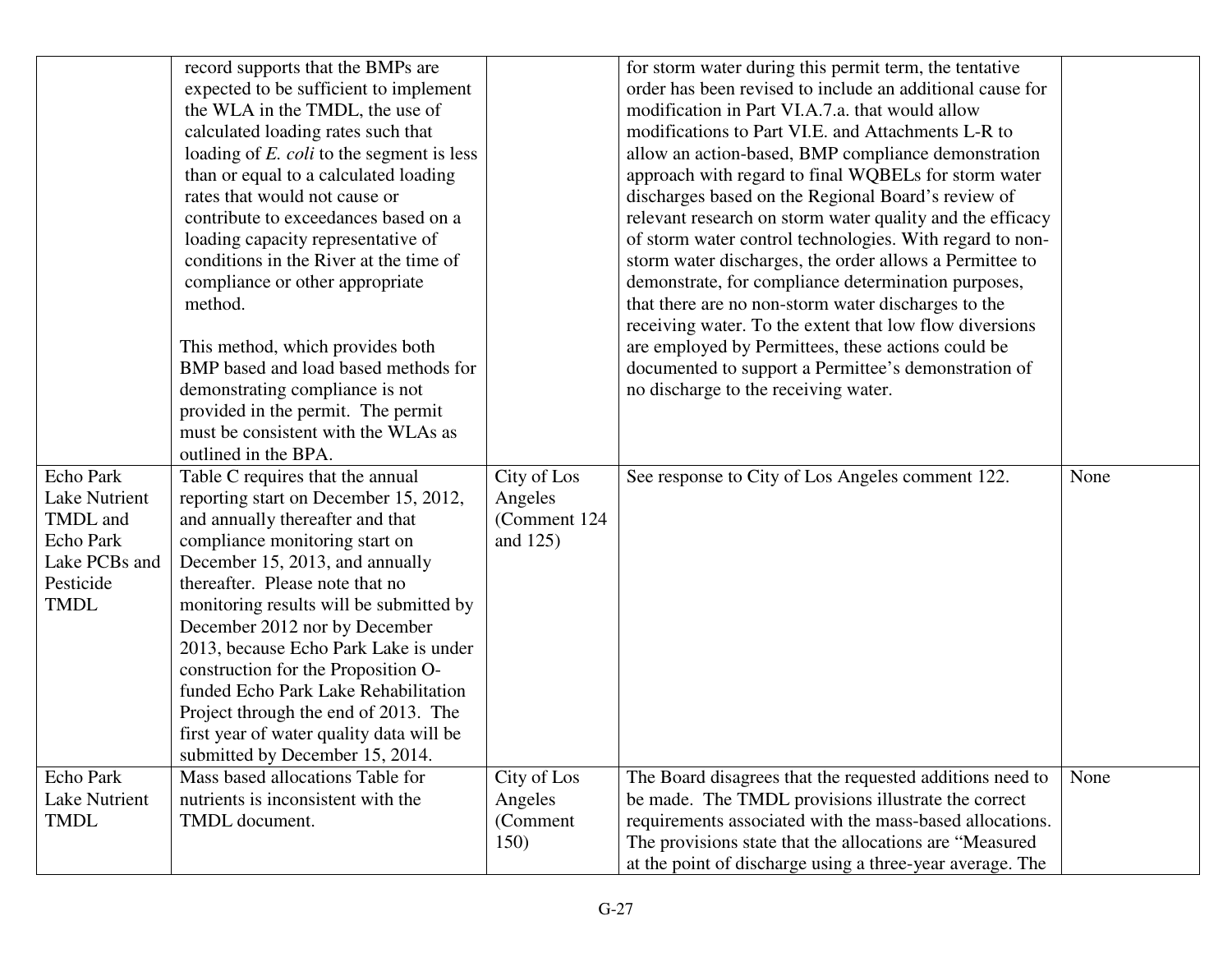|                                                      |                                                                                                     |                                            | mass-based allocations are equivalent to existing<br>concentrations of 0.12 mg/L total phosphorus as a<br>summer average (May-September) and annual average,<br>and 1.2 mg/L total nitrogen as a summer average (May-<br>September) and annual average based on approved flow<br>conditions." The fact that the allocations are equivalent<br>to the summer average and annual average implies that<br>they include discharges year round during both wet and<br>dry weather. Furthermore, it specifically states that<br>allocations are measured as a three-year average, and<br>section F.2.e, reflects the other information requested by<br>the commenter. |      |
|------------------------------------------------------|-----------------------------------------------------------------------------------------------------|--------------------------------------------|-----------------------------------------------------------------------------------------------------------------------------------------------------------------------------------------------------------------------------------------------------------------------------------------------------------------------------------------------------------------------------------------------------------------------------------------------------------------------------------------------------------------------------------------------------------------------------------------------------------------------------------------------------------------|------|
| Echo Park<br>Lake PCBs<br><b>TMDL</b>                | Waste load allocation table for PCBs is<br>inconsistent with the TMDL document.                     | City of Los<br>Angeles<br>(Comment<br>151) | The Board disagrees the requested additions need to be<br>made. The TMDL provisions below the table state that<br>the allocations are "Measured at the point of discharge.<br>Applied as an annual average." This statement<br>addresses both additions requested to be made by the<br>commenter. The annual average implies that the<br>allocations are an average over the course of the year<br>which would incorporate both wet and dry weather.                                                                                                                                                                                                            | None |
| <b>Echo Park</b><br>Lake PCBs<br><b>TMDL</b>         | Alternative waste load allocation table<br>for PCBs is inconsistent with the<br>TMDL document.      | City of Los<br>Angeles<br>(Comment<br>152) | See response to City of Los Angeles comment 151<br>above. Similarly, the alternative allocations expressed<br>as a three year average also imply an annual average<br>over a three year period during both wet and dry<br>weather.                                                                                                                                                                                                                                                                                                                                                                                                                              | None |
| <b>Echo Park</b><br>Lake<br>Chlordane<br><b>TMDL</b> | Waste load allocation table for<br>Chlordane is inconsistent with the<br>TMDL document.             | City of Los<br>Angeles<br>(Comment<br>153) | See response to City of Los Angeles comment 151<br>above.                                                                                                                                                                                                                                                                                                                                                                                                                                                                                                                                                                                                       | None |
| Echo Park<br>Lake<br>Chlordane<br>TMDL               | Alternative waste load allocation table<br>for Chlordane is inconsistent with the<br>TMDL document. | City of Los<br>Angeles<br>(Comment<br>154) | See response to City of Los Angeles comment 152. The<br>three-year average is incorporated into the permit to<br>coordinate with the fish tissue targets required to be met<br>to utilize the alternative allocations.                                                                                                                                                                                                                                                                                                                                                                                                                                          | None |
| Echo Park<br>Lake Dieldrin<br><b>TMDL</b>            | Waste load allocation table for Dieldrin<br>is inconsistent with the TMDL<br>document.              | City of Los<br>Angeles<br>(Comment<br>155) | See response to City of Los Angeles comment 151.                                                                                                                                                                                                                                                                                                                                                                                                                                                                                                                                                                                                                | None |
| Echo Park                                            | Alternative waste load allocation table                                                             | City of Los                                | See response to City of Los Angeles comments 152 and                                                                                                                                                                                                                                                                                                                                                                                                                                                                                                                                                                                                            | None |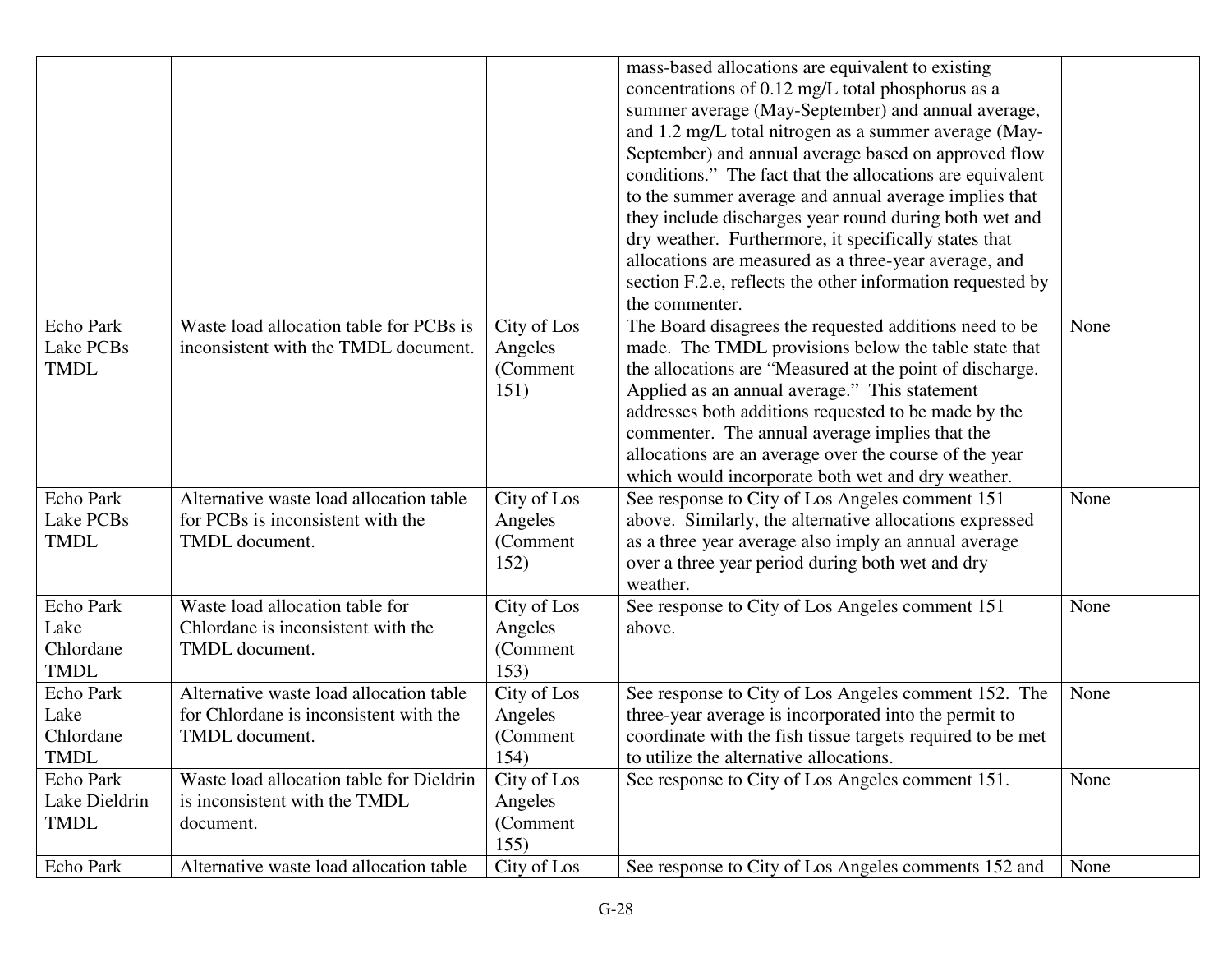| Lake Dieldrin<br><b>TMDL</b> | for Dieldrin is inconsistent with the<br>TMDL document. | Angeles<br>(Comment) | 154.                                                       |                 |
|------------------------------|---------------------------------------------------------|----------------------|------------------------------------------------------------|-----------------|
|                              |                                                         | 156)                 |                                                            |                 |
| <b>TMDL</b>                  | Table E-1 indicates that the monitoring                 | County of Los        | A monitoring plan was submitted by the POTWs               | None            |
| Monitoring                   | plan was not submitted for the LA                       | Angeles              | identified by the LA River Nutrients TMDL on March         |                 |
| Plans Los                    | River Nutrients TMDL. The County of                     | (Comment             | 23, 2005. However, a workplan was never submitted by       |                 |
| Angeles River                | Los Angeles, in cooperation with the                    | $142$ ; City of      | the MS4 Permittees.                                        |                 |
| $-$ Table E-1                | City of Los Angeles, submitted the                      | Los Angeles          |                                                            |                 |
|                              | monitoring work plan on March 23,                       | (Comment 90);        |                                                            |                 |
|                              | 2005, which to the best of our                          | City of Vernon       |                                                            |                 |
|                              | knowledge was not approved by the                       | (Comment 31)         |                                                            |                 |
|                              | Regional Water Board.                                   |                      |                                                            |                 |
| <b>San Gabriel River WMA</b> |                                                         |                      |                                                            |                 |
| San Gabriel                  | Permittees under the new MS4 permit                     | LA Permit            | Pursuant to the provisions in Part VI.E.3 of the order,    | None            |
| <b>River Metals</b>          | (those in LA County) need to be able to                 | Group                | Permittees may include as part of their Watershed          |                 |
| <b>TMDL</b>                  | separate themselves from Orange                         | (Comment 22)         | Management Program, a proposal to distribute the           |                 |
|                              | County cities. Since the 0.941 kg/day                   |                      | WLAs among the Permittees based on their proportional      |                 |
|                              | is a total mass limit, it needs to be                   |                      | drainage area.                                             |                 |
|                              | apportioned between the two counties.                   |                      |                                                            |                 |
|                              | Also, the MS4 permit needs to contain                   |                      |                                                            |                 |
|                              | language allowing Permittees to                         |                      |                                                            |                 |
|                              | convert group-based limitations to                      |                      |                                                            |                 |
|                              | individual Permittee based limitations.                 |                      |                                                            |                 |
| San Gabriel                  | It is the Permittees understanding that                 | Los Angeles          | That is incorrect. The U.S. EPA established San Gabriel    | None.           |
| <b>River Metals</b>          | the lead impairment of Reach 2 of the                   | Permit Group         | River Metals TMDL clearly indicates that Reach 2 of the    |                 |
| <b>TMDL</b>                  | San Gabriel River has been removed.                     | (Comment 42)         | San Gabriel River is impaired due to exceeded levels of    |                 |
|                              | It should be removed from the MS4                       |                      | lead and consequently developed wet weather and dry        |                 |
|                              | permit.                                                 |                      | weather Waste Load Allocations to address the              |                 |
|                              |                                                         |                      | impairment. The 2010 USEPA approved California             |                 |
|                              |                                                         |                      | Section 303(d) List includes this listing in Category 5 as |                 |
|                              |                                                         |                      | being addressed by a TMDL.                                 |                 |
| Reporting                    | The RWQCB is requesting annual                          | County of Los        | The first annual report of monitoring results under the    | The changes     |
| Deadlines for                | reporting of monitoring results to begin                | Angeles              | new order will be revised to December 2013.                | will be made to |
| San Gabriel                  | on Dec. 15, 2012. This would only be                    | (Comment)            |                                                            | pages E-64 thru |
| River Metals,                | 4 months after the adoption of the                      | 180)                 |                                                            | $E-68$ of       |
| Puddingstone                 | Permit and before the monitoring plan                   |                      |                                                            | Attachment E.   |
| Reservoir                    | is even required to be submitted to the                 |                      |                                                            |                 |
| Nutrient,                    | RWQCB.                                                  |                      |                                                            |                 |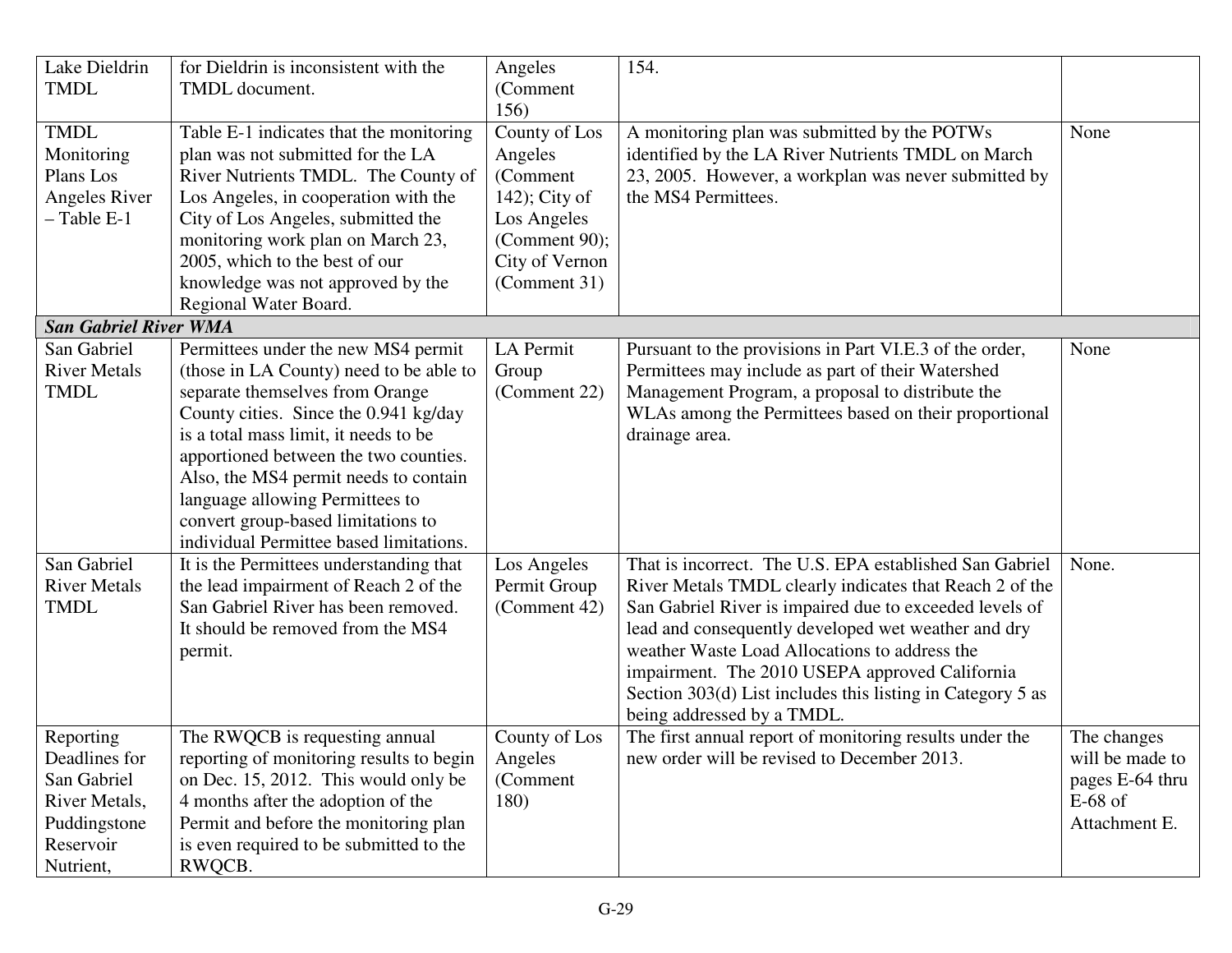| Puddingstone<br>Reservoir<br>Mercury, and<br>Puddingstone<br>Reservoir<br>PCBs and OC<br>Pesticides<br><b>TMDLs</b>                          |                                                                                                                                                                                                                                                                                                                                                                                             |                                               |                                                                                                                                                                                                                                                                                                                                                                                                                                                                                                                                                                                                                                                                                                                                                                                                                                                                                                                                                                                                                                                                                                                                                |                                                                                                                                          |
|----------------------------------------------------------------------------------------------------------------------------------------------|---------------------------------------------------------------------------------------------------------------------------------------------------------------------------------------------------------------------------------------------------------------------------------------------------------------------------------------------------------------------------------------------|-----------------------------------------------|------------------------------------------------------------------------------------------------------------------------------------------------------------------------------------------------------------------------------------------------------------------------------------------------------------------------------------------------------------------------------------------------------------------------------------------------------------------------------------------------------------------------------------------------------------------------------------------------------------------------------------------------------------------------------------------------------------------------------------------------------------------------------------------------------------------------------------------------------------------------------------------------------------------------------------------------------------------------------------------------------------------------------------------------------------------------------------------------------------------------------------------------|------------------------------------------------------------------------------------------------------------------------------------------|
| Submission<br>Deadlines for<br>San Gabriel<br><b>River Metals</b><br>and Los<br>Cerritos<br><b>Channel Metals</b><br>Implementation<br>Plans | If an IMP or CIMP is due to the<br>RWQCB 9 to 12 months after adoption<br>of the Permit and the Watershed<br>Management Program is due to the<br>RWQCB 1 year after adoption of the<br>Permit, it is infeasible to assume an<br>implementation plan can be developed<br>and delivered to the RWQCB prior to<br>the submittal of the IMP or CIMP and<br>implementing the monitoring program. | County of Los<br>Angeles<br>(Comment<br>181)  | The San Gabriel River Metals TMDL was established by<br>the USEPA in 2007. Permittees have had ample time to<br>identify implementation strategies that could be included<br>in a Watershed Management Program plan for the San<br>Gabriel River WMA; therefore, six months is a<br>reasonable amount of time to develop a WMP plan for<br>the San Gabriel River Metals and Selenium TMDL. The<br>Los Cerritos Channel Metals TMDL was established by<br>the U.S. EPA more recently -- in 2010; therefore, the<br>tentative order allows one year to develop a WMP plan.<br>Additionally, in both cases, these TMDLs are the only<br>watershed-wide TMDLs established for each of these<br>watershed management areas; therefore, there is no<br>significant conflict between these schedules and the<br>development of WMPs for Regional Water Board<br>adopted TMDLs. Where possible, the Regional Board<br>encourages Permittees to submit their IMP or CIMP<br>simultaneously with their Watershed Management<br>Program; however, this in no way extends the deadline<br>of one to align with the other unless so stated in the<br>Order. | None                                                                                                                                     |
| Legg Lake<br><b>Trash TMRP</b><br>Reports &<br><b>TMRP</b> Reports<br><b>MFAC</b>                                                            | As written, the Permit requires<br>reporting of Permittees compliance<br>with the installation of full capture<br>systems. Per the RWQCB approved<br>TMRP full capture devices or a MFAC<br>program were not required for the<br>responsible parties to be in compliance<br>with the TMDL.                                                                                                  | County of Los<br>Angeles<br>(Comment)<br>182) | The approved Legg Lake Trash TMDL TMRP utilizes<br>the MFAC compliance strategy and requires annual<br>reporting. Consequently, the reporting requirements for<br>full capture systems for Legg Lake will be deleted.                                                                                                                                                                                                                                                                                                                                                                                                                                                                                                                                                                                                                                                                                                                                                                                                                                                                                                                          | Deleted<br>reporting<br>requirements<br>associated with<br><b>Full Capture</b><br>Systems in<br>Legg Lake.<br>Attachment E<br>page E-65. |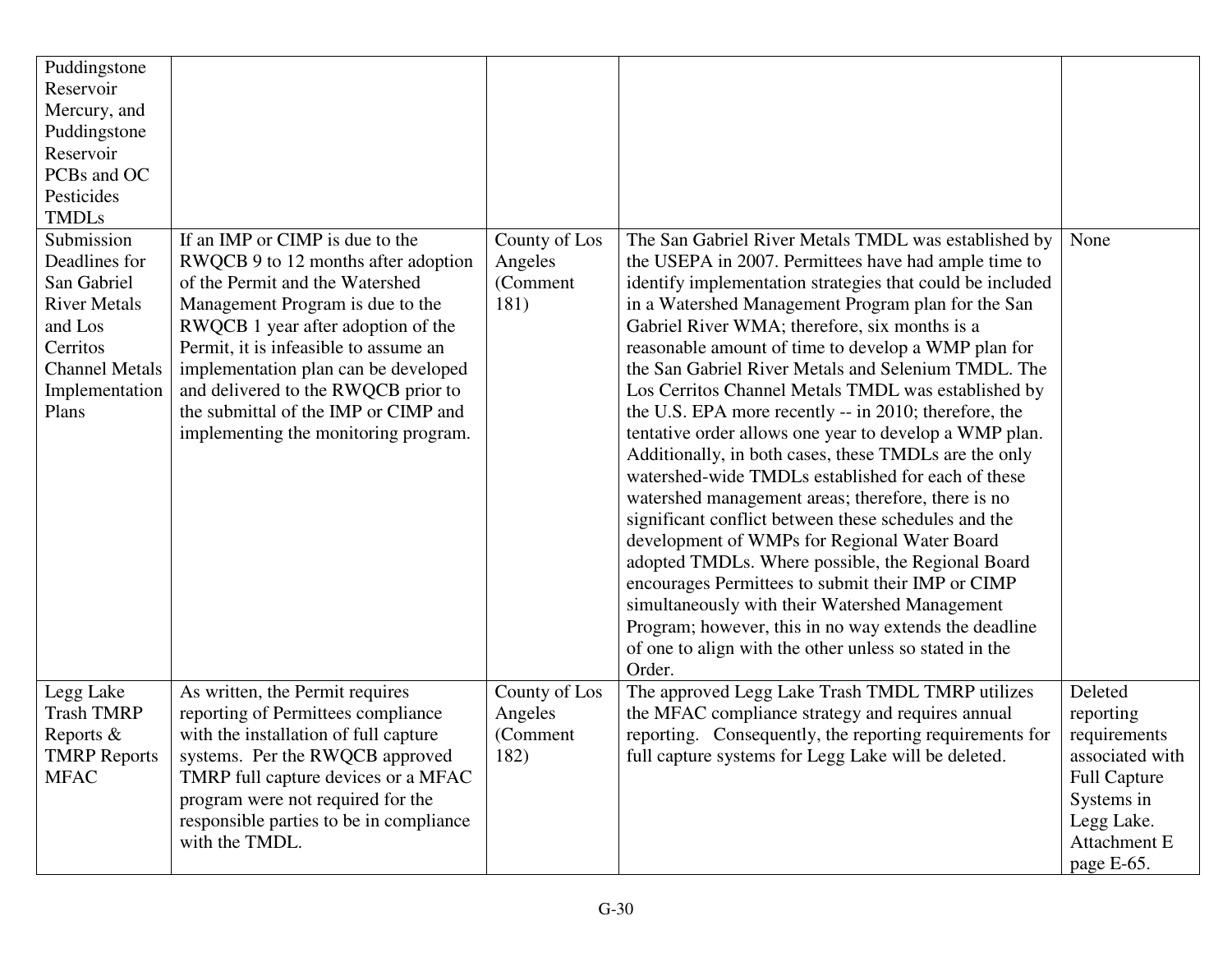| San Gabriel<br><b>River Metals</b><br>and Impaired<br>Tributaries<br>Metals and<br>Selenium<br><b>TMDL</b> | As previously commented, it is unclear<br>where the values in the table under<br>Section E.1.b for wet weather water<br>quality based effluent limitations come<br>from. They do not match the approved<br>TMDL in units or values. | County of Los<br>Angeles<br>(Comment<br>227) | The values expressed in Attachment P Section A.2, are<br>consistent with the U.S. EPA established TMDL. Page<br>38 of the Total Maximum Daily Loads for Metals and<br>Selenium in San Gabriel River and Impaired Tributaries<br>details that the overall wet weather allocations are<br>broken down by percent land area. The Board<br>multiplied the overall wet weather loading capacity by<br>the percent area calculated by USEPA. This gave the<br>values expressed in the permit. The µg/l units will be | Insert the unit<br>$\mu$ g/l to the table<br>in Attachment<br>P Section A.2. |
|------------------------------------------------------------------------------------------------------------|-------------------------------------------------------------------------------------------------------------------------------------------------------------------------------------------------------------------------------------|----------------------------------------------|----------------------------------------------------------------------------------------------------------------------------------------------------------------------------------------------------------------------------------------------------------------------------------------------------------------------------------------------------------------------------------------------------------------------------------------------------------------------------------------------------------------|------------------------------------------------------------------------------|
|                                                                                                            |                                                                                                                                                                                                                                     |                                              | inserted for clarity.                                                                                                                                                                                                                                                                                                                                                                                                                                                                                          |                                                                              |
|                                                                                                            | <b>Los Cerritos Channel and Alamitos Bay WMA</b>                                                                                                                                                                                    |                                              |                                                                                                                                                                                                                                                                                                                                                                                                                                                                                                                |                                                                              |
| Colorado                                                                                                   | Providing a date for when the                                                                                                                                                                                                       | County of Los                                | The CLTMP was conditionally approved on August 23,                                                                                                                                                                                                                                                                                                                                                                                                                                                             | The due date                                                                 |
| Lagoon Annual                                                                                              | monitoring plan is due is infeasible                                                                                                                                                                                                | Angeles                                      | 2012, and specified that monitoring shall begin as soon                                                                                                                                                                                                                                                                                                                                                                                                                                                        | will be changed                                                              |
| Monitoring                                                                                                 | since there is no way to tell when                                                                                                                                                                                                  | (Comment                                     | as possible but no later than February 1, 2013.                                                                                                                                                                                                                                                                                                                                                                                                                                                                | to February 1,                                                               |
| Reports                                                                                                    | CLTMP will be approved by the                                                                                                                                                                                                       | 183)                                         |                                                                                                                                                                                                                                                                                                                                                                                                                                                                                                                | 2013.                                                                        |
|                                                                                                            | RWQCB.                                                                                                                                                                                                                              |                                              |                                                                                                                                                                                                                                                                                                                                                                                                                                                                                                                |                                                                              |
| <b>Middle Santa Ana River WMA</b>                                                                          |                                                                                                                                                                                                                                     |                                              |                                                                                                                                                                                                                                                                                                                                                                                                                                                                                                                |                                                                              |
| Middle Santa                                                                                               | TMDL implementation<br>To focus                                                                                                                                                                                                     | City of                                      | The CBRP and reporting requirements developed by San                                                                                                                                                                                                                                                                                                                                                                                                                                                           | New language                                                                 |
| Ana River                                                                                                  | efforts the Middle Santa Ana River                                                                                                                                                                                                  | Pomona                                       | Bernardino County are specific to and apply only to the                                                                                                                                                                                                                                                                                                                                                                                                                                                        | was added as                                                                 |
| Watershed<br>Bacteria                                                                                      | (MSAR) Watershed TMDL Task Force                                                                                                                                                                                                    |                                              | Cities within San Bernardino County. Therefore, the                                                                                                                                                                                                                                                                                                                                                                                                                                                            | indicated.                                                                   |
| Indicator                                                                                                  | was established, and it is administered<br>by Santa Ana Watershed Project                                                                                                                                                           |                                              | City of Pomona cannot be covered by the San<br>Bernardino County CBRP.                                                                                                                                                                                                                                                                                                                                                                                                                                         |                                                                              |
| <b>TMDL</b>                                                                                                | Authority (SAWPA).<br>The City of                                                                                                                                                                                                   |                                              |                                                                                                                                                                                                                                                                                                                                                                                                                                                                                                                |                                                                              |
|                                                                                                            | Pomona joined the MSAR Task Force                                                                                                                                                                                                   |                                              | The Board, however, acknowledges that Pomona and                                                                                                                                                                                                                                                                                                                                                                                                                                                               |                                                                              |
|                                                                                                            | and meets regularly to coordinate water                                                                                                                                                                                             |                                              | Claremont have been working with the Middle Santa                                                                                                                                                                                                                                                                                                                                                                                                                                                              |                                                                              |
|                                                                                                            | quality management activities, and                                                                                                                                                                                                  |                                              | Ana River Watershed TMDL Task Force. A new                                                                                                                                                                                                                                                                                                                                                                                                                                                                     |                                                                              |
|                                                                                                            | discuss in a forum the most cost                                                                                                                                                                                                    |                                              | provision has been added to the Tentative Order at Part                                                                                                                                                                                                                                                                                                                                                                                                                                                        |                                                                              |
|                                                                                                            | effective and efficient strategy to                                                                                                                                                                                                 |                                              | VI.C. Watershed Management Programs section                                                                                                                                                                                                                                                                                                                                                                                                                                                                    |                                                                              |
|                                                                                                            | address the Bacterial Indicator TMDL                                                                                                                                                                                                |                                              | VI.C.4.f. to allow the Cities of Pomona and Claremont                                                                                                                                                                                                                                                                                                                                                                                                                                                          |                                                                              |
|                                                                                                            | Mandate. City staff also attends the                                                                                                                                                                                                |                                              | to develop a CBRP, as follows:                                                                                                                                                                                                                                                                                                                                                                                                                                                                                 |                                                                              |
|                                                                                                            | Comprehensive Bacteria Reduction                                                                                                                                                                                                    |                                              |                                                                                                                                                                                                                                                                                                                                                                                                                                                                                                                |                                                                              |
|                                                                                                            | Plan (CBRP) working group on                                                                                                                                                                                                        |                                              | Permittees subject to the Middle Santa Ana River                                                                                                                                                                                                                                                                                                                                                                                                                                                               |                                                                              |
|                                                                                                            | identifying if urban runoff is the source                                                                                                                                                                                           |                                              | Watershed Bacteria Indicator TMDL shall submit a                                                                                                                                                                                                                                                                                                                                                                                                                                                               |                                                                              |
|                                                                                                            | of pollutant.                                                                                                                                                                                                                       |                                              | Comprehensive Bacteria Reduction Plan (CBRP)                                                                                                                                                                                                                                                                                                                                                                                                                                                                   |                                                                              |
|                                                                                                            |                                                                                                                                                                                                                                     |                                              | for dry weather to the Regional Water Board                                                                                                                                                                                                                                                                                                                                                                                                                                                                    |                                                                              |
|                                                                                                            | The City of Pomona would request                                                                                                                                                                                                    |                                              | Executive Officer no later than six months after the                                                                                                                                                                                                                                                                                                                                                                                                                                                           |                                                                              |
|                                                                                                            | from the Regional Water Board to                                                                                                                                                                                                    |                                              | effective date of this Order. The CBRP shall                                                                                                                                                                                                                                                                                                                                                                                                                                                                   |                                                                              |
|                                                                                                            | acknowledge the City's efforts and                                                                                                                                                                                                  |                                              | describe, in detail, the specific actions that have                                                                                                                                                                                                                                                                                                                                                                                                                                                            |                                                                              |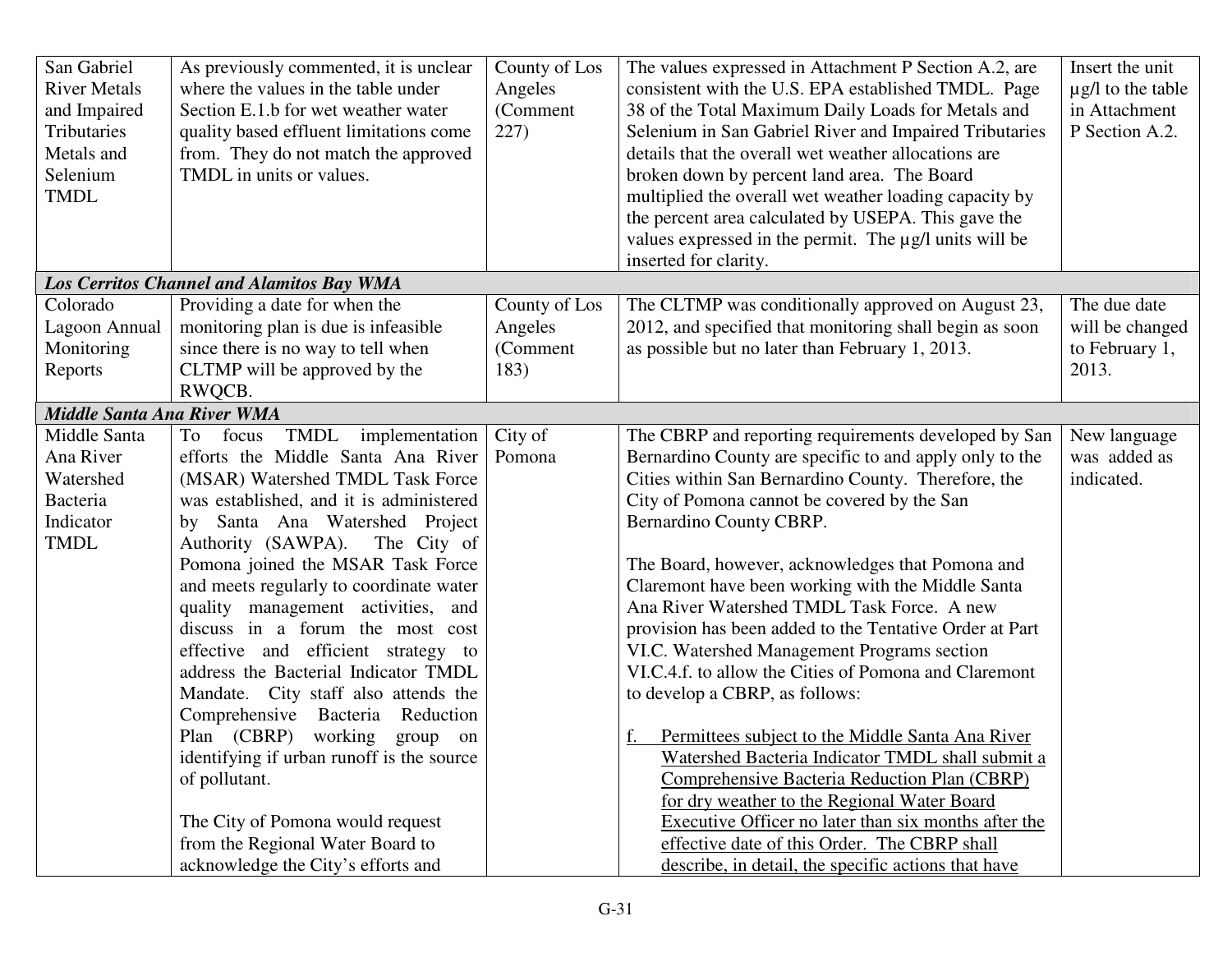|                                                                                | support the continuation of working<br>collaboratively with the MSAR Task<br>Force and the San Bernardino County<br>Stormwater Program's CBRP Working<br>Group to achieve compliance with the<br><b>MSAR Watershed Bacteria Indicator</b><br>TMDL. The San Bernardino County<br>Stormwater Program has developed a<br>CBRP, and the City requests to use<br>their CBRP and reporting requirements<br>to be in compliance with the MSAR<br>TMDL.                    |                                                                                                                                                                                                             | been taken or will be taken to achieve compliance<br>with the dry weather water quality-based effluent<br>limitations and the receiving water limitations for<br>the Middle Santa Ana River Watershed Bacteria<br>Indicator TMDL by December 31, 2015. The<br><b>CBRP</b> shall also establish a schedule for developing<br>a CBRP to comply with the water quality-based<br>effluent limitations and the receiving water<br>limitations for the Middle Santa Ana River Bacteria<br>TMDL during wet weather by December 31, 2025.<br>The CBRP may be developed in lieu of the<br>Watershed Management Program for the Middle<br>Santa Ana River Watershed.                                                                                                                                                                                                                                                                                                                                                                                                                                                                                                                                                                                                                                                                                                                                            |                                                 |
|--------------------------------------------------------------------------------|--------------------------------------------------------------------------------------------------------------------------------------------------------------------------------------------------------------------------------------------------------------------------------------------------------------------------------------------------------------------------------------------------------------------------------------------------------------------|-------------------------------------------------------------------------------------------------------------------------------------------------------------------------------------------------------------|-------------------------------------------------------------------------------------------------------------------------------------------------------------------------------------------------------------------------------------------------------------------------------------------------------------------------------------------------------------------------------------------------------------------------------------------------------------------------------------------------------------------------------------------------------------------------------------------------------------------------------------------------------------------------------------------------------------------------------------------------------------------------------------------------------------------------------------------------------------------------------------------------------------------------------------------------------------------------------------------------------------------------------------------------------------------------------------------------------------------------------------------------------------------------------------------------------------------------------------------------------------------------------------------------------------------------------------------------------------------------------------------------------|-------------------------------------------------|
| Middle Santa<br>Ana River<br>Watershed<br>Bacteria<br>Indicator<br><b>TMDL</b> | Claremont is not subject to nor located<br>within the jurisdiction of the Santa Ana<br>Regional Board; therefore, TMDL has<br>no application to Claremont. The Los<br>Angeles Regional Board cannot include<br>TMDL<br>adopted by<br>another<br>a<br>jurisdiction for implementation through<br>the MS4 permit unless the Board<br>includes into its Basin Plan as an<br>amendment. Therefore, the Regional<br>Board<br>should<br>eliminate<br>the<br>requirement. | LA Permit<br>Group<br>(Comment 21);<br>Cities of:<br>Baldwin Park,<br>Carson,<br>Covina,<br>Duarte,<br>Glendora,<br>Irwindale,<br>Lawndale,<br>Pico Rivera,<br>San Gabriel<br>West Covina,<br>and Claremont | The Board disagrees. Although the Cities of Claremont<br>and Pomona are not located within the jurisdictional<br>boundaries of the Santa Ana Regional Board, the Santa<br>Ana Regional Board may regulate any discharges that<br>could affect the quality of the waters within its region.<br>(Cal. Wat. Code, $\S$ 13260(a)(1).) The Middle Santa Ana<br>River Watershed Management Area (MSAR WMA)<br>covers approximately 488 square miles and lies mostly<br>in San Bernardino and Riverside Counties; however, a<br>small part of Los Angeles County is also included. The<br>area of Los Angeles County that is located in the MSAR<br>WMA includes portions of the Cities of Pomona and<br>Claremont. Surface drainage from these portions of<br>Pomona and Claremont is generally southward toward<br>Chino Creek and San Antonio Creek, which is tributary<br>to Chino Creek. Thus, the Cities discharges could affect<br>the quality of the waters within the boundaries of both<br>the Los Angeles Regional Board and the Santa Ana<br>Regional Board.<br>Chino Creek is listed on the 2010 CWA Section 303(d)<br>List for bacteria. The Santa Ana Regional Board<br>adopted TMDLs for bacteria for the Middle Santa Ana<br>River Watershed, which includes Chino Creek. Pomona<br>and Claremont are appropriately named as responsible<br>parties in the TMDL. The Middle Santa Ana River | New language<br>added to<br><b>Attachment R</b> |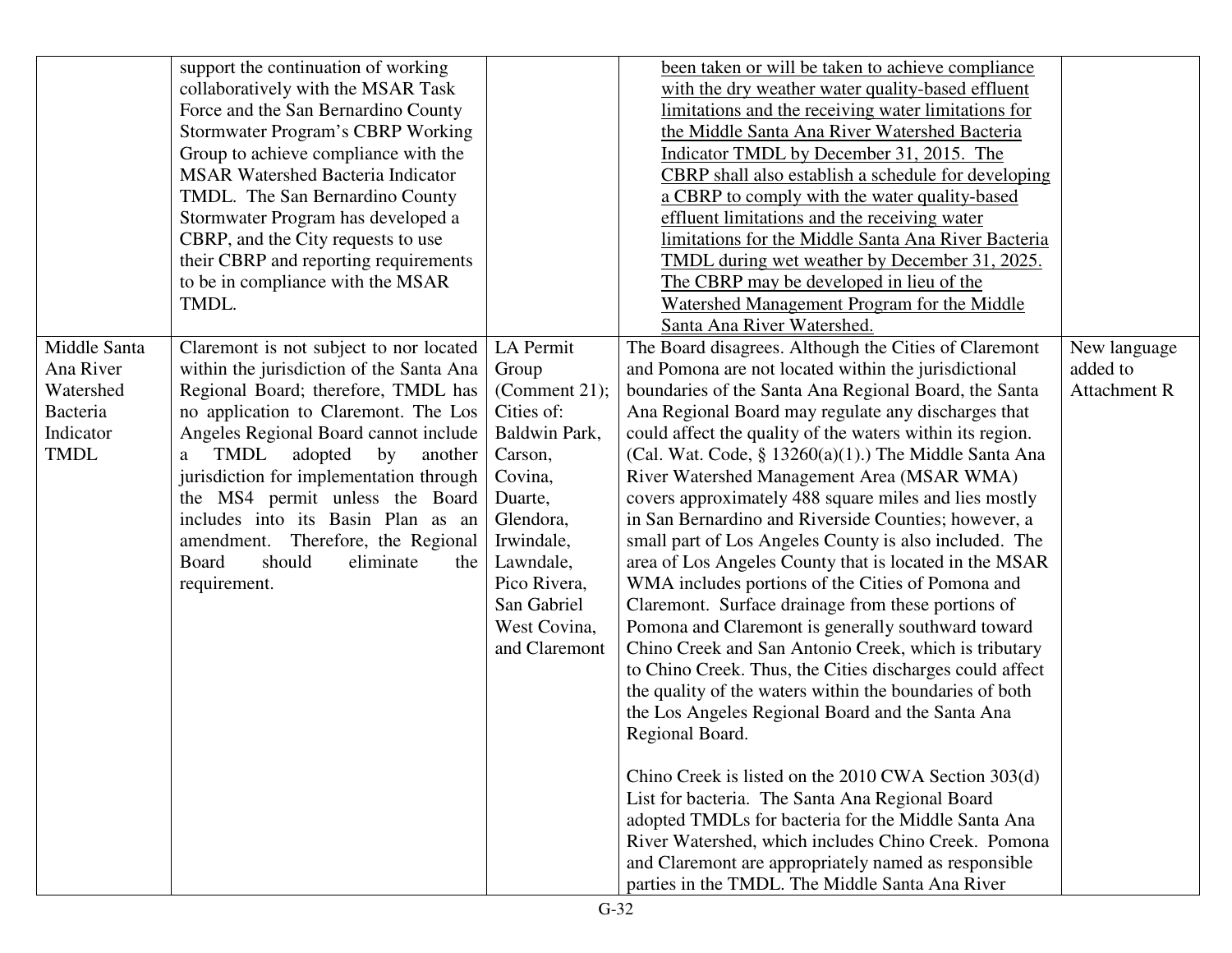|  | Bacteria Indicator TMDL was approved by the State              |  |
|--|----------------------------------------------------------------|--|
|  | Water Board, OAL and USEPA. Prior to becoming                  |  |
|  | effective, the Cities had ample opportunities to make          |  |
|  | comments and/or otherwise challenge their inclusion in         |  |
|  | the TMDL. The Cities could have also challenged their          |  |
|  | inclusion in court, but the Cities chose not to do so. The     |  |
|  | Santa Ana Regional Board concluded, based upon data            |  |
|  | and information collected in 1993, 1996-1998 and in            |  |
|  | 2002-2004, that MS4 discharges is a significant source         |  |
|  | of bacterial indicators year round to the Middle Santa         |  |
|  | Ana River, including Chino Creek. Therefore, storm             |  |
|  | water and non-storm water discharges from Pomona's             |  |
|  | and Claremont's MS4 may cause or contribute to an              |  |
|  | exceedance of water quality standards. The Middle              |  |
|  | Santa Ana River Watershed Bacteria Indicator TMDL is           |  |
|  | thus applicable to Claremont and Pomona, insofar as            |  |
|  | these Cities discharge storm water and non-storm water         |  |
|  | to receiving waters in the Middle Santa Ana River              |  |
|  | Watershed that are located within the jurisdiction of the      |  |
|  | Santa Ana Regional Board.                                      |  |
|  |                                                                |  |
|  | Contrary to the assertion of the commenters, the Los           |  |
|  | Angeles Regional Board is required to incorporate the          |  |
|  | requirements of the Middle Santa Ana River bacteria            |  |
|  | TMDL into the permit. Pursuant to 40 CFR section               |  |
|  | $122.44(d)(1)(vii)(B)$ , the permitting authority shall        |  |
|  | ensure that effluent limits developed to protect a             |  |
|  | narrative water quality criterion, a numeric water quality     |  |
|  | criterion, or both, are consistent with the assumptions        |  |
|  | and requirements of <i>any available</i> waste load allocation |  |
|  | for the discharge prepared by the State and approved by        |  |
|  | USEPA pursuant to 40 CFR section 130.7 (emphasis               |  |
|  | added). The regulation does not limit those effluent           |  |
|  | limitations that must be included in NPDES permits to          |  |
|  | limitations implemented by the Regional Board issuing          |  |
|  | the NPDES permit. Therefore, the permit must                   |  |
|  | incorporate all applicable TMDLs, including the Middle         |  |
|  | Santa Ana River bacteria TMDL. Because the Middle              |  |
|  | Santa Ana River Watershed Bacteria Indicator TMDL              |  |
|  |                                                                |  |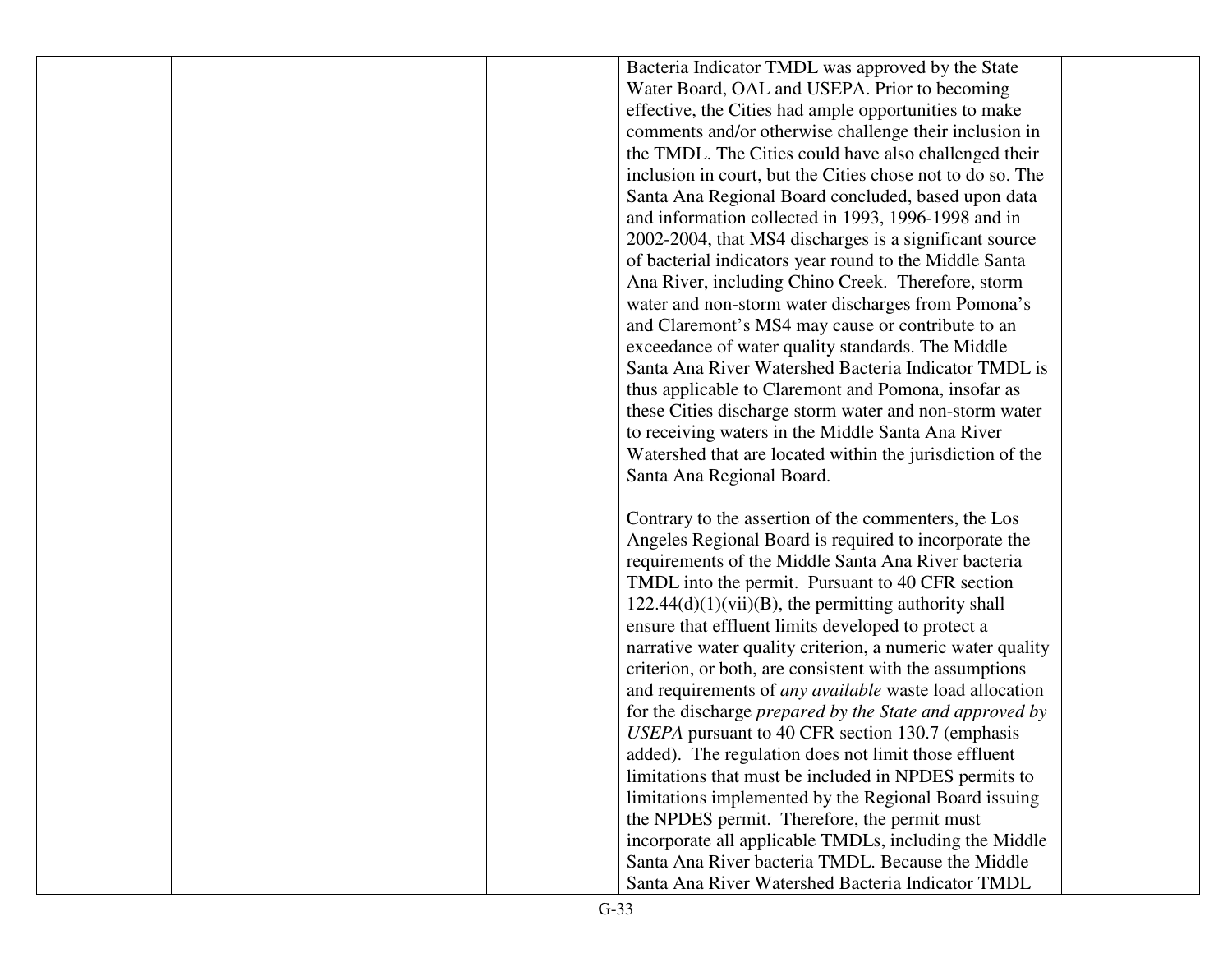|              |                                           |           | sets waste load allocations for discharges to the Middle                                         |      |
|--------------|-------------------------------------------|-----------|--------------------------------------------------------------------------------------------------|------|
|              |                                           |           | Santa Ana River Watershed, and Claremont and Pomona                                              |      |
|              |                                           |           | discharge to receiving waters located in that watershed,                                         |      |
|              |                                           |           | the TMDL appropriately names the cities as responsible                                           |      |
|              |                                           |           | parties and this permit includes the wasteload allocations                                       |      |
|              |                                           |           | consistent with that TMDL.                                                                       |      |
|              |                                           |           |                                                                                                  |      |
|              |                                           |           | Notwithstanding the above, for matters that are subject                                          |      |
|              |                                           |           | to regulation by more than one regional board, Water                                             |      |
|              |                                           |           | Code section 13228 provides a process whereby one                                                |      |
|              |                                           |           | regional board may designate another regional board to                                           |      |
|              |                                           |           | regulate certain discharges. Such a designation is                                               |      |
|              |                                           |           | conditioned on the affected person or entity submitting a                                        |      |
|              |                                           |           | written request to all affected regional boards, and all                                         |      |
|              |                                           |           | affected regional boards agreeing in writing to the                                              |      |
|              |                                           |           | designation. Since the draft tentative order was released                                        |      |
|              |                                           |           | in June 2012, Los Angeles Board staff has had                                                    |      |
|              |                                           |           | discussions with representatives of Claremont, Pomona                                            |      |
|              |                                           |           | and the Santa Ana Regional Board. Based on those                                                 |      |
|              |                                           |           | discussions, the Cities of Claremont and Pomona have                                             |      |
|              |                                           |           | each submitted written requests to the Los Angeles and                                           |      |
|              |                                           |           | Santa Ana Regional Boards requesting that the Santa                                              |      |
|              |                                           |           | Ana Regional Board be designated to regulate                                                     |      |
|              |                                           |           |                                                                                                  |      |
|              |                                           |           | Claremont and Pomona's MS4 discharges for<br>compliance with the Middle Santa Ana River bacteria |      |
|              |                                           |           |                                                                                                  |      |
|              |                                           |           | TMDL. The Los Angeles Regional Board and the Santa                                               |      |
|              |                                           |           | Ana Regional Board are still in the process of evaluating                                        |      |
|              |                                           |           | these requests. The Los Angeles Regional Board,                                                  |      |
|              |                                           |           | however, added new language to Attachment R of the                                               |      |
|              |                                           |           | permit that would take effect if such a designation is                                           |      |
|              |                                           |           | made and if the Santa Ana Regional Board issues an                                               |      |
|              |                                           |           | NPDES permit applicable to the Cities' MS4 discharges                                            |      |
|              |                                           |           | to the Middle Santa Ana River Watershed.                                                         |      |
| Middle Santa | The Regional Board should delete the      | City of   | The Santa Ana Regional Board is in the process of                                                | None |
| Ana River    | final fecal coliform effluent limitations | Claremont | replacing the REC-1 fecal coliform objective with an                                             |      |
| Watershed    | and receiving water limitations for both  |           | REC-1 E. coli objective; however, until the new REC-1                                            |      |
| Bacteria     | dry and wet weather. The Board's          |           | E. coli objective is in effect, the Middle Santa Ana River                                       |      |
| Indicator    | Basin Plan no longer uses fecal           |           | Bacteria TMDL has WLAs based on both fecal coliform                                              |      |
| <b>TMDL</b>  | coliform as a fresh water Rec-1           |           | and E coli. The Los Angeles Regional Board has                                                   |      |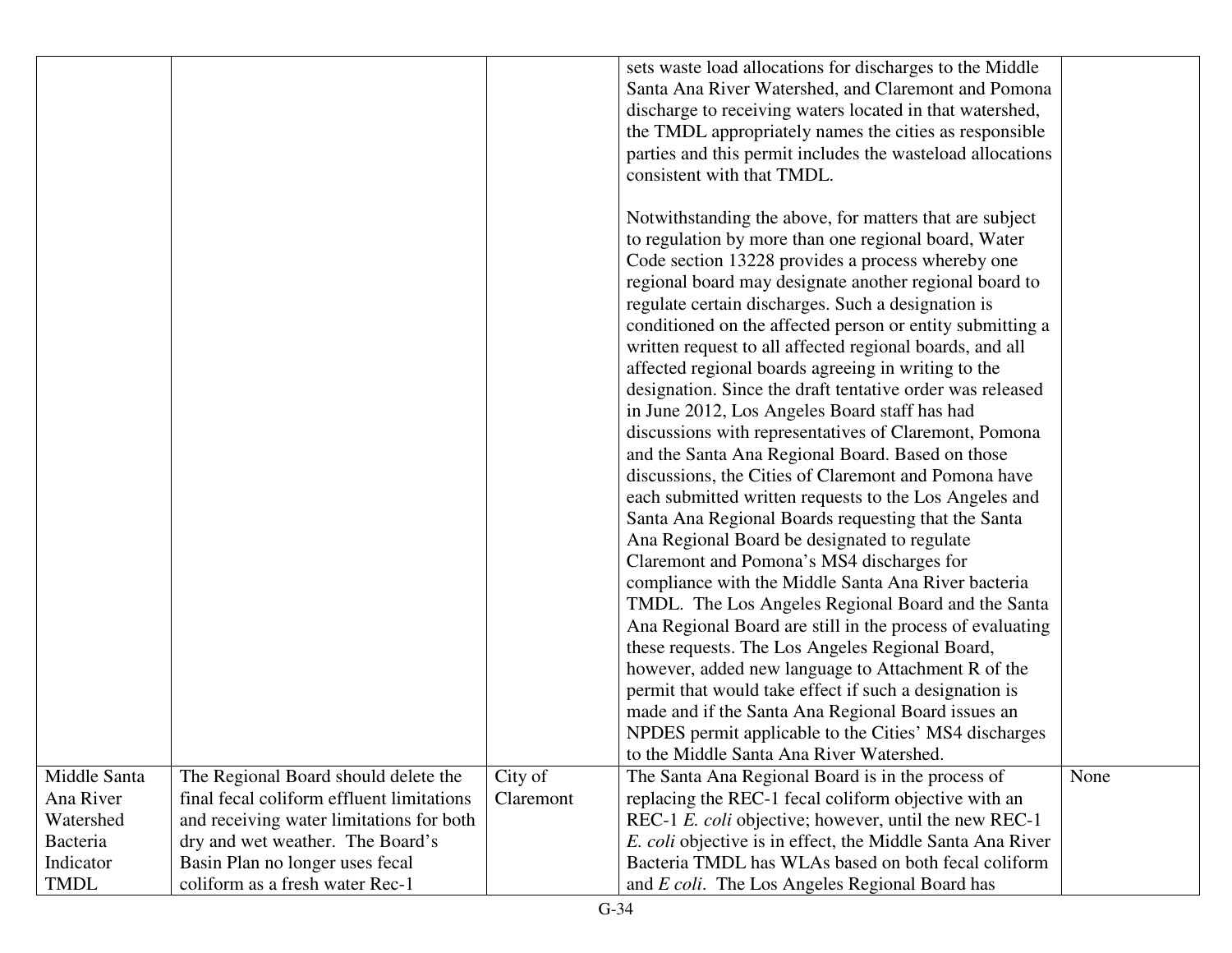|                 | objective. Therefore, the Board cannot |           | addressed this issue the same way the Santa Ana             |                   |
|-----------------|----------------------------------------|-----------|-------------------------------------------------------------|-------------------|
|                 | include such an objective in the MS4   |           | Regional Board addressed this issue with footnotes.         |                   |
|                 | Permit. The Santa Ana Board is in the  |           | Footnotes 65 and 66 in Attachment R state that the fecal    |                   |
|                 | process of replacing the Rec-1 fecal   |           | coliform limitations become ineffective upon their          |                   |
|                 | coliform objective with an E. coli     |           | replacement with E. coli based REC-1 objectives.            |                   |
|                 | objective.                             |           |                                                             |                   |
| Middle Santa    | Claremont would like the TMDL          | City of   | The Board agrees with the compliance determination as       | None              |
| Ana River       | provisions to better reflect how       | Claremont | stated by the commenter. The provisions that specify        |                   |
| Watershed       | Claremont's compliance will be         |           | compliance determination are listed in the Order at part    |                   |
| <b>Bacteria</b> | measured. Claremont does not           |           | VI.E.2.e.                                                   |                   |
| Indicator       | discharge stormwater or dry weather    |           |                                                             |                   |
| <b>TMDL</b>     | flows directly to the Chino Basin,     |           |                                                             |                   |
|                 | including the San Antonio Channel.     |           |                                                             |                   |
|                 | Claremont's contribution to flow       |           |                                                             |                   |
|                 | occurs, if at all, only at the limited |           |                                                             |                   |
|                 | points where Claremont's MS4           |           |                                                             |                   |
|                 | connects with the City of Pomona's     |           |                                                             |                   |
|                 | MS4. In Claremont's view, it would be  |           |                                                             |                   |
|                 | in compliance with the effluent        |           |                                                             |                   |
|                 | limitation if either: (1) compliance   |           |                                                             |                   |
|                 | existed at the outfall of any MS4 to   |           |                                                             |                   |
|                 | which Claremont contributes; or (2)    |           |                                                             |                   |
|                 | compliance existed at the point at     |           |                                                             |                   |
|                 | which Claremont's MS4 connects to      |           |                                                             |                   |
|                 | the City of Pomona's MS4. If either of |           |                                                             |                   |
|                 | these conditions existed, compliance   |           |                                                             |                   |
|                 | would be obtained.                     |           |                                                             |                   |
| Middle Santa    | The TMDL provisions are inconsistent   | City of   | The Board disagrees. The provisions are consistent with     | New language      |
| Ana River       | with the assumptions and requirements  | Claremont | the assumptions and requirements of the TMDL. There         | was added as      |
| Watershed       | of the TMDL. The provisions            |           | is insufficient data and information available at this time | indicated in      |
| <b>Bacteria</b> | selectively apply only the numeric     |           | on the prospective implementation of BMPs throughout        | response to       |
| Indicator       | portion of the TMDL and ignore the     |           | the watersheds in Los Angeles County to provide the         | Pomona's          |
| TMDL            | Santa Ana Board's express intent to    |           | Regional Water Board reasonable assurance that the          | comment           |
|                 | allow dischargers to comply with the   |           | BMPs would be sufficient to achieve the numeric             | above; a new      |
|                 | TMDL's WLA through the submission      |           | WQBELs.                                                     | provision was     |
|                 | and implementation of Comprehensive    |           |                                                             | added to the list |
|                 | Bacterial Reduction Plans (CBRP).      |           | In addition, the CBRP and reporting requirements            | of causes for     |
|                 | Claremont should be allowed to use     |           | developed by San Bernardino County are specific to and      | modification of   |